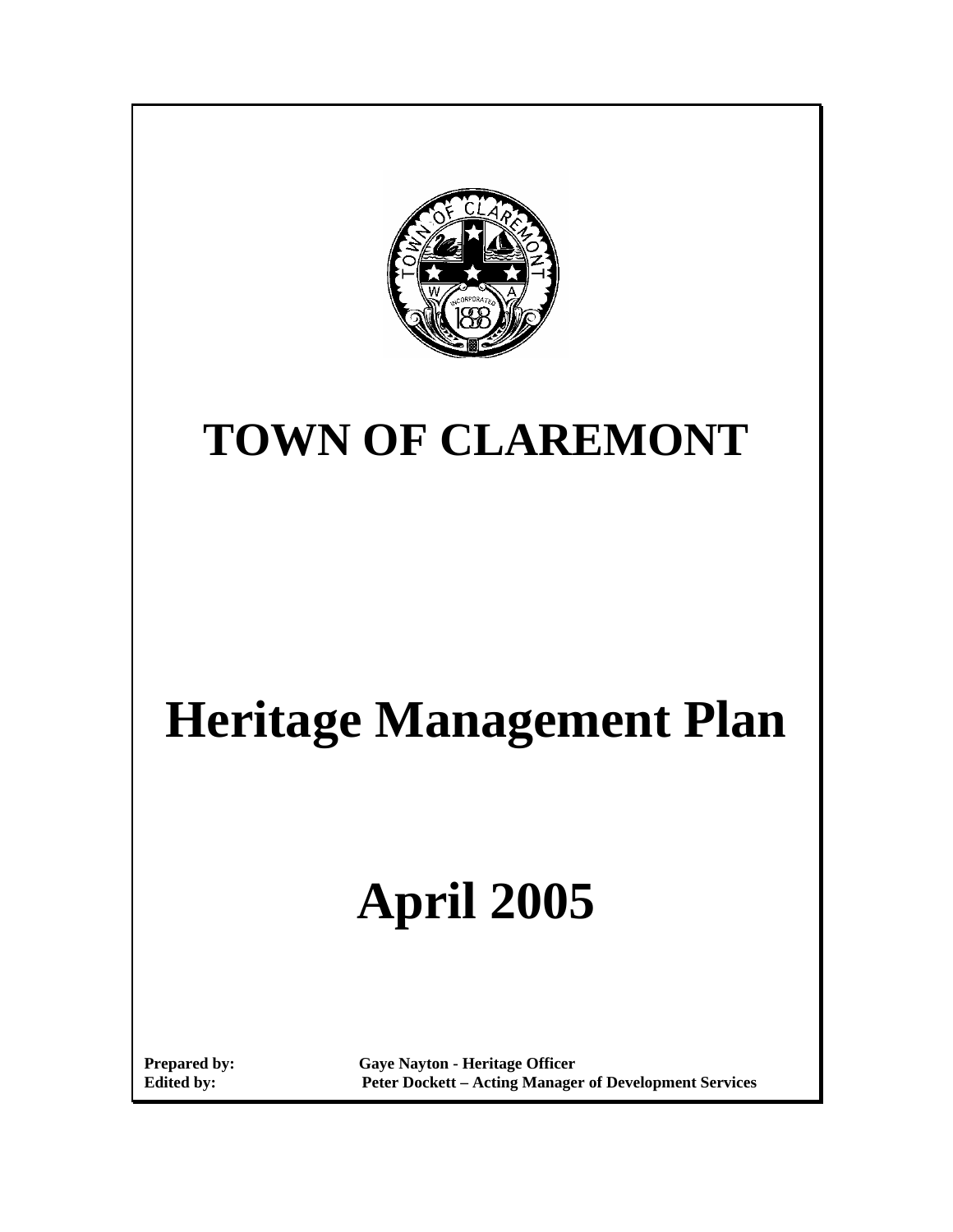# **TABLE OF CONTENTS**

#### **ITEM SUBJECT PAGE NO**

| 1.1.<br>1.2.<br>1.4.                                                                                                                                               |  |
|--------------------------------------------------------------------------------------------------------------------------------------------------------------------|--|
|                                                                                                                                                                    |  |
|                                                                                                                                                                    |  |
|                                                                                                                                                                    |  |
| 1.4.1. Aims                                                                                                                                                        |  |
|                                                                                                                                                                    |  |
| 2.0                                                                                                                                                                |  |
| 2.1.                                                                                                                                                               |  |
| 2.2                                                                                                                                                                |  |
| An accurate list of the places considered to be included on the MI, and adopted as the<br>2.2.1<br>Schedule attached to TPS should be agreed and owners notified13 |  |
| 2.2.2<br>Assessments of all places should be upgraded to include a photograph13                                                                                    |  |
| 2.2.3                                                                                                                                                              |  |
| Development of a thematic historic framework for the Town to ensure the MI/Schedule<br>2.2.4                                                                       |  |
| 2.2.5                                                                                                                                                              |  |
| Complete the heritage survey of areas not currently represented in the MI/Schedule16<br>2.2.6                                                                      |  |
| Transfer list to the HCWA Heritage Inventory Software already purchased by the Town<br>2.2.7                                                                       |  |
|                                                                                                                                                                    |  |
| 3.0                                                                                                                                                                |  |
| 3.1.                                                                                                                                                               |  |
| 3.2                                                                                                                                                                |  |
| 3.2.1                                                                                                                                                              |  |
| 3.2.2                                                                                                                                                              |  |
| 3.2.3                                                                                                                                                              |  |
| 3.2.4                                                                                                                                                              |  |
| 3.2.5                                                                                                                                                              |  |
| 3.2.6                                                                                                                                                              |  |
| 3.2.7                                                                                                                                                              |  |
| 3.2.8                                                                                                                                                              |  |
| 3.2.9                                                                                                                                                              |  |
| Identify heritage management projects suitable for grant funding 21<br>3.2.10                                                                                      |  |
| 3.2.11                                                                                                                                                             |  |
| 4.0                                                                                                                                                                |  |
| 4.1. Aims 21                                                                                                                                                       |  |
| 4.2.                                                                                                                                                               |  |
| 4.3.                                                                                                                                                               |  |
| 5.0                                                                                                                                                                |  |
| 5.1.                                                                                                                                                               |  |
| 5.2.                                                                                                                                                               |  |
| Establish a program of small events or projects in conjunction with Claremont Museum27<br>5.2.1                                                                    |  |
| 5.2.2                                                                                                                                                              |  |
| Establish a 'Friends' group of volunteers to carry out small projects under supervision29<br>5.2.4                                                                 |  |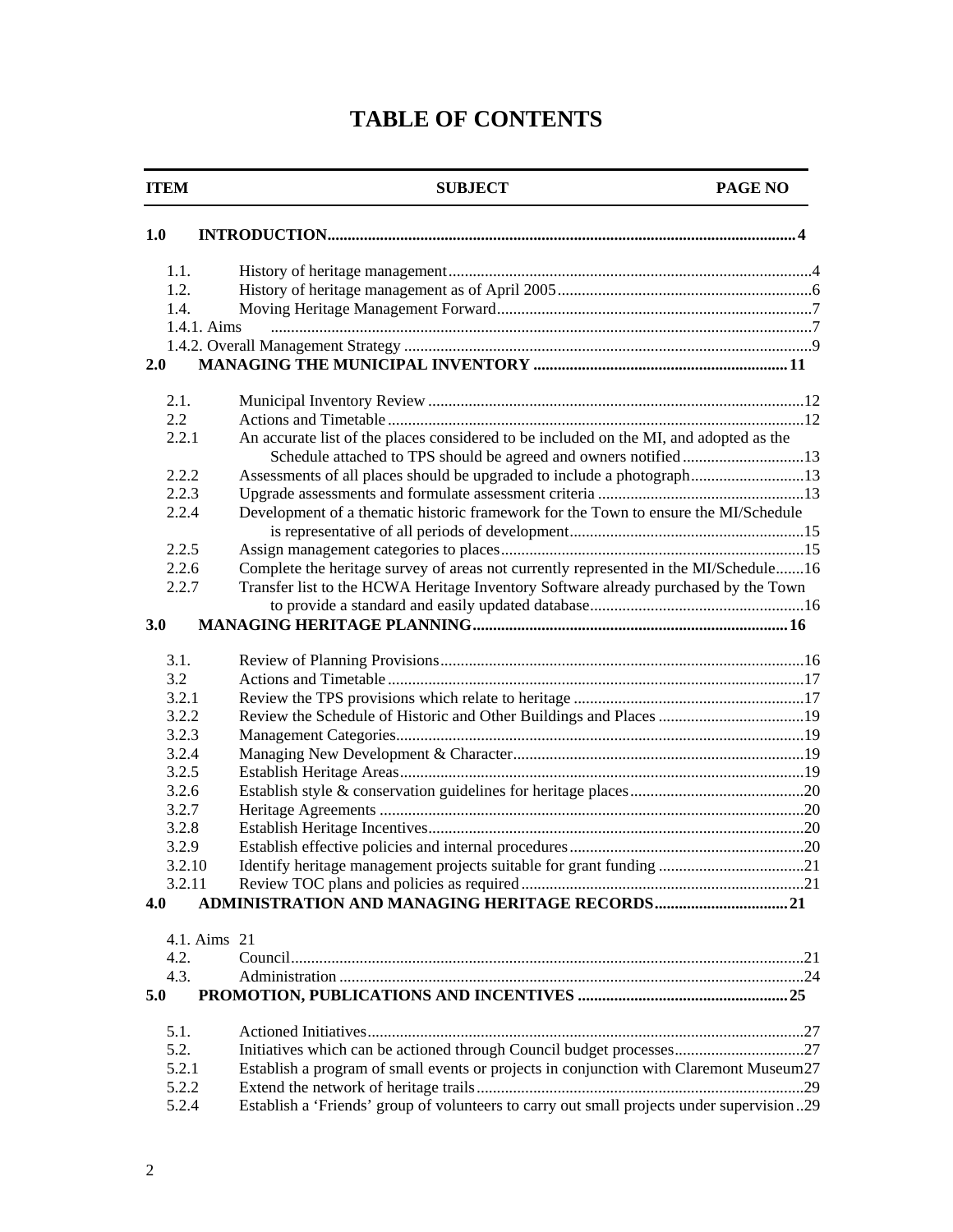|     | 5.2.5 |                                                                                        |  |
|-----|-------|----------------------------------------------------------------------------------------|--|
|     | 5.3.  |                                                                                        |  |
|     | 5.3.1 | Street furniture and streetscape treatments in public places for heritage precincts or |  |
|     |       |                                                                                        |  |
| 6.0 |       |                                                                                        |  |
| 7.0 |       |                                                                                        |  |
| 8.0 |       |                                                                                        |  |

# **TABLE OF FIGURES**

#### **SUBJECT PAGE NO**

| Figure 6 Promotion, Publications and Incentives – Initiatives which can be actioned through grant or |  |
|------------------------------------------------------------------------------------------------------|--|
|                                                                                                      |  |
|                                                                                                      |  |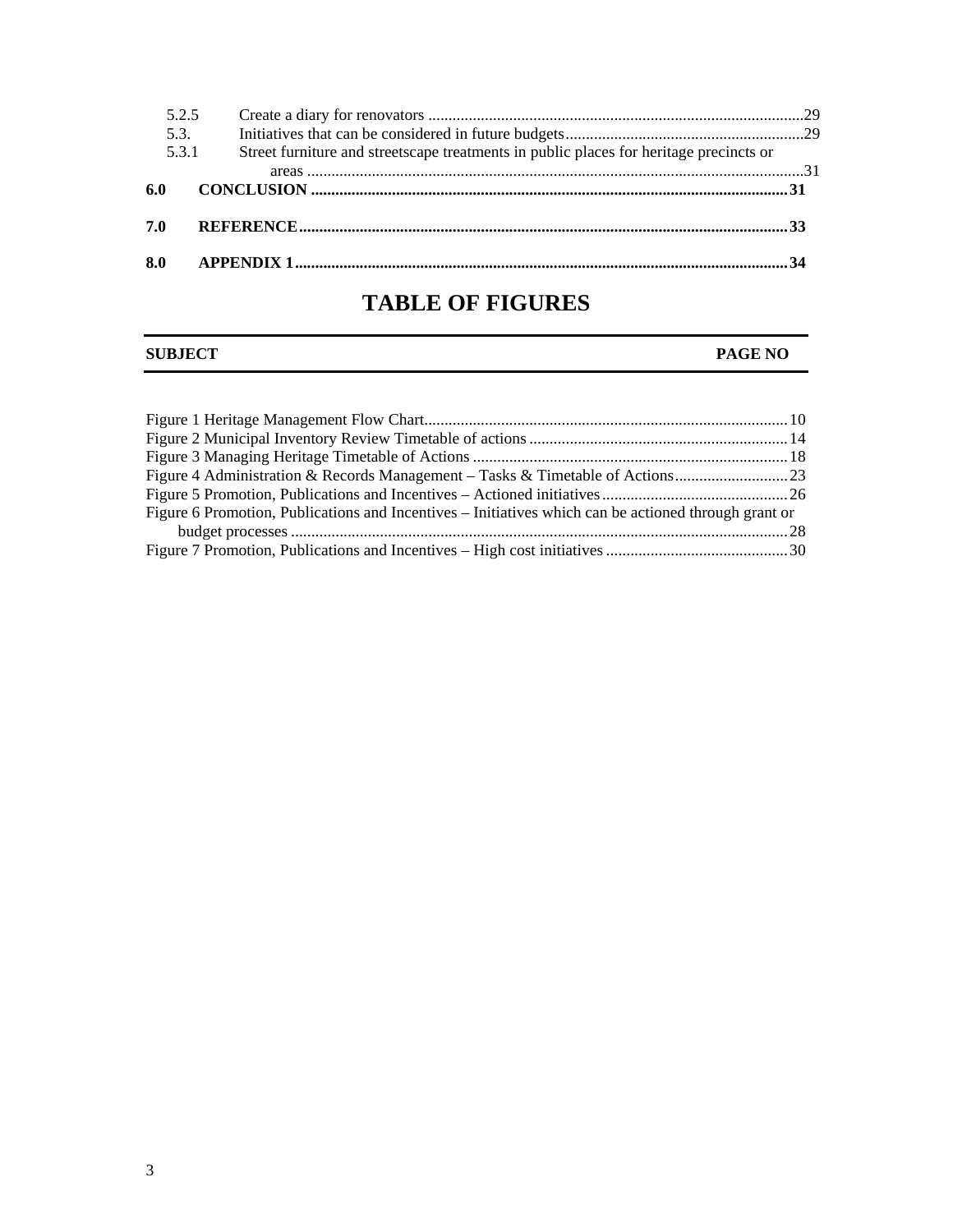

# **1.0 INTRODUCTION**

The provisions of the Town of Claremont Town Planning No.3 ("TPS") require the Town of Claremont ("the Town or TOC") to manage heritage within the municipal bounds. Effective heritage management is also an important tool in helping the Town of Claremont implement the Strategic Plan and in particular the mission statement, outlined below:

> *"Develop a vibrant, harmonious and safe village. Embracing the future, respecting the past."*

Due to the complexity of heritage management issues and the objective of Administration to provide efficient services to the ratepayers, the following tasks have been identified to implement heritage management in relation to the mission statement:

- The preparation and management of heritage lists;
- Definition and preparation of transparent rationale for heritage listing selection;
- The preparation of criteria to aid the decision making process on listing, delisting, demolition and development proposals;
- The development of policies, strategies and procedures to manage heritage issues through the planning process; and
- The development of incentives for heritage retention of recognised places.

In order to implement the above tasks and framework a Heritage Management Plan ("HMP") is required. The purpose of the HMP is to build upon the existing heritage management tools and data the Town already has by implementing changes in a constructive and well-managed process. In particular the HMP builds upon Council's Heritage Conservation Strategy 2000 prepared by Council's Heritage Advisory Committee (HAC), which incorporated community input and suggestions by the Heritage Council of Western Australia (HCWA).

This management plan is intended to outline what is required to manage, protect and enhance heritage elements within the Town of Claremont. It therefore includes but is not inclusive to heritage- based projects. The document is intended as an overview which will determine the current situation of management policies and procedures, what management change is needed and to prioritise tasks to the year 2010 with the aim of achieving change efficiently to ensure effective management in the future.

#### **1.1. History of heritage management**

Local authorities are required under the provisions of the *Heritage of WA Act 1990* ("the Act") to prepare a list of buildings and places that are, or may become of "cultural heritage significance". This list of buildings is defined as a Municipal Inventory ("MI").

In 1991 the Town commissioned heritage consultants to undertake its Built Environment Survey ("BES"). The BES's objective was to identify buildings, sites, significant trees and streetscapes important to the environmental character of the Town.

In 1992 the Council adopted the BES as the MI. Later in 1998 the BES was also adopted as the Schedule of Historic and Other Buildings and Places referred to in TPS as the Schedule.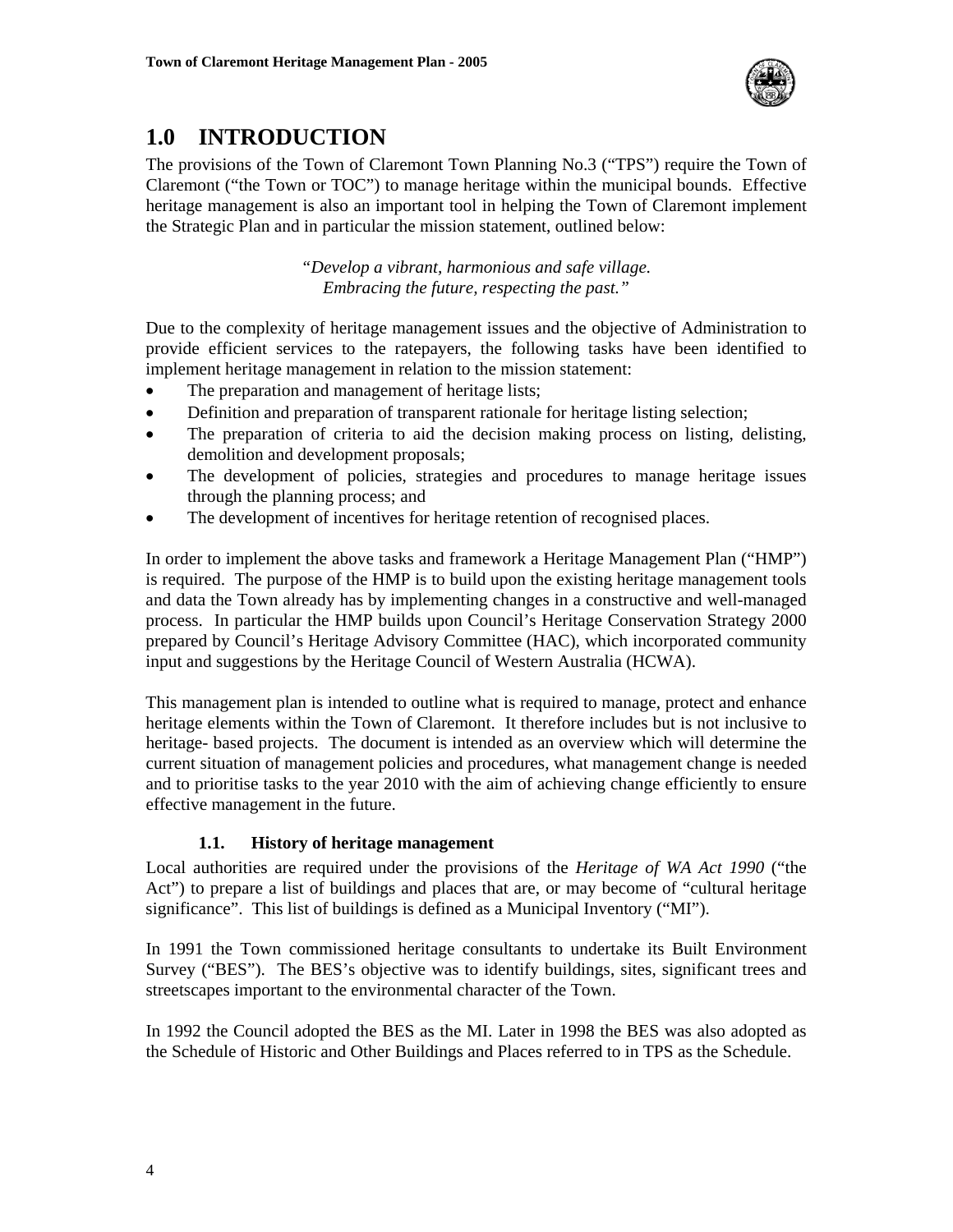

The Town's prompt response to the requirements of the Act meant that the Town was in many ways pioneers of heritage management in the State. This meant that there were no established procedures for the Town's heritage consultants to follow.

To this effect the Act had no instructions as to how the MI was to be prepared and the newly formed Heritage Council of Western Australia (HCWA) was focused on preparing and implementing a State Register of Heritage Places. Based on this the Town had to utilise criteria utilised by the National Trust of Australia ("National Trust") to prepare the MI. The consultants therefore utilised a National Trust's descriptive classification scheme with the following classification system:

- *Significant;*
- *National Trust Classified*;
- *Historic Site;*
- *Potentially Significant*; and
- *Modern Significant*.

All the sites covered by these classifications were listed on a map which showed all the significant places included in the BES. By 1995 short assessment forms based on the National Trust model had also been prepared for the *Significant, National Trust Classified* and *Historic Site* categories.

As heritage management practices in Western Australia became more established the National Trust method of classification became superseded by methods based on HCWA assessments and the Burra Charter (1979 revised 1999). As ratepayers became more familiar with the idea of heritage listing and development pressures on the town's infrastructure grew, inadequacies in the BES assessments and the Town's heritage practices were identified. The Town has attempted to address this growing problem by creating a dedicated Heritage Officer position, firstly on a part-time basis then on a full-time basis.

The Heritage Officer commissioned consultants in 2002 to review the problems with the MI. The following problems were identified:

- 1. Record keeping;
- 2. The listing of places was based only on architectural assessment and there was a lack of information provided by the architectural assessment;
- 3. The lack of an historical framework to provide the background against which to assess local significance;
- 4. The consultation process with owners; and
- 5. The extent of the coverage of the original BES.

The consultants also highlighted some problems within the management of heritage which affected the MI. These were:

- The lack of management categories to rationalise protection of places under the provisions of the TPS; and
- The nature of the heritage provisions within TPS.

As outlined above the Town has employed a full-time Heritage Officer since April 2003 to address these problems.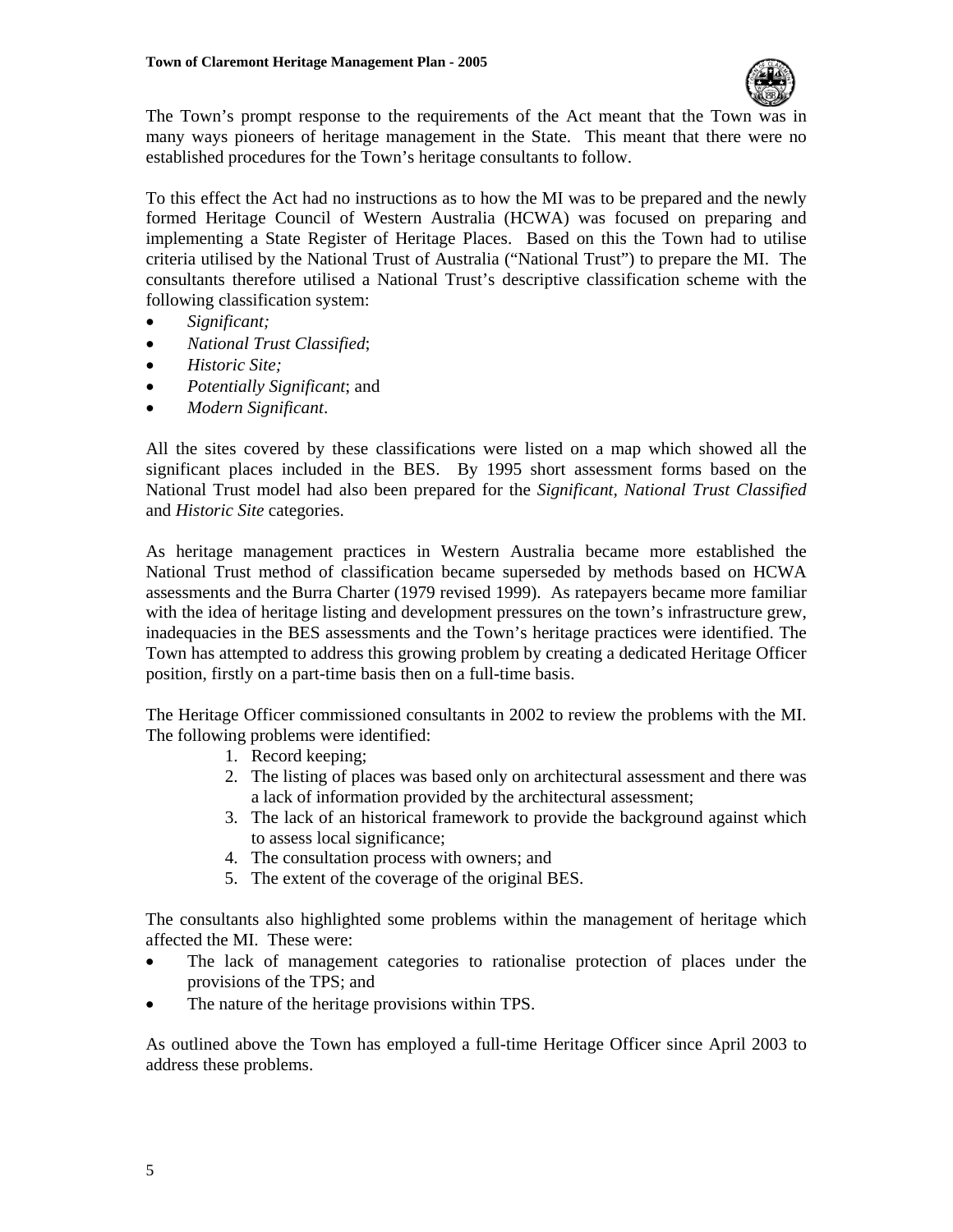

#### **1.2. History of heritage management as of April 2005**

The following outlines the work undertaken for heritage management up to April 2005:

- The 2002 recommendations for the MI review have been prioritised and the review progressed;
- A written list of places deemed to be included on the MI and Schedule of Historic and Other Buildings and Places ("the Schedule") has been finalised and the owners affected informed;
- A heritage brochure explaining the historical process, the creation the lists and what listing means has been published and sent to owners of listed places;
- Separate MI and Schedule lists have been created from the master list and are available at front counter for viewing;
- Heritage information has been added to the Town's website, including a master list of listed places and details of the Western Australian Local Government Association Heritage Loan Scheme;
- A summary of reports on the impact of heritage listing on house prices has also been sent to all real estate agents identified as working within the Town. This action was modified from a recommendation contained in Council's Heritage Conservation Strategy 2000;
- A joint workshop of HAC members and Councillors was conducted to establish guidelines for removing places from listing during the MI review. The initial guidelines have been refined and formulated into a draft set of tables for inclusion into the officer reports;
- Correspondence and other procedures for nominations for listing, requests for removal from listing and changes in heritage status have formulised;
- Procedures for the up-dated assessments are undergoing refinement, a section has been added which provides a list of heritage and non-heritage fabric to facilitate planning approvals. Also a separate memo for the heritage officer has been added to allow the consultant a place to air any non-heritage issues surrounding a particular place which he feels should be brought to Council's attention. In 2004 a process of co-authoring assessments was initiated with the Heritage Officer supplying the historical, social and scientific values assessment to supply Council with a more balanced assessment while keeping the overall cost of the assessment low;
- A total of 68 individual places, groups or precincts have gone before the HAC and Council between April 2003 and March 2005;
- Additionally a total of 74 'Modern Significant Places' have been removed from listing;
- The 'Modern Significant Place' category has now been completely reviewed;
- A total of 17 'Potentially Significant' places have been either removed from listing or moved into the 'Significant Place' category, 20 other 'Potentially Significant' places are in the process of review;
- 24 requests for removal of 'Significant Places' from the lists have been processed;
- One group of shops, a shopping precinct and four groups of significant trees have also been added to the heritage lists;
- Recommendations for development mitigation procedures within the 'Town Centre Zone', including nomination of some places for heritage listing have been considered by Council to determine if Council wished to start procedures for actioning the recommendations;
- The heritage provisions in TPS have been assessed and new draft provisions prepared as an Amendment to the TPS;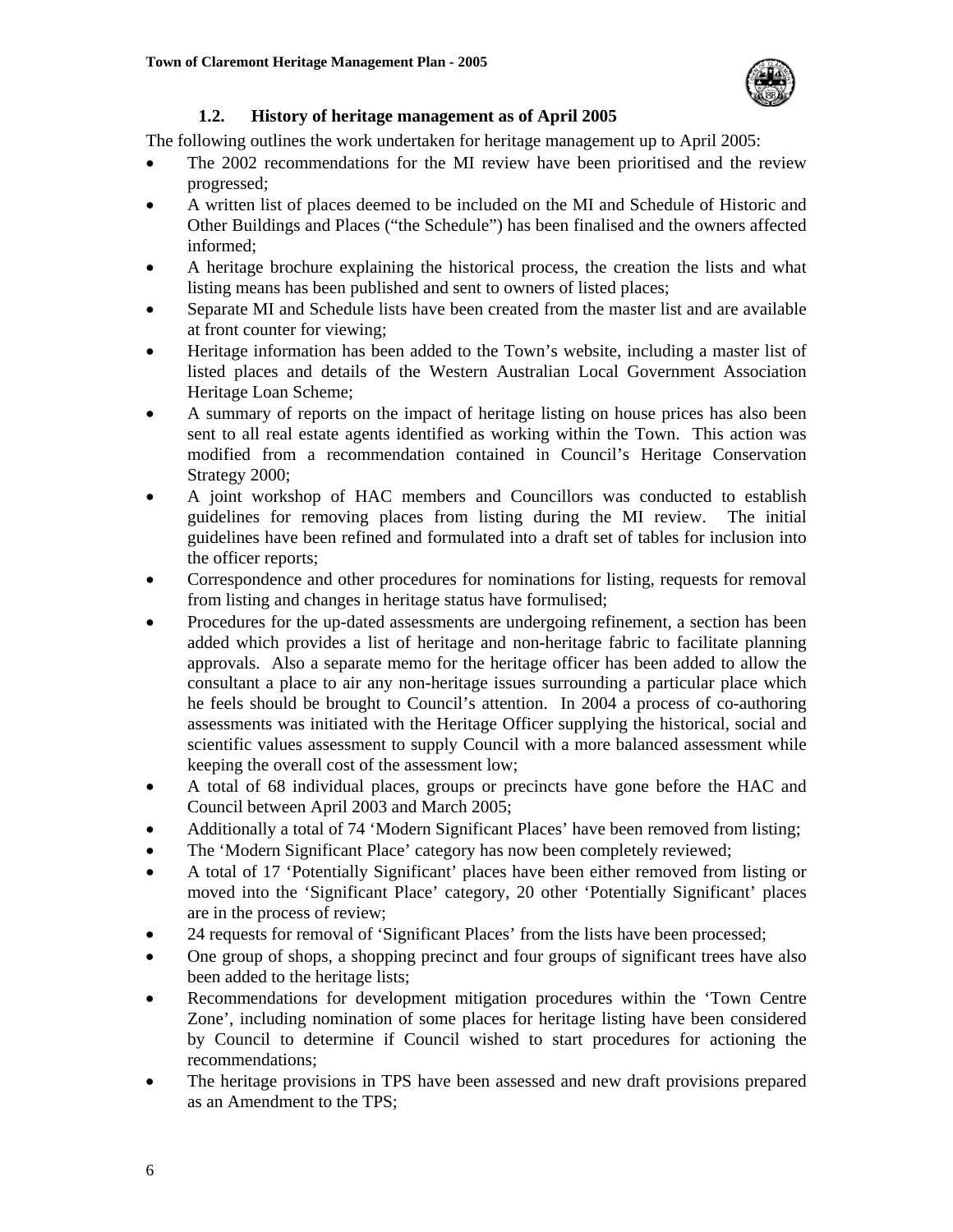

- Administrative checklists have been created to cover procedures such as liaising with the planning section, maintenance and refurbishment of TOC heritage listed buildings and processing demolition and de-listing applications;
- A policy and guidelines for the creation of archival records of de-listed places have been adopted;
- The Heritage Officer has provided comments on Council projects such as the Residential Design Guidelines, Foreshore Management Plan, and Town Centre Plan;
- Low cost initiatives contained in the Heritage Conservation Strategy 2000 have all been carried out; and
- The historical framework called for as part of the Municipal Inventory Review has been researched and written to 1921. It identifies four periods of development between 1850 and 1921 and characterises the built environment and surviving heritage of each period.

#### **1.4. Moving Heritage Management Forward**

#### **1.4.1. Aims**

The aim of effective heritage management at the local government level would be to have stable well-managed heritage lists which enjoyed a high level of community acceptance.

To be stable the lists need to:

- Incorporate all items deemed by the community to be of cultural heritage significance.
- Have a clearly understood and accepted rationale for listing and ranking places.
- Be based on a sound and rounded knowledge base.
- Be accepted by the owners of listed places.

To gain widespread owner acceptance the lists needs to:

- Be managed in a way which insures the protection of heritage while allowing flexibility to meet owner needs.
- Management needs to deliver clearly visible benefits to owners to offset possible development restrictions.

To be effective heritage management also needs to deliver on community and Council expectations which are encapsulated in Council's mission statement

> *"Develop a vibrant, harmonious and safe village. Embracing the future, respecting the past."*

This incorporates a vision of Claremont as a heritage village which, while open to development, needs that development to enhance, not fight against, it's past. This requires planning and heritage management that has a wider vision than case-by-case planning applications. Case-by-case management is encouraged by the state R-Codes 2002 which "consider each place as a self-contained entity with little regard to the issues of neighbourliness, amenity and general attractiveness" (Hocking 2003:5). This approach leads to development that can eat away at the heritage character and amenity of an area. To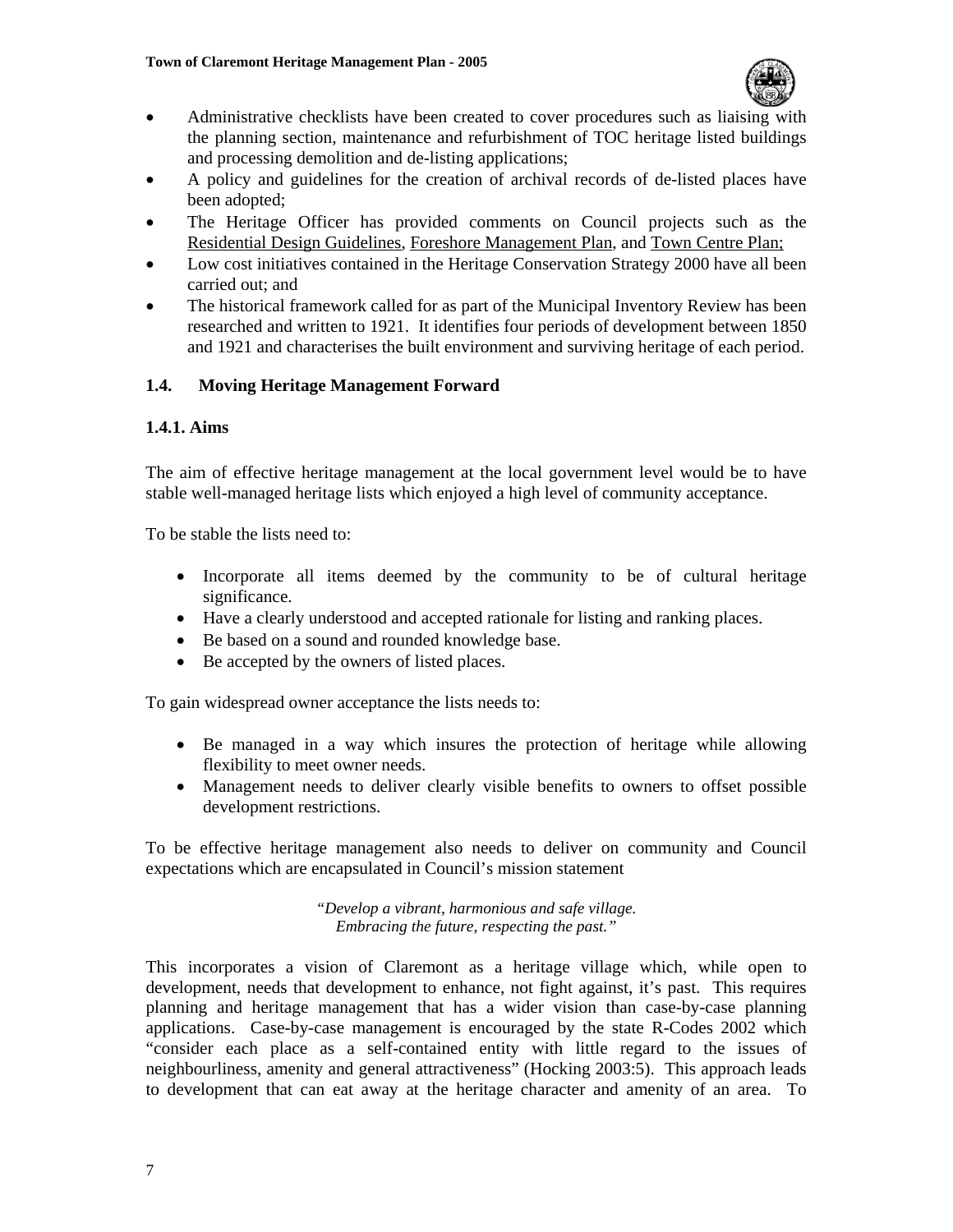

effectively enhance character and amenity a management vision that is more area based is required.

Enhancing heritage character and amenity is an important tool to providing economic benefit to owners. One of the most difficult problems in balancing new development and heritage management in Western Australia, and therefore in Claremont, is owner/developer perception that heritage listing de-values the market value of a property.

*Owners will not be happy with heritage listing while they perceive it as de-valuing their property.* 

Yet research into the impact of heritage listing on real estate prices from Australia and around the world has shown that heritage listing generally has a long-term beneficial impact on property price (Heritage Council of Western Australia 2001, Rypkema n.d, Clarion Ass. of Colorado 2002).

No one factor determines property value either negatively or positively. Heritage is very closely intertwined with character and amenity with the values reinforcing one another but they only form part of the picture which influences property price. However, research in areas where heritage listing has a longer history have shown that;

- Heritage properties tend to resist downturns better then other properties;
- Demands for heritage houses is generally greater than for other residential property with shorter sale periods and greater buyer interest;
- Heritage buildings tend to appreciate in value at a faster rate than non-heritage building stock and re-cycled commercial heritage building stock tends not to age as quickly as modern counterparts and therefore requires less refurbishment; and
- Retaining heritage stock has positive sustainability outcomes:
	- Life-cycle costing has shown that older housing cost less to maintain and occupy over the long-term life of the building then modern housing;
	- A study over 30 years showed that the cost of demolishing existing houses and rebuilding and maintaining the new housing was double the cost of refurbishing and maintaining the existing houses; and
	- It reduces demolition and new construction waste in landfill which is a significant component (studies have show it forms 20% in Canadian landfill sites).
- It has a positive effect on social cohesion and community.

All these trends are found to be particularly strong in towns and suburbs which:

- Have a significant stock of heritage buildings;
- Have heritage controls to protect the heritage building stock; and
- Have designated heritage areas.

Heritage management within Claremont intends to maximise the potential for these trends to occur within Claremont by managing development to retain a significant stock of heritage buildings, by providing Council with the necessary tools to manage new development in a manner which enhances heritage streetscapes and by providing a more holistic management approach which identifies and enhances heritage areas.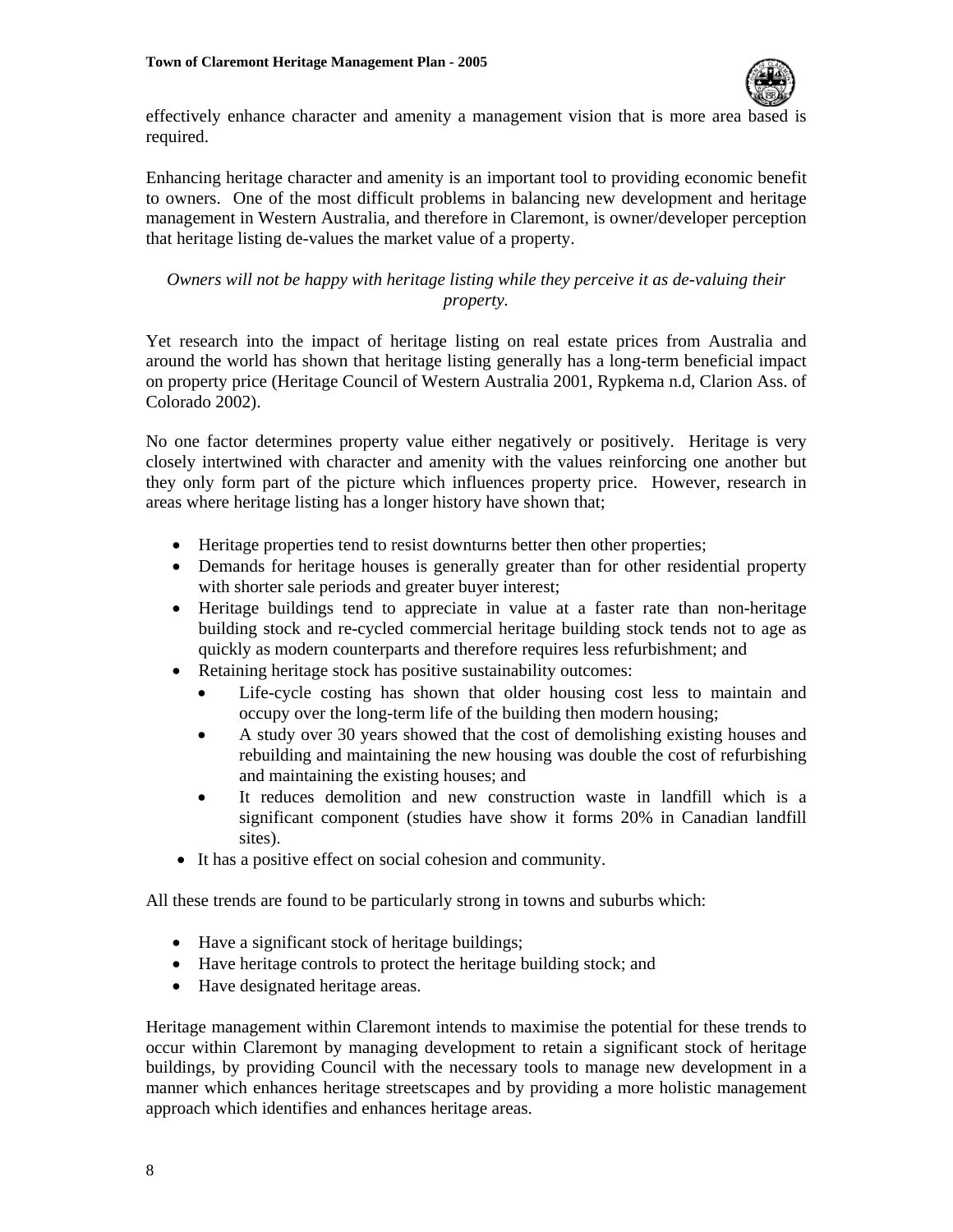

To help define heritage areas and provide guidance on suitable development Council Administration commissioned new Residential Design Guidelines (Hocking 2003) which catalogued the main architectural styles in precincts across the Town and grouped them into possible Special Control Areas based on their heritage nature. The MI review criteria also encourages retention of clusters with the criteria for removal from listing being less vigorous for houses which are not within heritage streetscapes or areas. Within the area of customer service are several initiatives to help maintain and present heritage buildings and to enhance the streetscape of identified heritage areas.

#### **1.4.2. Overall Management Strategy**

Heritage management within the Town falls into four main areas. These are:

- Managing the MI;
- Managing development through planning provisions and the Schedule of Historic and Other Buildings and Places referred to in the TPS;
- Managing heritage records; and
- Customer service and providing heritage benefits.

These four aspects of management are threads that are continuously being worked on, however the projects which flow from them are prioritised to:

- Firstly, inform rate payers of the current situation;
- Secondly, provide a firm basis of knowledge from which to make heritage decisions;
- Thirdly, put in place a framework of policies, procedures and TPS changes to support the effective management of places through the TPS;
- And lastly, manage this in an efficient way through a series of steps which build up the necessary knowledge and supporting internal framework.

For example establishing clearly defined and supported levels of significance for listed places formally linked to levels of protection under the TPS is vital for Council's day to day management of decisions regarding heritage places. However, this cannot occur until a full range of assessment criteria have been formulated. This in turn needs a solid base of knowledge regarding Claremont's past and the aspects of it which were most important to that past.

Therefore the steps are to:

- Firstly, create a thematic historical framework which shows clearly the development phases of Claremont and what were the important aspects of each phase;
- Use this to define what was significant about each phase;
- Use the significant aspects from phases to create overall levels of local significance;
- Use levels of significance to create management categories defining acceptable change and development for places with that level of significance; and
- Measure each listed place against the defined significant aspects and place into management categories.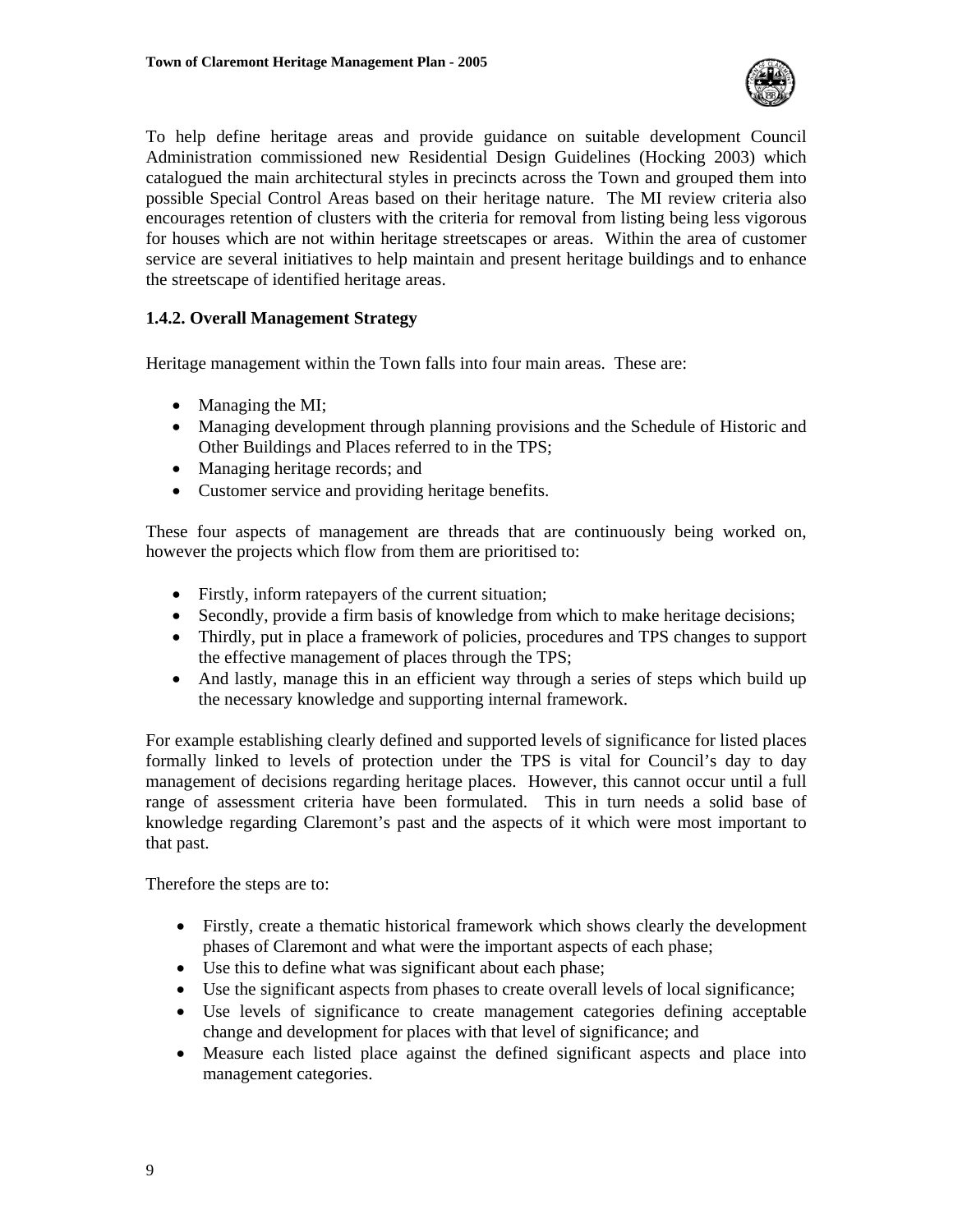

These steps will result in Claremont having levels of significance and heritage protection which are both defendable and understandable to ratepayers and the Town Planning Commission. Figure 1 shows the main threads and steps proposed by this management plan.

#### **Figure 1 Heritage Management Flow Chart**

#### **HERITAGE MANAGEMENT FLOW CHART**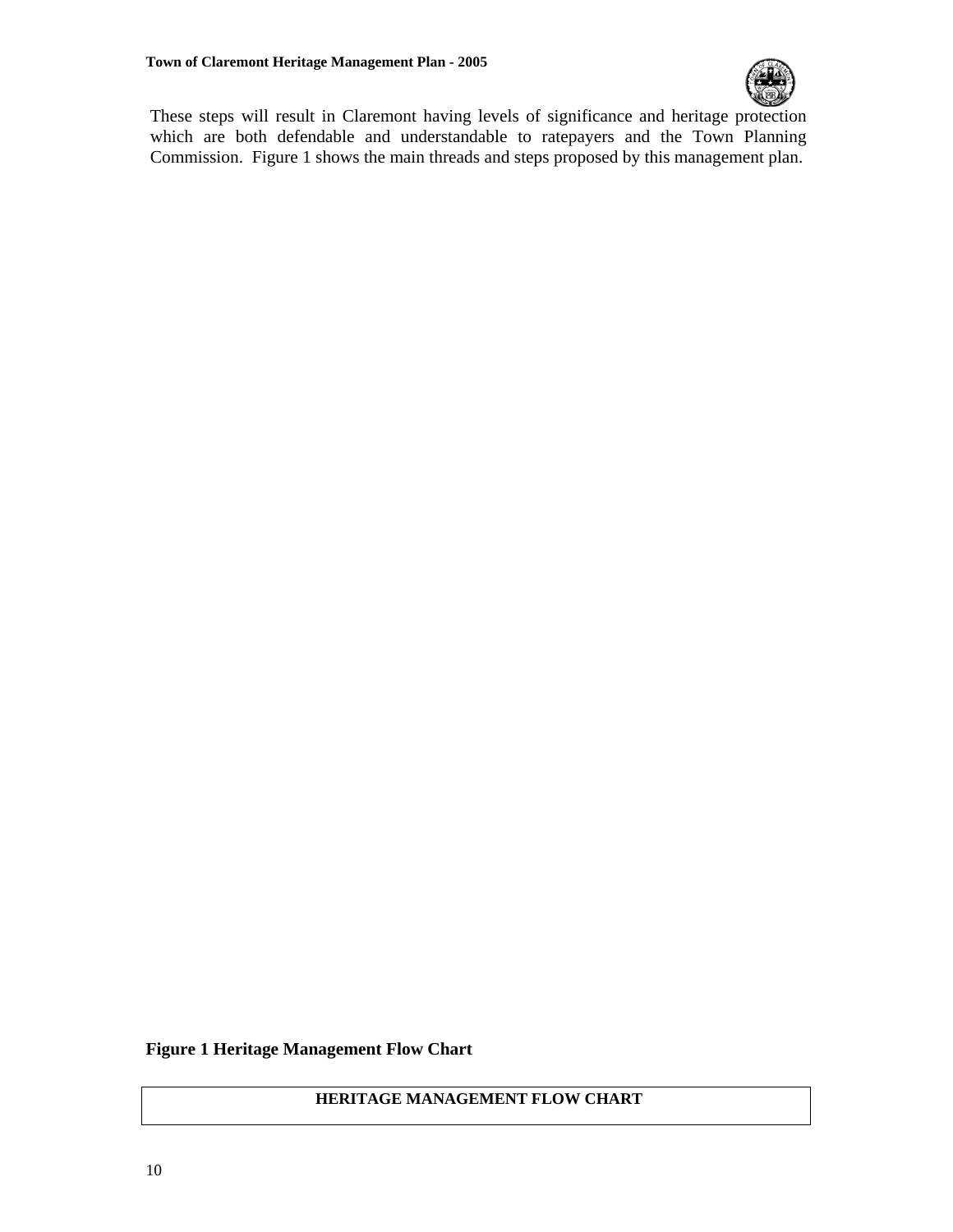



# **2.0 MANAGING THE MUNICIPAL INVENTORY**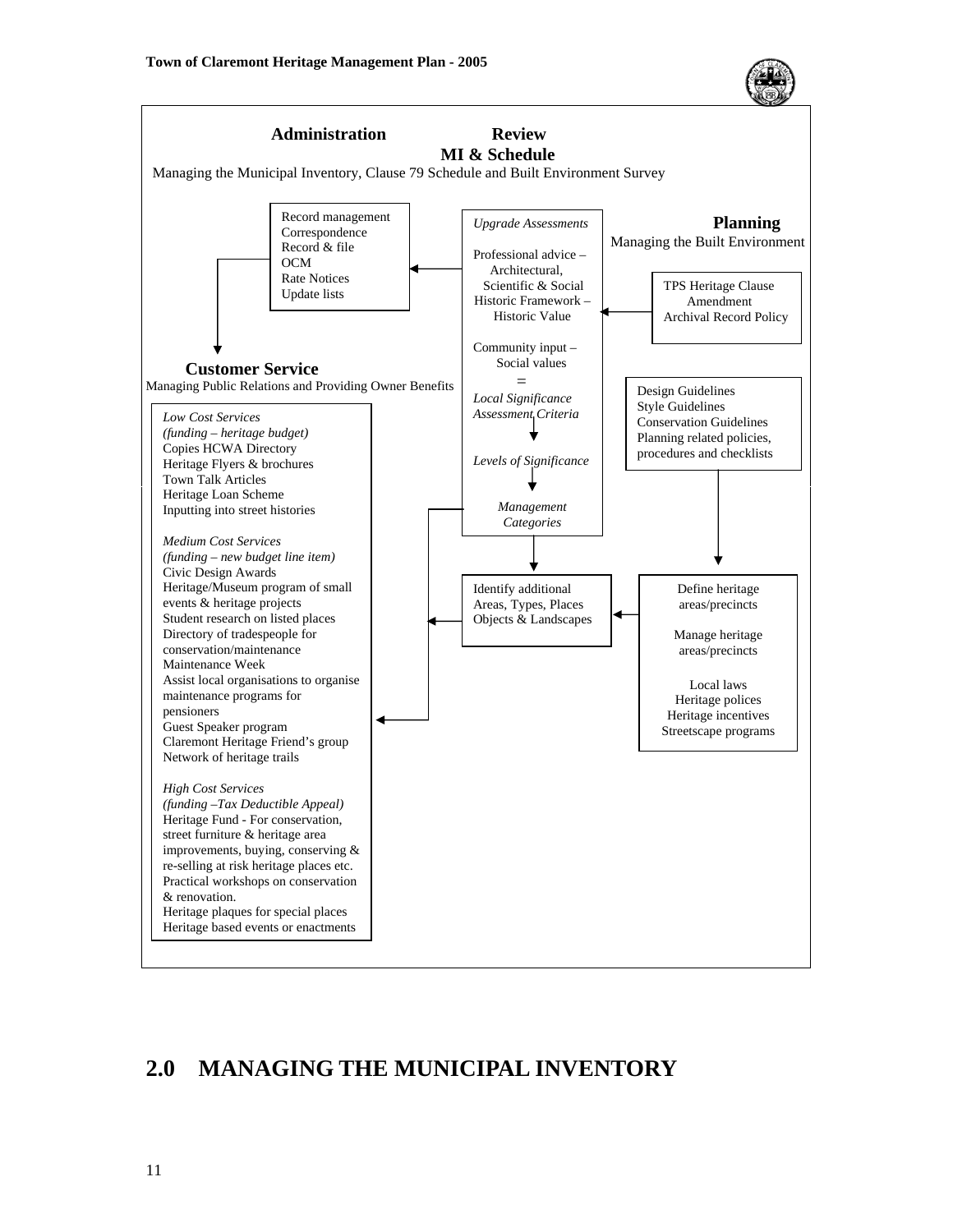

The Town of Claremont is required under the Heritage of Western Australia Act 1990 to maintain a list of places that are, or may become of "cultural heritage significance". In 1991 Town of Claremont commissioned heritage consultants to undertake a survey of the built environment which identified places of cultural heritage significance. This survey known as the Built Environment Survey (BES) was adopted as the Council's MI in 1992.

#### **2.1. Municipal Inventory Review**

In recent years there has been some confusion as to which heritage lists the Town keeps and what properties are included on them. There has, in particular, been a great deal of confusion about how many properties are on the MI and what the listing means even within Town staff. The MI has been reviewed in 1995 and 2000 as required under the WA Heritage Act 1990. However, management of the MI is clearly a problem area and this prompted Council to commission a review of MI management in 2002. This review recommended:

- **2.1.1 An accurate list of the places considered to be included on the MI, and adopted as the Schedule attached to TPS, should be agreed and owners notified.**
- **2.1.2 This list should be transferred to the HCWA Heritage Inventory Software already purchased by the Town to provide a standard and easily updated database.**
- **2.1.3 Assessments of all places should be upgraded to include a photograph and information to comply with the database fields. This includes up-to-date statements of significance of aesthetic, historic, scientific and social values, degrees of significance and physical condition. It also includes recommendations of management of the place as a heritage place.**
- **2.1.4 Development of a thematic historic framework for the Town to ensure the MI/Schedule is representative of all periods of development.**
- **2.1.5 Carry out a heritage survey in areas not currently represented in the MI/Schedule.**
- **2.1.6 Assign levels of significance to places and link them to levels of management protection.**
- **2.1.7 Review the TPS provisions which relate to heritage.**
- **2.1.8 Carry out consultation with owners of heritage places as part of the review process.**
- **2.1.9 Consider the identification of heritage areas or precincts as part of the review process.**

These recommendations have been broken down into a series of actions with a timetable attached to them. Reviewing the TPS heritage provisions, the identification of heritage areas and some aspects of managing a heritage place are planning matters and are included under the section **MANAGING HERITAGE**.

#### **2.2 Actions and Timetable**

Figure 2 shows a graphic summary of the actions and timetables. Detailed lists of actions are included in Appendix 1.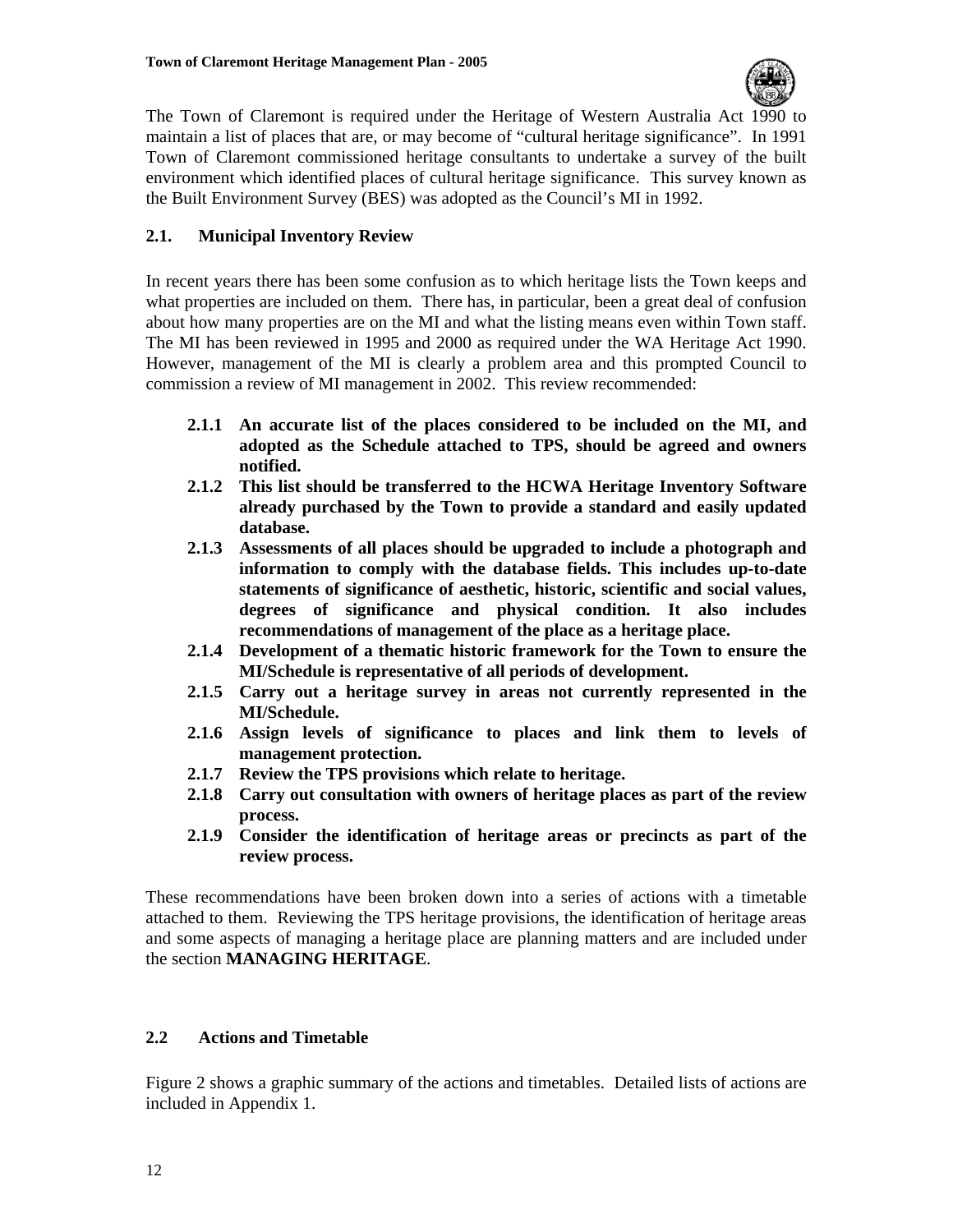

#### **2.2.1 An accurate list of the places considered to be included on the MI, and adopted as the Schedule attached to TPS should be agreed and owners notified**

All actions associated with this recommendation have been completed.

#### **2.2.2 Assessments of all places should be upgraded to include a photograph**

A photographic survey has been carried out and forms a digital database for management. However, it will take considerable officer time to create titled pages for inclusion in the BES documentation and budget funding for colour photocopying of the necessary number of A4 sheets. The action has therefore been timed for later in 2005.

#### **2.2.3 Upgrade assessments and formulate assessment criteria**

The 1991 BES employed mainly architectural assessment criteria for the assessment of structures. However, heritage assessment in Western Australia now follows the HCWA including a range of criteria which includes aesthetic, historic, scientific and social values, degrees of significance, physical condition and includes areas around structures if they are part of a place. They also follow the Burra Charter (1999) directive by including more than one discipline in the assessment process. This directive was established because each discipline looks at a heritage place in a different way. These differences are put most succinctly by the Heritage Assessment Guidelines for the N.S.W. Department of Planning (1990):

- Architects look at Age, Style, Designer, Details, Construction and Materials of a building. They are looking at what the building can tell us about itself;
- Historians look at Context, Association, Events and Social Significance to the community. They are looking at what the place or building can tell us about the broader community within which it is located;
- Archaeologists look at the potential of the place to expand our knowledge of the past through archaeological investigation. They are looking at what the place or building can tell us about the people who built and used it and the broader community of which they were a part.

Council heritage documentation until 2004 has been compiled utilizing only the architectural viewpoint. This has created some problems for Council when assessments are challenged in the Town Planning Commission Tribunal process. To provide Council with more rounded assessment documentation assessing historic, scientific and social values more fully without adding significantly to consultant costs from the start of the financial year 2004/2005,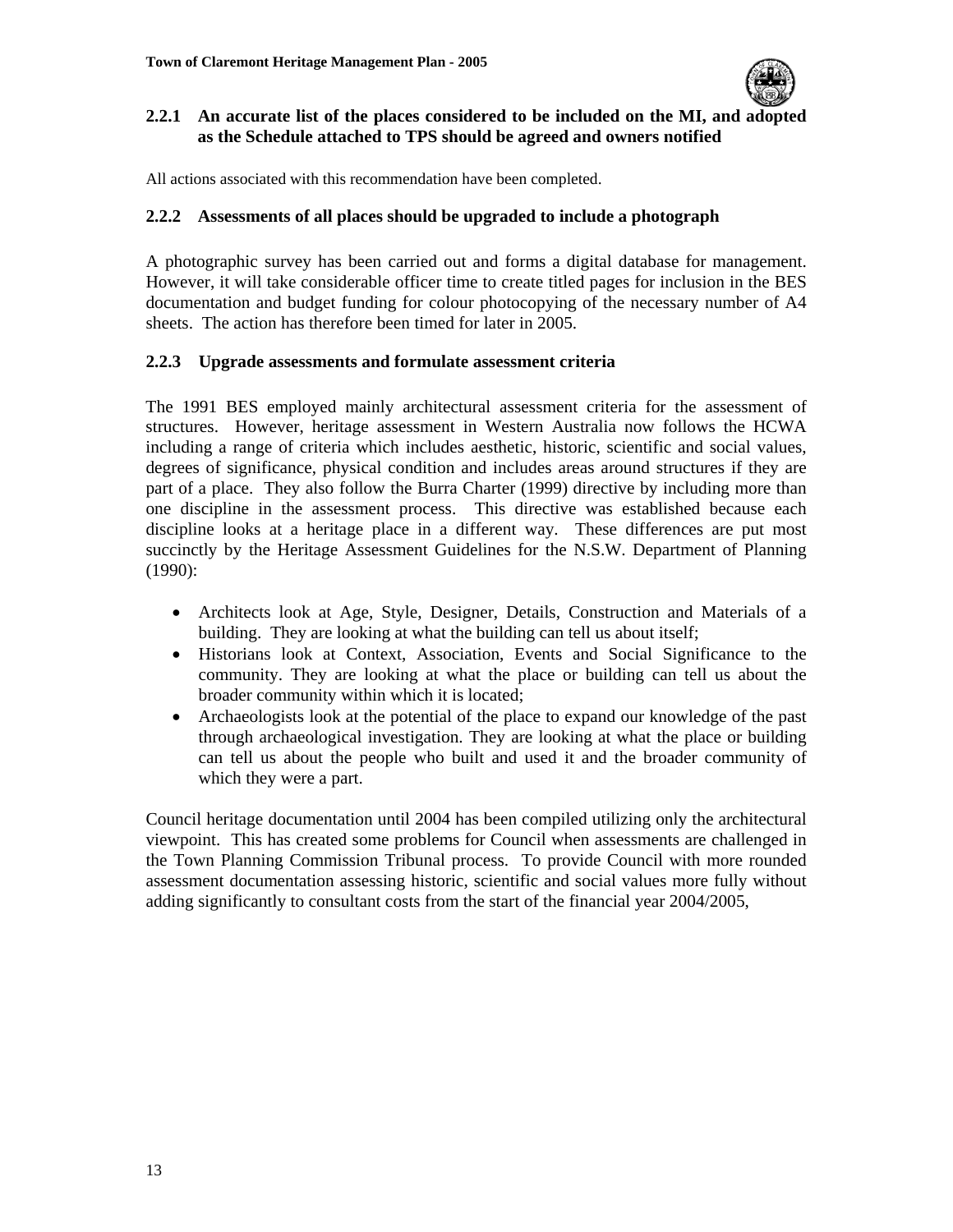#### **Town of Claremont Heritage Management Plan - 2005**



#### **Figure 2 Municipal Inventory Review Timetable of actions**

|                                |                  |                                     | 2nd half | 1st half                    | 2nd half                | 1st half                    | 2nd half               |                       |         |             |
|--------------------------------|------------------|-------------------------------------|----------|-----------------------------|-------------------------|-----------------------------|------------------------|-----------------------|---------|-------------|
| <b>PROJECTS</b>                | <b>Completed</b> | In progress                         | 2004/5   | 2005/6                      | 2005/6                  | 2006/7                      | 2006/7                 | 2007/8                | 2008/9  | 2009/10     |
| <b>M. I. REVIEW</b>            |                  |                                     |          |                             |                         |                             |                        |                       |         | Review      |
| Accurate                       |                  |                                     |          |                             |                         |                             |                        |                       |         |             |
| List/Inform                    |                  |                                     |          |                             |                         |                             |                        |                       |         |             |
| owners                         | $\checkmark$     | Ongoing                             | Ongoing  | Ongoing                     | Ongoing                 | Ongoing                     | Ongoing                | Ongoing               | Ongoing | Ongoing     |
|                                |                  | Historical - thematic               |          |                             |                         |                             |                        |                       |         |             |
|                                |                  | framework.<br>Scientific -          |          |                             |                         |                             |                        |                       |         |             |
|                                | Review           | professional                        |          |                             |                         |                             |                        |                       |         |             |
|                                | Criteria √       | expertise,                          |          |                             |                         |                             |                        |                       |         |             |
|                                | Architectural    | Social - professional               |          |                             |                         |                             |                        |                       |         |             |
| <b>Formulate</b><br>assessment | Criteria.        | expertise &                         |          | Community                   |                         |                             |                        |                       |         |             |
| criteria                       | $\checkmark$     | community input to<br>social values |          | input into<br>social values |                         |                             |                        |                       |         |             |
|                                |                  |                                     |          |                             |                         |                             |                        |                       |         |             |
| Photographic                   |                  |                                     |          |                             |                         |                             |                        |                       |         |             |
| record of places               | $\checkmark$     |                                     |          |                             |                         |                             |                        |                       |         |             |
| <b>Upgrade</b>                 |                  |                                     |          |                             |                         |                             |                        |                       |         |             |
| assessment                     |                  |                                     |          |                             |                         |                             |                        |                       |         |             |
| documentation                  |                  | Ongoing                             | Ongoing  | Ongoing                     | Ongoing                 | Ongoing                     | Ongoing                | Ongoing               | Ongoing | Ongoing     |
| <b>Thematic</b>                |                  |                                     |          |                             |                         |                             |                        |                       |         |             |
| historical                     |                  |                                     |          |                             |                         |                             |                        |                       |         |             |
| framework                      |                  | Draft                               | Draft    | OCM to Adopt                |                         |                             |                        |                       |         |             |
|                                |                  |                                     |          |                             | Draft                   | Apply                       |                        |                       |         |             |
| <b>Management</b>              |                  |                                     |          |                             | report &                | categories to<br>individual |                        |                       |         |             |
| <b>Categories</b>              |                  |                                     |          | Research                    | policy to<br><b>OCM</b> | listed places               | Ongoing                | Ongoing               | Ongoing | Ongoing     |
|                                |                  |                                     |          |                             |                         |                             |                        |                       |         |             |
|                                |                  |                                     |          |                             |                         | Identify                    |                        | Identify              |         |             |
| <b>Finalise town</b>           |                  |                                     |          |                             |                         | additional<br>areas, types  | Initiate               | significant<br>trees/ |         | <b>Both</b> |
| survey                         |                  | <b>Town Centre</b>                  |          |                             |                         | & places                    | assessments            | landscapes            | Assess  | Ongoing     |
|                                |                  |                                     |          |                             |                         |                             |                        |                       |         |             |
|                                |                  |                                     |          |                             |                         | Collate<br>information      | Collate<br>information | Create<br>CD_ROM for  |         |             |
| <b>Create heritage</b>         |                  |                                     |          |                             |                         | create                      | create                 | public                |         |             |
| database                       |                  |                                     |          |                             |                         | database                    | database               | information           |         |             |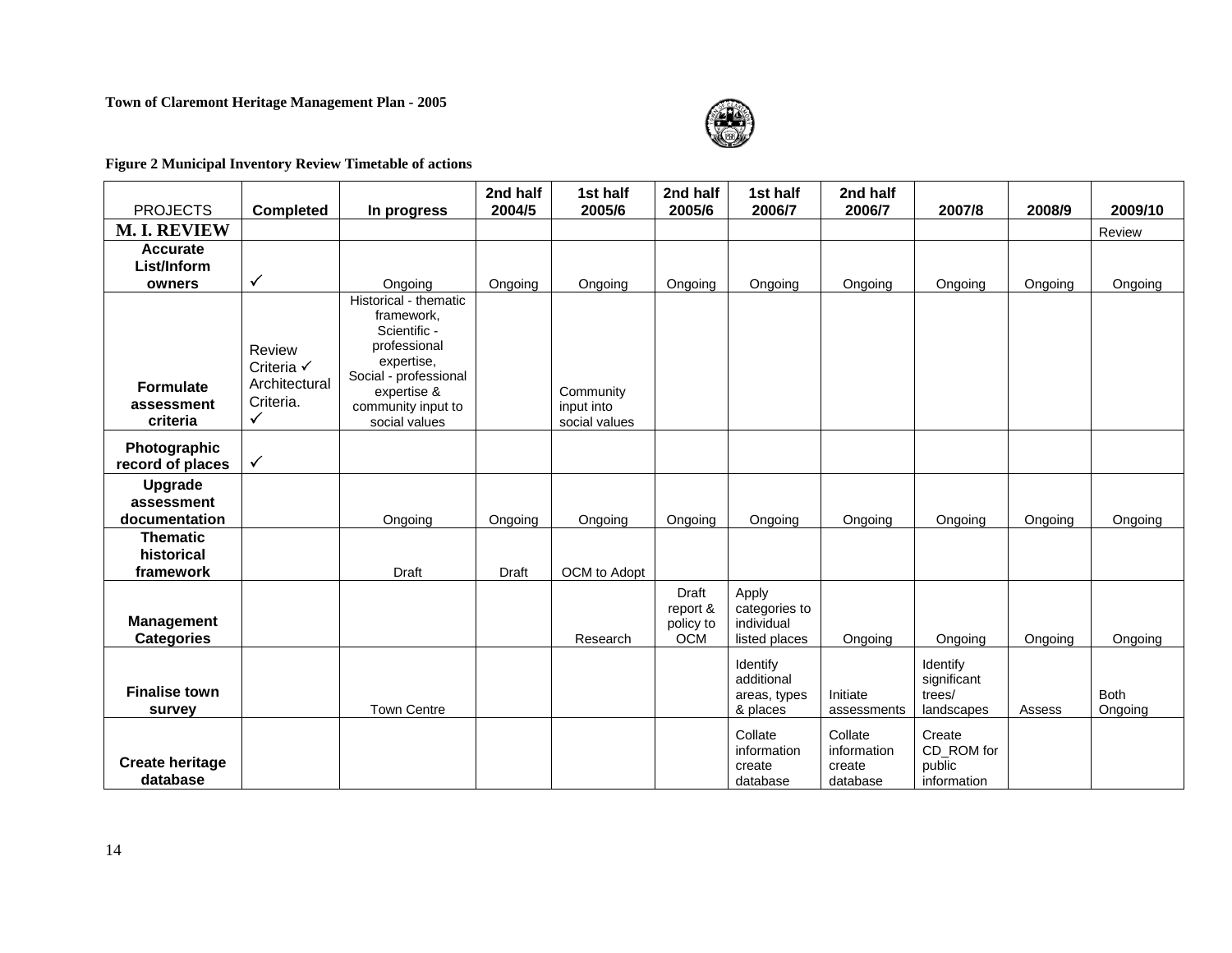

assessments have been carried out jointly between the architectural consultant and the Heritage Officer. The thematic framework, once completed, will also allow the assessments to be fully grounded on significant issues which are important to Claremont as a local area. Public consultation to determine strongly held community social values is also planned but is dependent on funding availability.

The new assessments will provide much more useful information to inform development application processes and heritage listing decisions then the 1991 assessments which are brief, consisting of only a few notes and a photograph. Therefore all the 1991 assessments should be upgraded to the new format.

Criteria for making review decisions regarding the existing categories of significant places and recommending removal from listing during the review have been discussed at both workshop and Council level. Approval has been given to implement the progressive amalgamation of the various categories of significant places into one category of Significant Place, which will then be sorted by management categories based on the level of heritage value of each place. Criteria for removing places from listing are still undergoing refinement and decision criteria to help Council make a range of heritage decisions are in draft form.

#### **2.2.4 Development of a thematic historic framework for the Town to ensure the MI/Schedule is representative of all periods of development**

Usually such an overview is drawn together prior to selecting places to heritage list. In the case of Claremont the selection of places was based on architectural assessment and the familiarity of the consultant with the area. This however, leaves the resulting list with no clearly explained framework to explain why some places were listed and others not.

This project is therefore relatively urgent as it will provide a sound basis for heritage arguments of local significance. A draft document has been completed to the year 1921 and it is intended to finalise the draft by 30 June 2005. Once completed and adopted the framework should be made public as part of a continuing public awareness campaign.

#### **2.2.5 Assign management categories to places**

The existing heritage categories are descriptive rather than graded and all are treated equally under the current TPS provisions. The need for reform in this area is urgent but effective reform is dependant on other management projects being completed or developed.

The 2002 recommendations and the Local Government Heritage Working party draft discussion paper suggest that the HCWA categories of exceptional, considerable and some significance, be used as management categories by all Local Government Authorities. The thematic framework will be vital in assigning such levels to individual places. Once available, places will be sorted into management categories, owners will be informed and asked to comment. At the end of a public consultation period Council will need to adopt the management categories and the proposed assignment of listed places to them.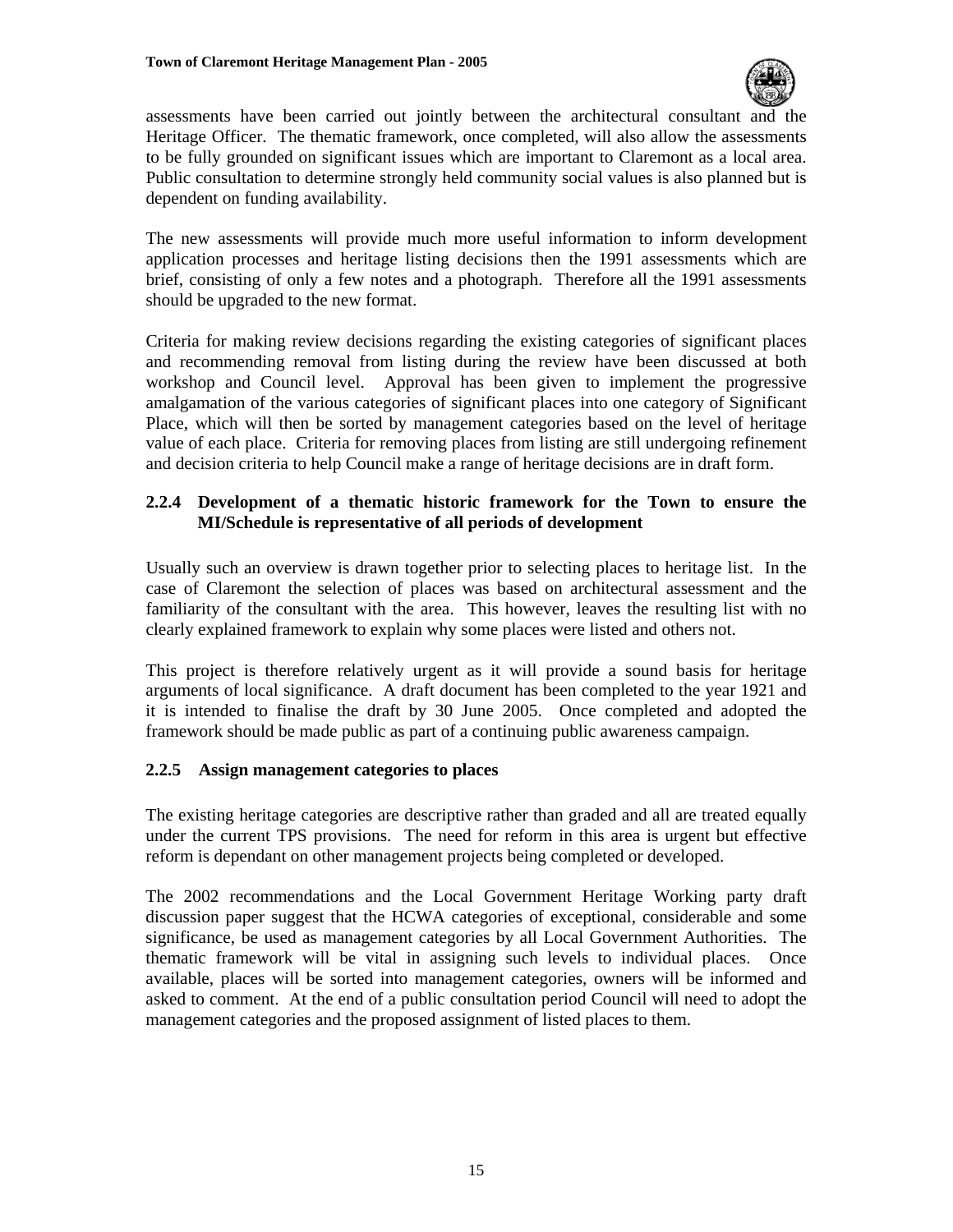

#### **2.2.6 Complete the heritage survey of areas not currently represented in the MI/Schedule**

The 2001 review of the MI outlined several areas, mostly in the northern parts of Claremont which were deemed worthy of adding to the MI. These recommendations have never been acted upon. The 2002 recommendations for the MI review also identified a need to ensure that all of the Town had been adequately surveyed. While this has importance, rationalising the existing listings and compiling an historic overview need to be completed before this project can be properly implemented. However, individual places or groups of places have been assessed and listed as the result of nominations received.

Additionally the 1991 BES identified a need to survey the mature vegetation within the town to identify areas or trees which had historic or natural heritage values. While the BES included some elements of this nature the focus of the survey was on the built environment not accompanying or natural vegetation. Again this project does not have a high priority but some new places have been added as the result of nominations.

#### **2.2.7 Transfer list to the HCWA Heritage Inventory Software already purchased by the Town to provide a standard and easily updated database**

The list has not yet been transferred to the HCWA software program. This is not a priority and will be carried out progressively once the historic overview is completed.

# **3.0 MANAGING HERITAGE PLANNING**

This section of the management plan deals with issues resolving around balancing heritage preservation and development pressure. Heritage planning and management involves several issues from town planning scheme provisions, planning densities and R-Code applications to clear guidelines on what is acceptable adaptation or conservation of heritage places.

#### **3.1. Review of Planning Provisions**

The need for policies, processes and provisions which work effectively to implement Council's heritage objectives has been identified for some time. Measures have been implemented progressively as problems arose and some key areas requiring attention identified. These are:

- **3.1.1 Review the TPS provisions which relate to heritage**
- **3.1.2 Review the Schedule of Historic and other Buildings and Places**
- **3.1.3 Formulate management categories**
- **3.2.4 Managing new development & character**
- **3.2.5 Establish heritage areas**
- **3.2.6 Establish conservation guidelines for heritage places**
- **3.2.7 Heritage agreements**
- **3.2.8 Establish heritage incentives**
- **3.2.9 Establish effective policies and internal procedures**
- **3.2.10 Identify heritage management projects for grant funding**
- **3.2.11 Review TOC plans and policies as required**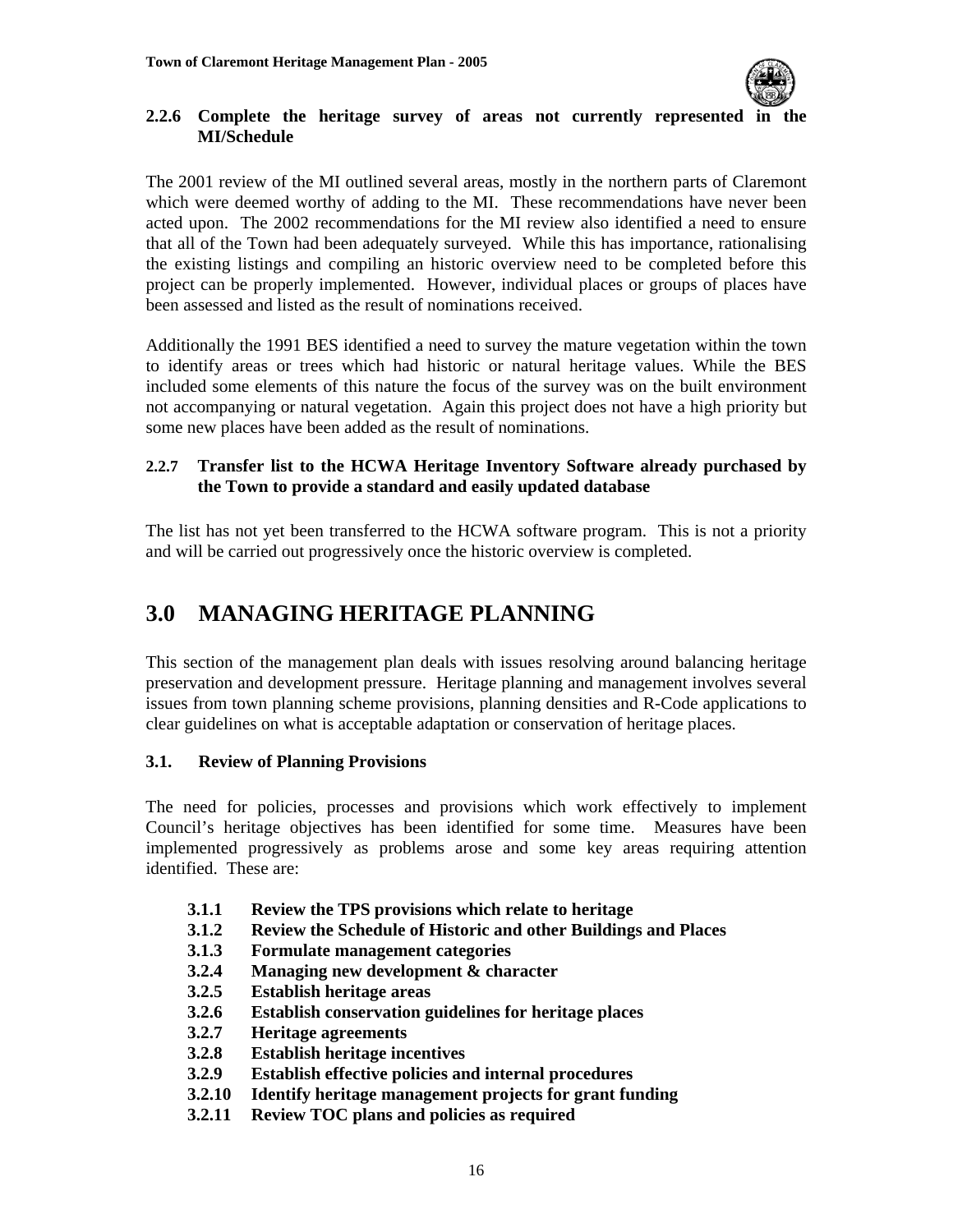

#### **3.2 Actions and Timetable**

Figure 3 shows a graphic summary of the actions and timetables. Detailed lists of actions are included in Appendix 1.

#### **3.2.1 Review the TPS provisions which relate to heritage**

Both the 2000 Heritage Conservation Strategy and the 2002 review of heritage management techniques identified the necessity for change in the heritage provisions in TPS. New provisions have been drafted and Council initiated amendment proceedings at the Ordinary Council Meeting of the 19 April 2004.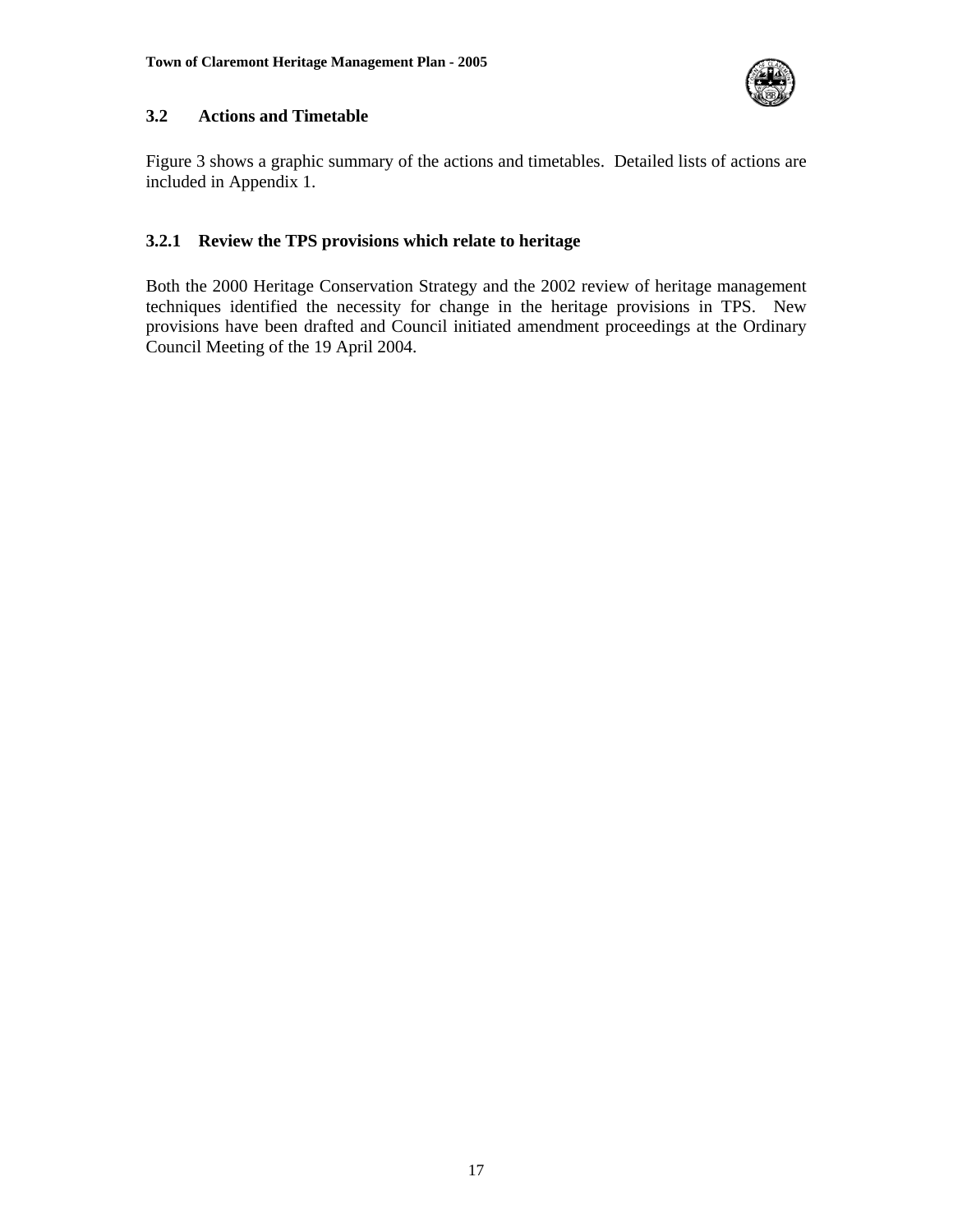#### **Town of Claremont Heritage Management Plan - 2005**



#### **Figure 3 Managing Heritage Timetable of Actions**

| <b>PROJECTS</b>                                   | <b>Complete</b><br>d                                     | In Progress                                                                              | 1st half<br>2005/6                                               | 2nd half<br>2005/6                                                                                     | 1st half<br>2006/7                                                                         | 2nd half<br>2006/7                                                     | 2007/8                                    | 2008/9                             | 2009/10                                                          |
|---------------------------------------------------|----------------------------------------------------------|------------------------------------------------------------------------------------------|------------------------------------------------------------------|--------------------------------------------------------------------------------------------------------|--------------------------------------------------------------------------------------------|------------------------------------------------------------------------|-------------------------------------------|------------------------------------|------------------------------------------------------------------|
| <b>MANAGING</b><br><b>HERITAGE</b>                |                                                          |                                                                                          |                                                                  |                                                                                                        |                                                                                            |                                                                        |                                           |                                    |                                                                  |
| <b>TPS Amendment</b>                              | Draft<br>amendment √                                     | OCM resolution                                                                           | Community<br>Consultation                                        | OCM resolution,<br>forward to<br>W.A.P.C                                                               |                                                                                            |                                                                        |                                           |                                    |                                                                  |
| <b>Review</b><br><b>Schedule</b>                  | Review as<br>part of MI<br>review                        | Review as part of<br>MI review, Review<br>historic sites                                 | Review as<br>part of MI<br>review                                | Review as part of<br>MI review                                                                         | Review as part<br>of MI review                                                             | Review as part<br>of MI review                                         | Review as part<br>of MI review            | Review as part<br>of MI review     | Review as part of<br>MI review                                   |
| <b>Management</b><br>categories                   |                                                          |                                                                                          |                                                                  |                                                                                                        |                                                                                            | Draft levels of<br>protection based<br>on significance<br>levels in MI | Workshop with<br>Council and<br>Community | Apply to listed<br>places          | Ongoing                                                          |
| <b>Managing new</b><br>development &<br>character | Input into draft<br>design<br>guidelines √               | identify any<br>policies/<br>procedures<br>necessary to<br>implement                     | Apply at<br>streetscape<br>level through<br>planning<br>section  | Ongoing                                                                                                | Ongoing                                                                                    | Ongoing                                                                | Ongoing                                   | Ongoing                            | initiate<br>management<br>through heritage<br>areas or precincts |
| Identify areas or<br>precincts                    |                                                          |                                                                                          |                                                                  |                                                                                                        |                                                                                            |                                                                        | Define Areas,<br>draft incentives         | Workshop<br>Council &<br>Community | Establish local<br>laws or scheme<br>amendment                   |
| <b>Establish</b><br>conservation<br>guidelines    | Apply for<br>grant for style<br>study                    | Write budget<br>proposal for TOC<br>funding to create<br>and publish<br>brochures 2005/6 | Finalize<br>design and<br>arrange<br>publication of<br>brochures | Review situation<br>re conservation.<br>Identify if separate<br>conservation<br>guidelines<br>required | <b>Budget for</b><br>consultant to<br>produce<br>conservation<br>guidelines if<br>required | commission<br>conservation<br>guidelines if<br>required                | Adopt as TOC<br>policy                    |                                    |                                                                  |
| Heritage<br><b>Agreements</b>                     | <b>Draft</b><br>agreement for<br>use with<br>Clause 53 √ | Use as necessary                                                                         | Use as<br>necessary                                              | Use as necessary                                                                                       | Use as<br>necessary                                                                        | Use as<br>necessary                                                    | Use as<br>necessary                       | Use as<br>necessary                | Use as necessary                                                 |
| Heritage<br>incentives                            | Review<br>Incentives in<br><b>TPS</b>                    |                                                                                          |                                                                  |                                                                                                        |                                                                                            |                                                                        | Draft funded<br>incentives                | Workshop<br>Council &<br>Community | <b>Workshop Council</b><br>& Community                           |
| <b>Policies and</b><br>internal<br>procedures     | Review &<br>implement<br>progressively                   | Ongoing                                                                                  | Ongoing                                                          | Ongoing                                                                                                | Ongoing                                                                                    | Ongoing                                                                | Ongoing                                   | Ongoing                            | Ongoing                                                          |
| <b>Write funding</b><br>applications              | Ongoing                                                  | Ongoing                                                                                  | Ongoing                                                          | Ongoing                                                                                                | Ongoing                                                                                    | Ongoing                                                                | Ongoing                                   | Ongoing                            | Ongoing                                                          |
| <b>Review TOC</b><br>plans and<br>policies, as    |                                                          |                                                                                          |                                                                  |                                                                                                        |                                                                                            |                                                                        |                                           |                                    |                                                                  |
| required                                          | Ongoing                                                  | Ongoing                                                                                  | Ongoing                                                          | Ongoing                                                                                                | Ongoing                                                                                    | Ongoing                                                                | Ongoing                                   | Ongoing                            | Ongoing                                                          |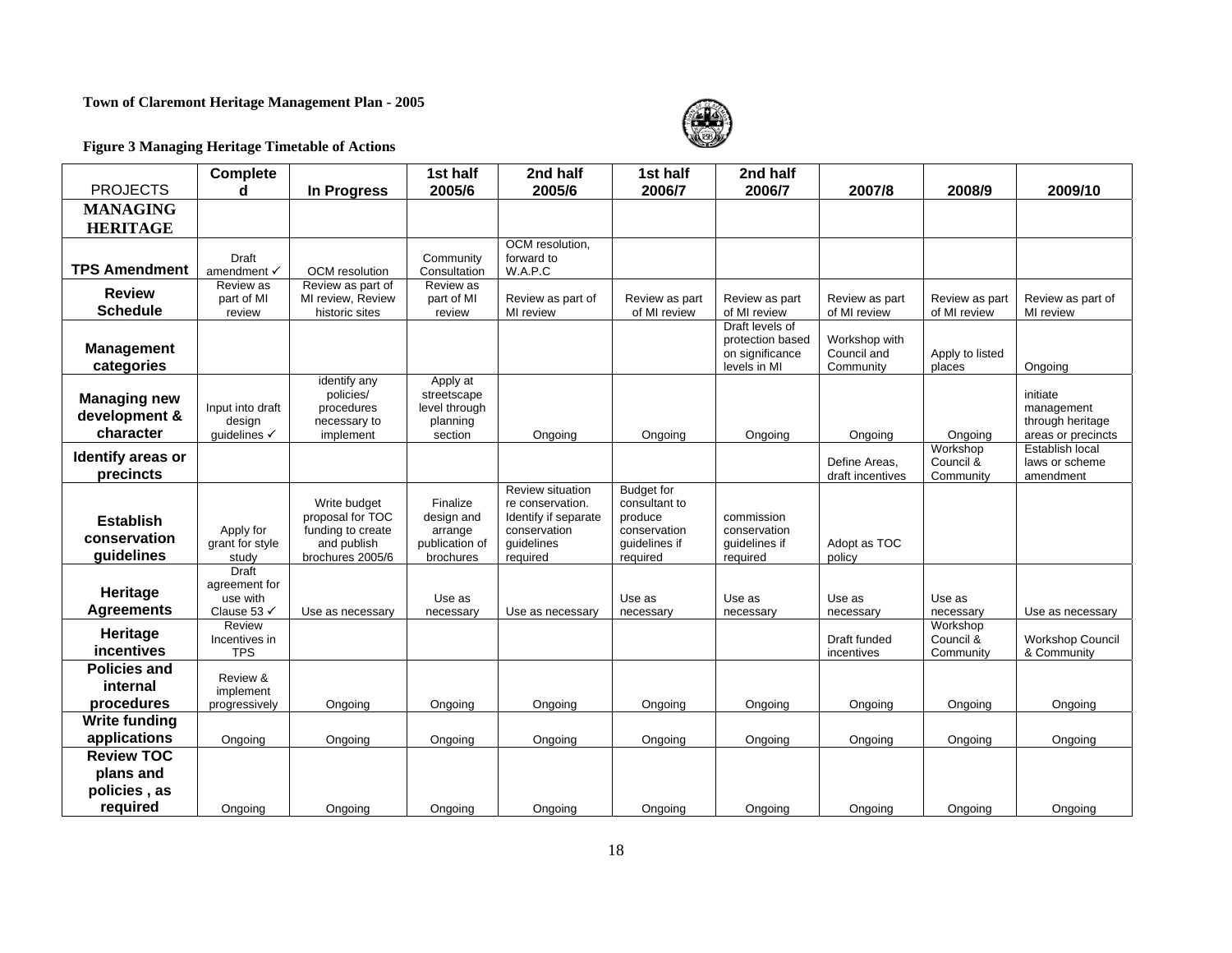

#### **3.2.2 Review the Schedule of Historic and Other Buildings and Places**

The Municipal Inventory and the Schedule of Historic and Other Buildings and Places were both created out of the 1991 BES. While such bulk creation of the lists has many advantages it does have the disadvantage that some places may be included in the schedule which do not require protection under the TPS. The schedule therefore requires reviewing to determine if this has happened.

Places on the schedule also require reviewing. This is being carried out in conjunction with the MI review and upgrade of assessments.

#### **3.2.3 Management Categories**

The model scheme text allows for Council to construct levels of protection through the TPS by placing listed places in different management categories. This allows more rigorous protection for places of high significance while allowing a greater degree of change and development to places assessed as having lesser significance.

These levels of protection give a framework for heritage related development application decisions. Allowing both developers and Council to easily determine how important a place may be and to judge whether a proposed development falls within the guidelines for a place of that level of significance.

The Local Government Heritage Working Party suggest the HCWA management categories of Exceptional, Considerable, Some and Little significance should be used by all Local Government Authorities. They also suggest levels of protection that should be provided for places within each category. Such issues need to be discussed with Council and the community before being actioned.

#### **3.2.4 Managing New Development & Character**

Three needs identified in the 2000 Heritage Conservation Strategy have been partly combined in a project to determine residential design guidelines. These needs were to look at acceptable density levels within Claremont, to determine precincts or heritage areas and to establish conservation guidelines.

Similarly the Town Centre Plan, while looking at wider planning issues also looks at heritage and amenity issues within the commercial heart of Claremont. The Heritage Officer has commented on both these documents and identified additional needs or issues to be addressed.

#### **3.2.5 Establish Heritage Areas**

The Claremont Residential Design Guidelines (Hocking 2004) specifically looked at the architectural character of the residential areas of Claremont. It divided Claremont into several general precincts, within which special control areas were delineated around clusters of heritage building stock. The guidelines provide sound information on residential character and information on the location of heritage building stock. However, as delineated, the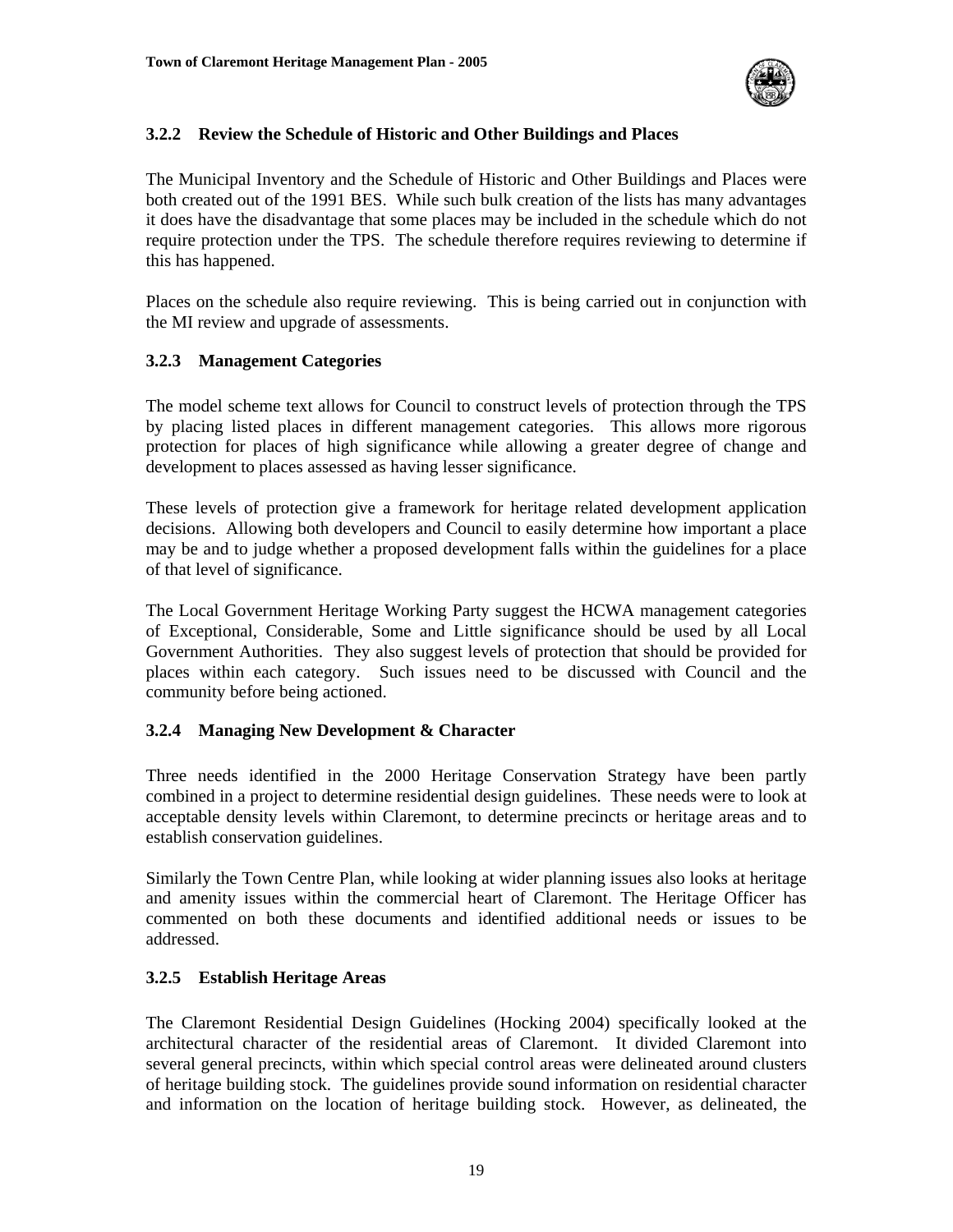

special control areas are too numerous and small for effective management of character areas. The information in the Residential Design Guidelines needs to be combined with other areas of research to delineate a more limited number of heritage character areas which are both recognisable as such and of a sufficient size to allow effective streetscape character management. Defining heritage areas will be actioned once foundation documents such as the thematic framework have been completed. Guidelines on acceptable development and planning incentives within each area will then be drafted and workshopped before being adopted.

#### **3.2.6 Establish style & conservation guidelines for heritage places**

Both members of the community and Council's planning officers have articulated a need for guidelines which identify the architectural styles of Claremont's historic building stock, identify the characteristic features of each style and identify acceptable change or adaptation.

The timetable outlined in Figure 3 is dependent on the current grant application being successful, if unsuccessful application will be made for Council budget funding. The timetable for actions is thus dependent on when funding is secured.

#### **3.2.7 Heritage Agreements**

The TPS contains a provision for a heritage agreement to preserve and maintain a heritage place in return for bonus density provisions. The draft changes to the heritage provisions in TPS also contain a similar provision for heritage agreements. These agreements are legal documents between the Town and the owner of a heritage place. A pro-forma agreement has been drafted to act as a guideline for future agreements.

#### **3.2.8 Establish Heritage Incentives**

The TPS contains some provision for heritage incentives such as the density bonus provision in Clause 53. These provisions are however, quite restricted in nature and do not apply to all heritage properties. A need for more flexibility was identified as part of the review of the heritage provisions in the scheme.

The proposed shift towards managing heritage areas would also be enhanced if a set of planning and rate incentives could be identified, which only applied within heritage character local control areas. Incentives such as a short-term reduction in rates on the completion of successful conservation/restoration project could also be considered. These incentives need to be carefully thought out to encourage the retention and enhancement of the identified character of these areas while providing owners with tangible benefits to balance against any development restrictions.

#### **3.2.9 Establish effective policies and internal procedures**

A lack of written procedures and policies has been identified within the heritage section. Lack of written procedures covers procedures which are internal to the section and liaison procedures with other staff. There is also a lack of written policy to guide heritage management. This issue is being progressively completed.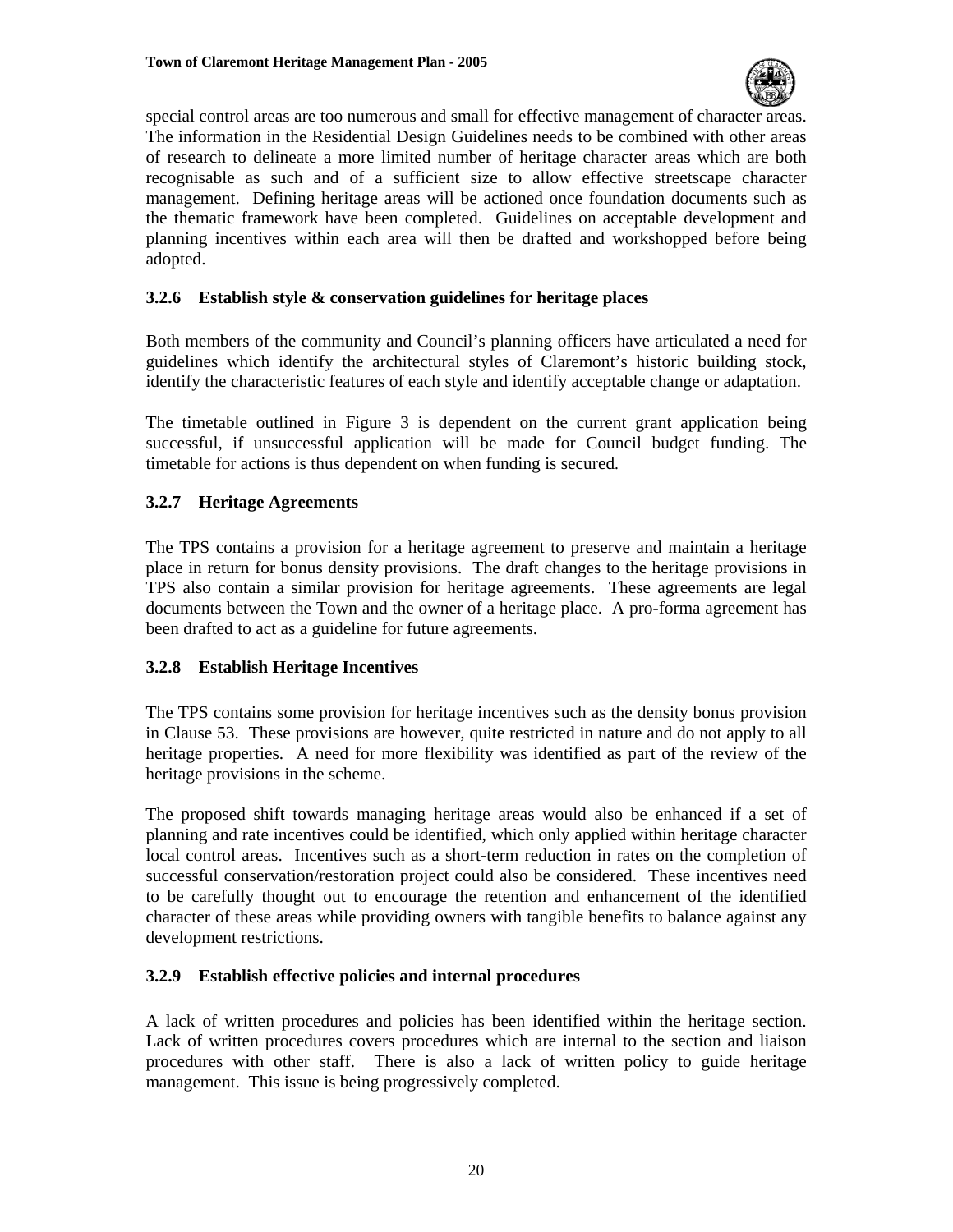

#### **3.2.10 Identify heritage management projects suitable for grant funding**

Grant funding is the major source of income for conservation and interpretation tasks. Conservation funding generally relates only to places which are heritage listed at the state or national level, interpretation funding can be more general. Town of Claremont owns three state listed properties which are eligible for grant funding. Between 2000 and 2003 \$4,000 in grant funding was sought and received. Between 2003 and 2005 \$26,080 in grant monies was received and further grants totalling \$61,046 are being sought.

#### **3.2.11 Review TOC plans and policies as required**

Plans and policies created by other sections can have a severe impact on the heritage of places. Part of the Heritage Officer's tasks is to liaise with other staff, provide heritage information and to give a heritage impact assessment of plans and policies which affect heritage places and suggest modifications or mitigation procedures.

## **4.0 ADMINISTRATION AND MANAGING HERITAGE RECORDS**

#### **4.1. Aims**

Administration and managing heritage records are an ongoing part of the Heritage Officer position which is task based. Deficiencies within this area have been identified by the 2002 consultants report on the MI.

Record keeping for the MI and Schedule was previously confined to the BES map which was updated as needed and to the files of individual assessments which were lodged at the Museum and at the Council Offices. The map functioned as the public copy of the Schedule however there was uncertainty at staff level as to whether the 'potentially significant' and 'modern significant' places shown on the map were included in the Schedule. Council administration has sought legal advice on this matter. That advice is that the wording of the two resolutions which created the MI and later the Schedule placed all the places identified in the BES on the MI and the Schedule.

Figure 4 shows the tasks graphically with timetable information where this is required.

#### **4.2. Council**

All heritage decisions are ultimately taken by Council.

The Heritage Officer writes reports to Council on a range of matters including:

- Requests for remove from listing;
- Nominations to add to the list:
- Officer recommendations to change the heritage status of a listed place;
- Strategies, policies and other heritage related projects; and
- Civic Design Award nominations.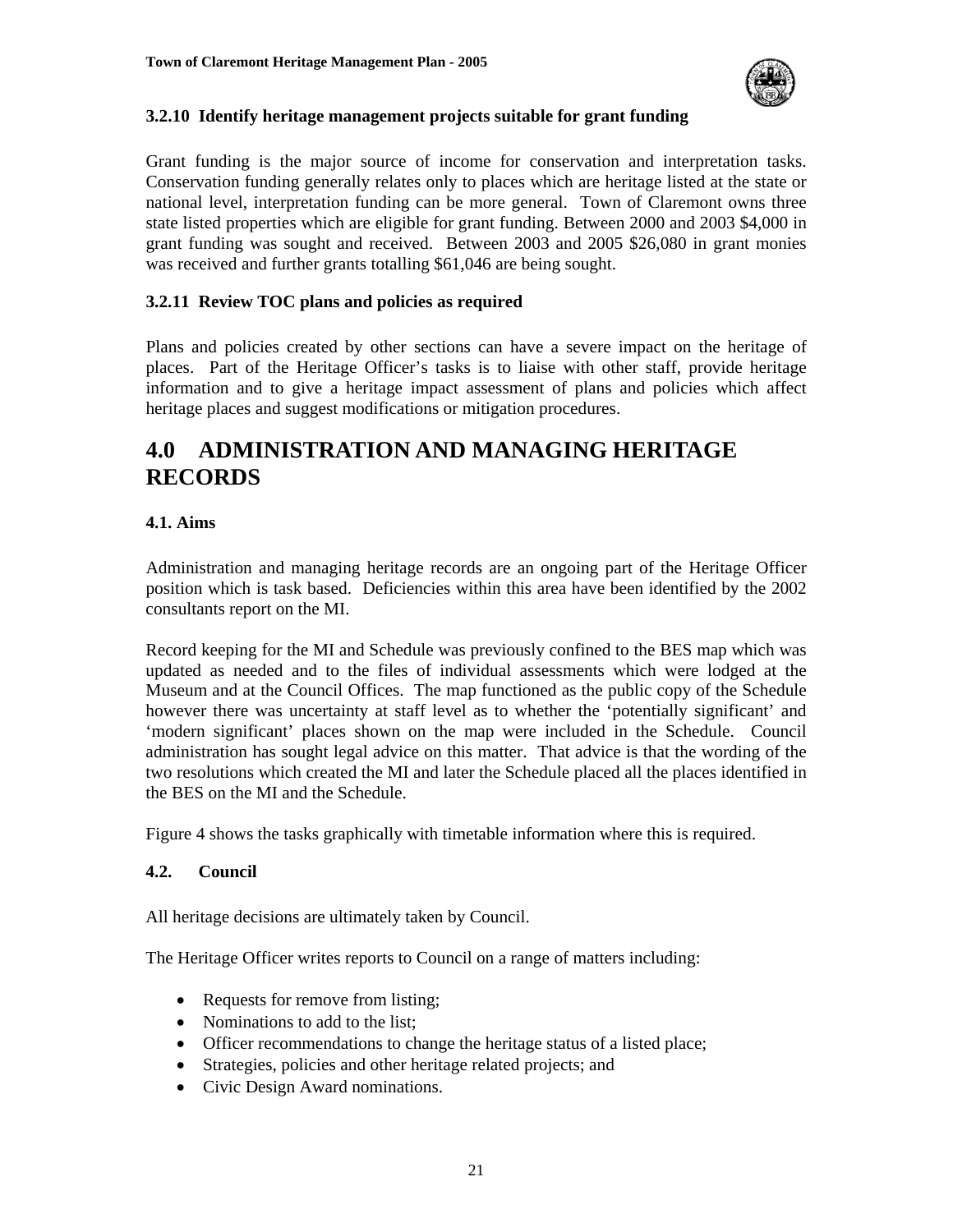

The Officer may also prepare and run workshops for Councillors on heritage matters and prepare heritage based presentation ceremonies. The Officer also researches and provides heritage advice to Council.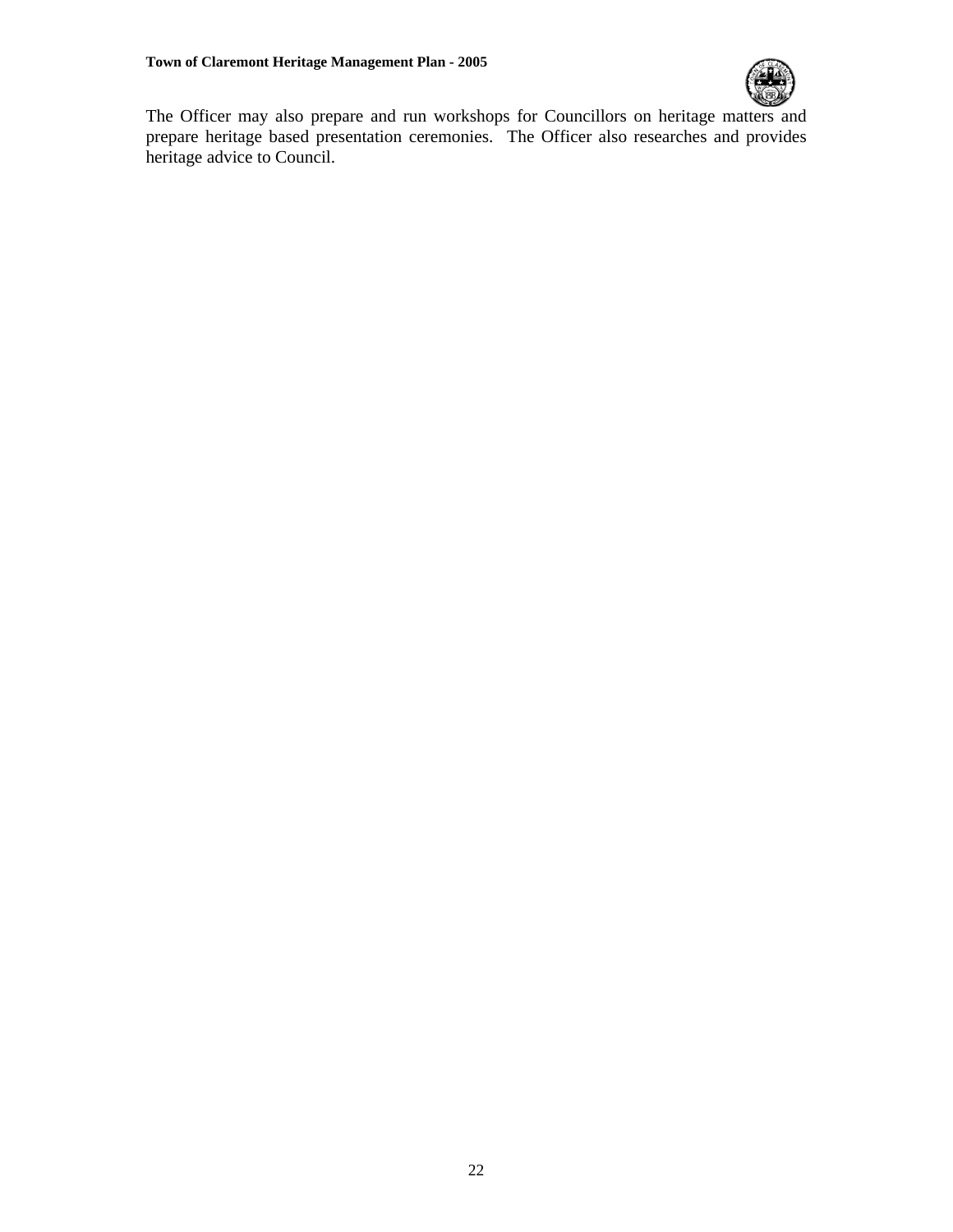#### **Town of Claremont Heritage Management Plan - 2005**



#### **Figure 4 Administration & Records Management – Tasks & Timetable of Actions**

|                                                                   |             |                                                               |                                                     | 2nd half       | 1st half       | 2nd half    |                |                |                |
|-------------------------------------------------------------------|-------------|---------------------------------------------------------------|-----------------------------------------------------|----------------|----------------|-------------|----------------|----------------|----------------|
| <b>PROJECTS</b>                                                   |             | 2005/2006                                                     | 2005/2006                                           | 2005/6         | 2006/7         | 2006/7      | 2007/8         | 2008/9         | 2009/10        |
| <b>ADMINISTRATIO</b><br><b>N AND RECORDS</b><br><b>MANAGEMENT</b> |             |                                                               |                                                     |                |                |             |                |                |                |
| <b>OCM Reports</b>                                                | Monthly     | Monthly                                                       | Monthly                                             | Monthly        | Monthly        | Monthly     | Monthly        | Monthly        | Monthly        |
| <b>Manage heritage</b><br>records of listed<br>places             | Ongoing     | Ongoing                                                       | Ongoing                                             | Ongoing        | Ongoing        | Ongoing     | Ongoing        | Ongoing        | Ongoing        |
| <b>Manage de-listing</b><br>process                               | Ongoing     | Ongoing                                                       | Ongoing                                             | Ongoing        | Ongoing        | Ongoing     | Ongoing        | Ongoing        | Ongoing        |
| Manage public<br>correspondence                                   | Ongoing     | Ongoing                                                       | Ongoing                                             | Ongoing        | Ongoing        | Ongoing     | Ongoing        | Ongoing        | Ongoing        |
| <b>Heritage Business</b><br>Plan                                  | Ongoing     | Ongoing                                                       | Ongoing                                             | Ongoing        | Ongoing        | Ongoing     | Ongoing        | Ongoing        | Ongoing        |
| <b>Heritage Budget</b>                                            | Yearly      |                                                               | Yearly                                              |                | Yearly         |             | Yearly         | Yearly         | Yearly         |
| <b>Strategic Projects</b><br>Calendar                             | Yearly      |                                                               | Yearly                                              |                | Yearly         |             | Yearly         | Yearly         | Yearly         |
| <b>Principal Activities</b><br>Plan                               | As required | As required                                                   | As required                                         | As<br>required | As<br>required | As required | As<br>required | As<br>required | As<br>required |
| Put listing on rate<br>notices                                    |             | Initiate software<br>changes through<br>corporate<br>services | Add heritage<br>information to<br>rates<br>database |                | Update         |             | Update         | Update         | Update         |
| <b>Establish a Schedule</b><br>of fees for de-listing<br>requests |             |                                                               | As part of<br>budget<br>process                     |                |                |             |                |                |                |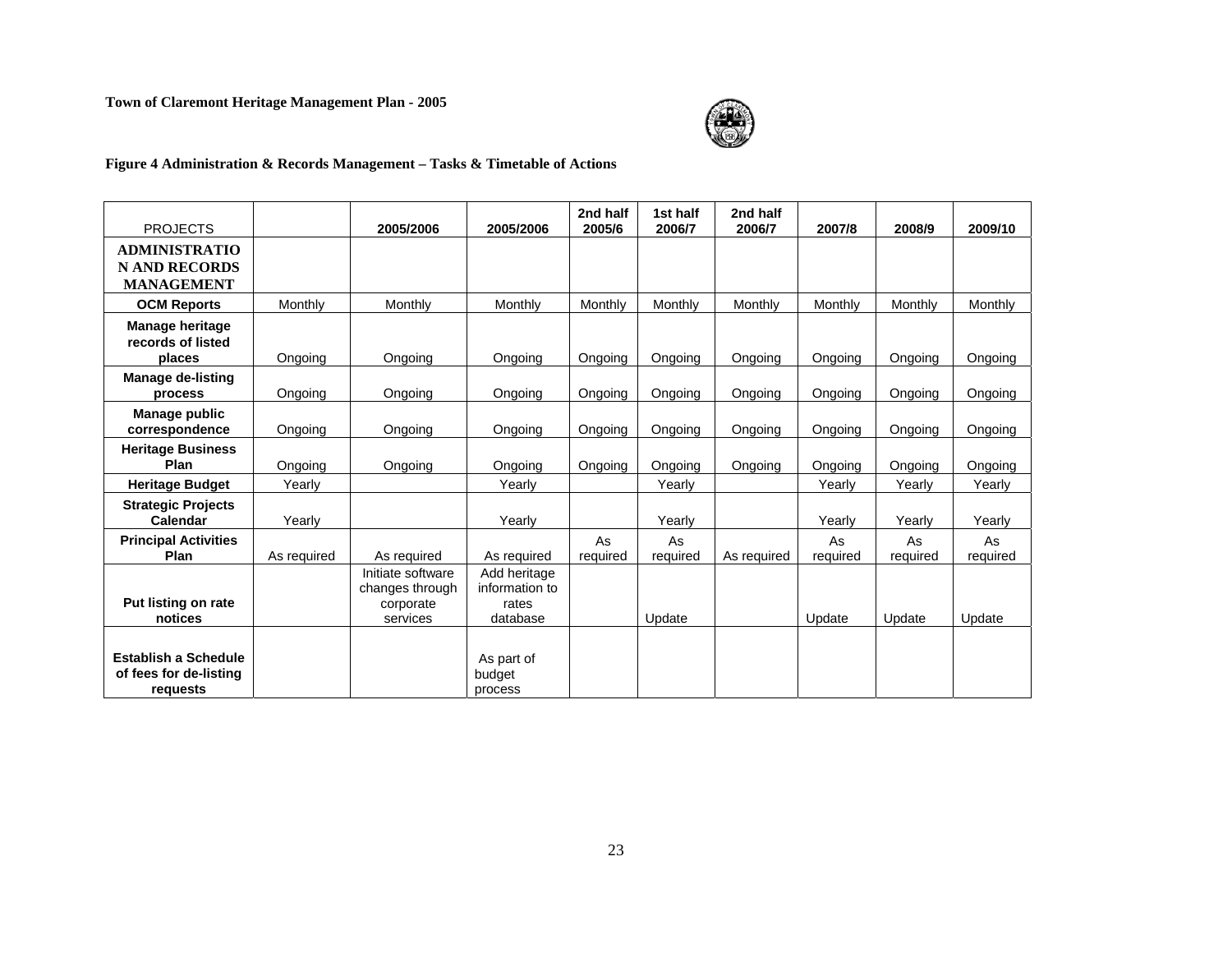

#### **4.3. Administration**

The Heritage Officers main administrative task is to manage heritage records. There are several types of heritage records:

- There are four different digital spreadsheets of listed places which require updating after Council's decisions which affect listed places. The Municipal Inventory and the Schedule of Historic and Other Buildings and Places then need to be printed out and earlier copies replaced. The IT Officer is requested to replace the list included on Council's web page.
- The CAD map of listed maps also needs to be corrected and given to the Engineering Technical Officer for updating. The updated map is then distributed.
- Updated heritage assessments are added to the BES Register of Places, the Museum BES reference collection and to the property files.
- The Heritage Officer writes, registers and files all heritage related correspondence.

The Heritage Officer also manages requests for removal from heritage listing and updating heritage assessments. This includes correspondence with owners, searching the plan room files, historic Post Officer Directory information and historic town maps for documentary evidence and writing the historical background and historical, social and scientific significant assessment sections of the updated heritage assessments. The officer also commissions the architectural consultant and requests rate book information from the Claremont Museum.

As a unit manager the Heritage Officer writes and carries out a Business Plan for the unit and attends Senior Officer meetings to report on the process of the business plan. The Heritage Officer also identifies the budget needs of the unit and puts forth arguments to support those needs. Budget defence can be quite time consuming but is confined to one part of the year. The Heritage Officer manages the heritage budget, commissions work and creates purchase orders which are within their authorised purchasing limit. The Heritage Officer also adds heritage projects to the Strategic Projects Calender and prepares the heritage segment of Principal Activities Plan.

An administrative task included in Councils Heritage Conservation Strategy 2000, which has not been actioned to date is providing advice on rate notices. Corporate software needs to be modified before this action can take place therefore the information was unable to be added to the 2004 rate notices. The required modifications have been added to the requested capabilities of the MERIDIO document management system.

The issue of the cost to Council of considering requests for removal from heritage listing is also largely an administrative matter. At the current time requesting removal from heritage listing does not incur a fee. However, the process does incur cost to Council in officer time and consultant fees. It is proposed to introduce an application fee for requests for removal from heritage listing in the 2005/2006 budget process.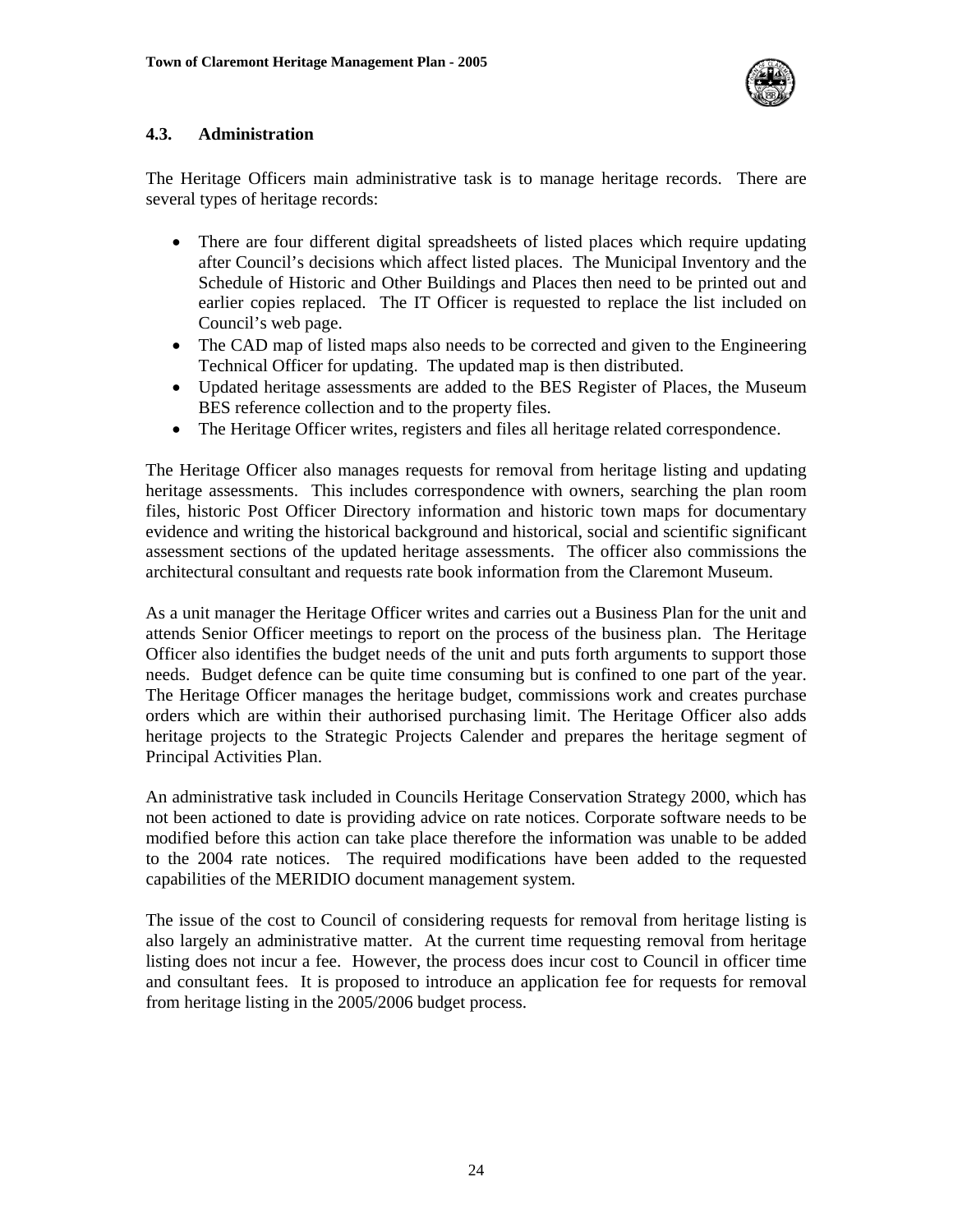

### **5.0 PROMOTION, PUBLICATIONS AND INCENTIVES**

The overall aim of promotion, publications and incentives is to inform owners and the public about the heritage of Claremont and to make heritage owners comfortable with listing by providing benefits as well as restrictions.

The need for heritage management to be proactive in both offering solutions to some of the practical problems heritage preservation poses to heritage owners and providing wider social and cultural benefits to the community was recognised by Council in 2000 when they adopted Council's Heritage Conservation Strategy. This section of the management plan identifies those adopted strategies which can be immediately implemented and those which can be subsequently considered in future budgets

Planning initiatives and some lower cost promotional initiatives from the Heritage Conservation Strategy 2000 have been actioned and where relevant continue to be actioned as part of normal heritage officer duties (Figure 5). Initiatives adopted by Council resolution 82/00, relating to promotions, publications and incentives rather than planning which remain unfunded and therefore not actioned are:

#### Incentives

Establish a program of acquiring threatened places that are appropriate to undertake conservation and resell.

#### Promotions and Publications

- vi) Promote the involvement of local service organisations in assisting pensioners in the maintenance of places listed in the Municipal Inventory.
- vii) Provide advice on rate notices of Municipal inventory listing.
- viii) Establish a directory of tradespeople specialising in conservation work, possibly in conjunction with other Western Suburbs councils.
- ix) Sponsor architectural students to undertake research on places listed in the Municipal Inventory, in liaison with relevant tertiary institutions.
- xi) Establish a guest speaker program focussing on appropriately qualified and experienced guest speakers.
- xii) Provide plaques for placing at the front of appropriately restored and maintained heritage places.
- xiii) Use of bollards in streets to indicate a heritage precinct and remove all street signs and place essential signage on bollards.
- 9 ii) Establish a local heritage assistance fund to provide small grants to encourage local heritage.

Not actioning these adopted initiatives has lead to a situation where the heritage values of Claremont are not well understood or appreciated and heritage listing is seen as a negative. To preserve character and amenity in Claremont against the development pressures the Town now faces it is important to counter-balance this negative with positive heritage measures to increase the community's sense of 'ownership' of heritage within the town and provide a benefits packet for owners.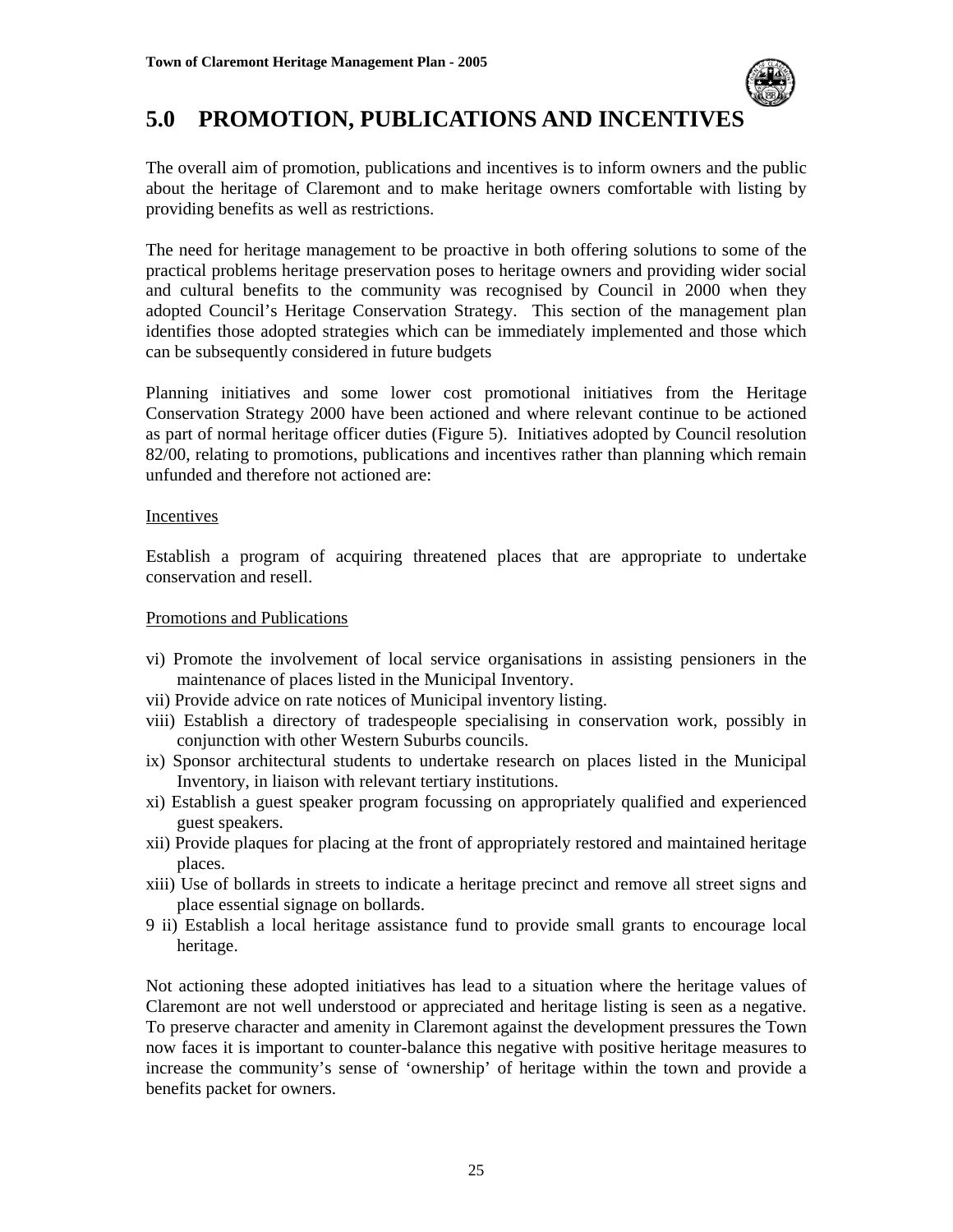#### **Town of Claremont Heritage Management Plan - 2005**



#### **Figure 5 Promotion, Publications and Incentives – Actioned initiatives**

|                               |              |                        | 2nd half       | 1st half       | 2nd half               |                  |                        |             |
|-------------------------------|--------------|------------------------|----------------|----------------|------------------------|------------------|------------------------|-------------|
| <b>PROJECTS</b>               | Completed    | 2005                   | 2005/6         | 2006/7         | 2006/7                 | 2007/8           | 2008/9                 | 2009/10     |
| Promotion,                    |              |                        |                |                |                        |                  |                        |             |
| <b>Publications</b>           |              |                        |                |                |                        |                  |                        |             |
| and Incentives                |              |                        |                |                |                        |                  |                        |             |
| Regular                       |              |                        |                |                |                        |                  |                        |             |
| <b>Heritage Articles</b>      |              |                        |                |                |                        |                  |                        |             |
| in Town Talk                  | $\checkmark$ | Ongoing                | Ongoing        | Ongoing        | Ongoing                | Ongoing          | Ongoing                | Ongoing     |
| Include history               |              |                        |                |                |                        |                  |                        |             |
| of listed places              |              |                        |                |                |                        |                  |                        |             |
| in Street<br><b>Histories</b> | $\checkmark$ | As required            | As<br>required | As required    | As required            | As required      | As<br>required         | As required |
|                               |              |                        |                |                |                        |                  |                        |             |
| <b>HCWA directory</b>         |              |                        |                |                |                        |                  |                        |             |
| of consultants                |              |                        |                |                |                        |                  |                        |             |
| made available                | $\checkmark$ |                        |                |                |                        |                  |                        |             |
| at front counter              |              |                        |                |                |                        |                  |                        |             |
| Place available<br>flyers on  |              |                        |                |                |                        |                  |                        |             |
| conservation                  |              |                        |                |                |                        |                  |                        |             |
| and renovation                |              |                        |                |                |                        |                  |                        |             |
| in Library                    | $\checkmark$ |                        |                |                |                        |                  |                        |             |
| Give talks on                 |              |                        | As             |                |                        |                  | As                     |             |
| <b>Heritage matters</b>       | As required  | As required            | required       | As required    | As required            | As required      | required               | As required |
|                               |              | Re-format to           |                |                |                        |                  |                        |             |
| <b>Sponsor Civic</b>          |              | Bi Annual.<br>mark TOC |                | Awards 15 June | Mark TOC<br>Foundation | Awards 15        | Mark TOC<br>Foundation | Awards 15   |
| <b>Design Awards</b>          | Ongoing      | foundation             |                | 2006           | Day 2007               | <b>June 2008</b> | Day 2009               | June 2010   |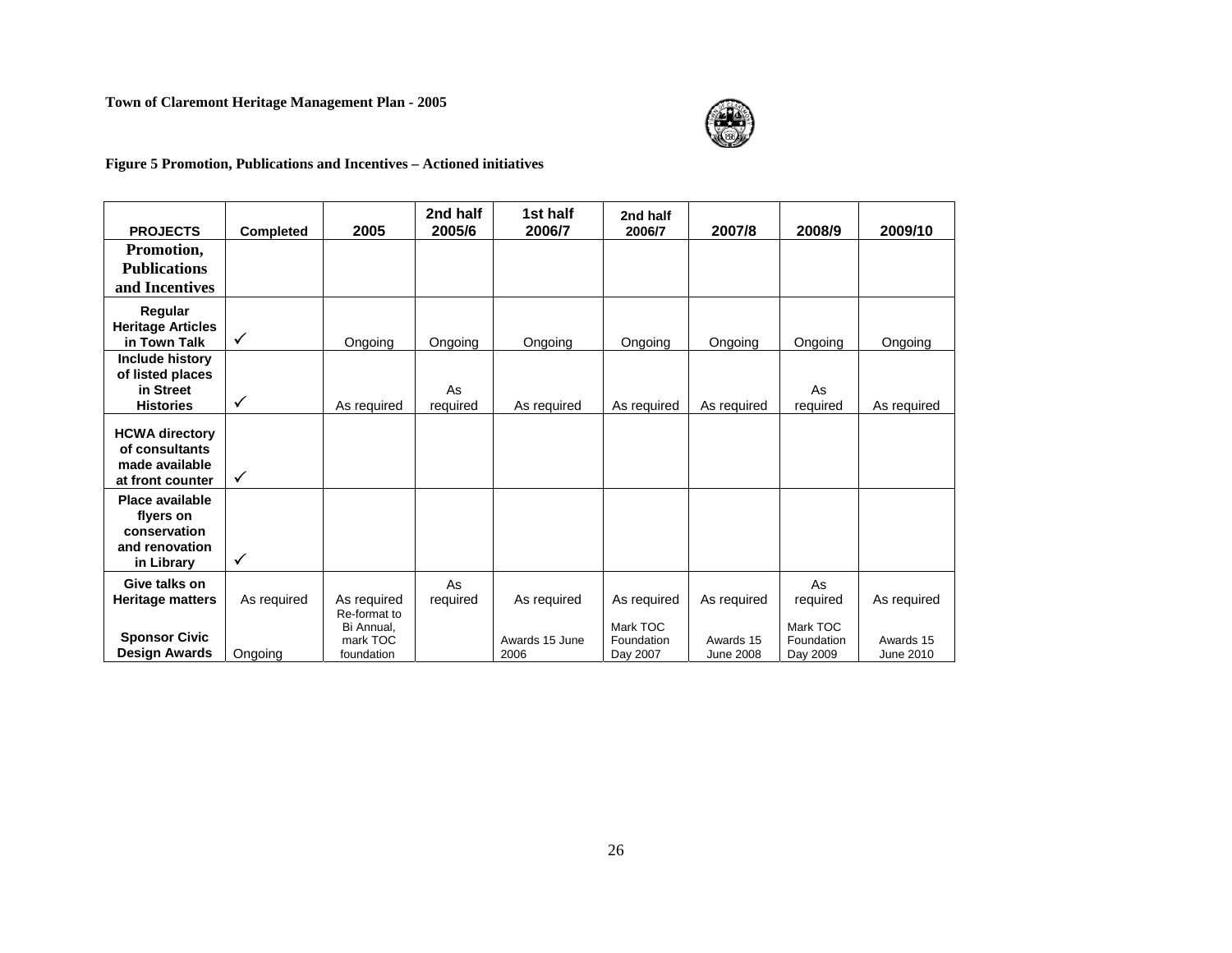

As part of this management plan un-actioned initiatives from the Heritage Conservation Strategy 2000 have been updated and a small number of new initiatives added. Importantly viable methods of funding have been delineated. To this purpose un-actioned initiatives are divided into two packages (Figures 6 & 7).

The first package should be deliverable through normal Council budget processes or grant funding. Figure 7 contains initiatives which require a larger source of available funding. It is envisioned that this larger source of funding could be in the form of a Tax Deductible Scheme for heritage within Claremont. Investigation of the implications and costs of such a scheme is scheduled for 2006/2007. Actioning initiatives contained in Figure 7 will be considered after Council has deliberated each item and determined funding methods as part of future budget processes.

#### **5.1. Actioned Initiatives**

These initiatives have little associated costs and are absorbed as part of normal operating expenditure for the heritage budget. One initiative has been updated from that adopted in 2000 and is explained below.

#### **5.1.1 Give talks to schools and local groups on heritage matters**

This initiative is a low cost variation on the initiative of establishing a guest speaker program. Talking to schools and local interest groups on heritage matters which impinge on their areas of interest is an effective method of engaging the public in heritage. Associated costs are mainly time related therefore this method of communication is intended to be phased in after the major projects associated with the review of the listings and management have been completed.

#### **5.2. Initiatives which can be actioned through Council budget processes**

These initiatives have costs associated with them and would require a budget for the heritage section of \$5000 in the Activities/Events line item. New initiatives and initiatives which have been updated from that adopted in 2000 are expanded on below.

#### **5.2.1 Establish a program of small events or projects in conjunction with Claremont Museum**

It would be of great benefit to the positive presentation of heritage within the Town for the Heritage and Museum sections to work together on small interpretation projects which were within the budget constraints of the sections and to identify and apply for grant funding for larger projects. It is envisioned that the fund could also be used for occasional and once off heritage related tasks or projects undertaken by other Town administrative sections which did not easily fit into the budget line items of that section.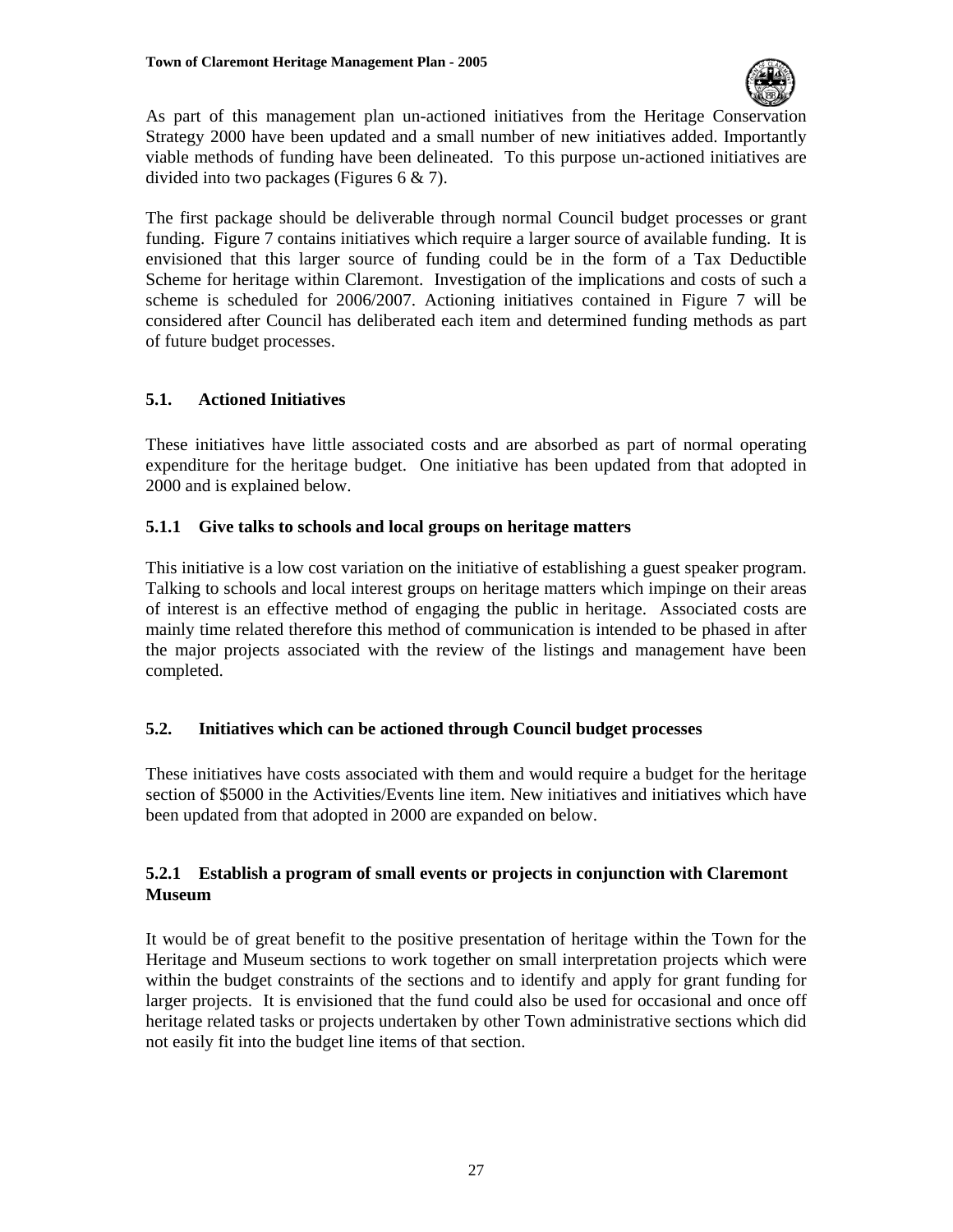#### **Town of Claremont Heritage Management Plan - 2005**



# **Figure 6 Promotion, Publications and Incentives – Initiatives which can be actioned through grant or budget processes**

| Promotion,                                                                                                         |                                 |                                                                                        |                                                                            |                                                                                   |                                                   |                                                 |                                                                     |                                           |                                           |
|--------------------------------------------------------------------------------------------------------------------|---------------------------------|----------------------------------------------------------------------------------------|----------------------------------------------------------------------------|-----------------------------------------------------------------------------------|---------------------------------------------------|-------------------------------------------------|---------------------------------------------------------------------|-------------------------------------------|-------------------------------------------|
| <b>Publications</b>                                                                                                |                                 |                                                                                        |                                                                            |                                                                                   |                                                   |                                                 |                                                                     |                                           |                                           |
| and                                                                                                                |                                 |                                                                                        |                                                                            | 2nd half                                                                          | 1st half                                          | 2nd half                                        |                                                                     |                                           |                                           |
| <b>Incentives</b>                                                                                                  | Completed                       | 2005                                                                                   | 1st half 2005/6                                                            | 2005/6                                                                            | 2006/7                                            | 2006/7                                          | 2007/8                                                              | 2008/9                                    | 2009/10                                   |
|                                                                                                                    |                                 |                                                                                        | Establish budget line                                                      |                                                                                   |                                                   |                                                 |                                                                     |                                           |                                           |
| <b>Funding</b>                                                                                                     |                                 |                                                                                        | item                                                                       |                                                                                   |                                                   |                                                 |                                                                     |                                           |                                           |
| Directory of<br>tradespeople<br>for<br>conservation<br>work                                                        |                                 | Stage 1<br>Research LGA &<br>Trade interest in<br>directory and<br>Maintenance<br>Week | Stage 2<br>If sufficient interest<br>Take to Council for<br>consideration. | Stage 3<br>Compile<br>directory                                                   | Publish<br>directory                              |                                                 | Maintenance<br>Week                                                 | Maintenance Week                          | Maintenance Week                          |
| <b>Promote local</b><br>service<br>organisations<br>assisting<br>maintenance<br>heritage places                    |                                 | Stage 1<br>Investigate level<br>of interest in<br>service<br>organisations             | Stage 2<br>If interest<br>Establish a referral<br>system                   |                                                                                   |                                                   |                                                 |                                                                     |                                           |                                           |
| Program of<br>small<br>events/projects                                                                             | <b>NAW</b><br>2004 $\checkmark$ |                                                                                        | Help Centenary fund<br>raiser for Signal<br>Cabin                          | As identified                                                                     | As identified                                     | As identified                                   | As identified                                                       | As identified                             | As identified                             |
| Sponsor<br>students<br>research on<br>listed places                                                                |                                 |                                                                                        |                                                                            | Research<br>implementation<br>Take to Council<br>for<br>consideration.            | If adopted<br>Establish<br>sponsorship<br>program | Sponsorship<br>ongoing                          | Sponsorship<br>ongoing                                              | Sponsorship<br>ongoing                    | Sponsorship ongoing                       |
| Establish a<br>guest speaker<br>program<br>heritage and<br>conservation                                            |                                 |                                                                                        |                                                                            | Research costs<br>and speakers<br><b>Take to Council</b><br>for<br>consideration. | If adopted<br>Establish<br>speaker<br>program     | Ongoing                                         | Ongoing                                                             | Ongoing                                   | Ongoing                                   |
| <b>Extend the</b><br>network of<br>heritage trails                                                                 |                                 |                                                                                        | Apply for grants                                                           |                                                                                   | Apply for<br>grants                               |                                                 | Apply for grants                                                    | Apply for grants                          | Apply grants                              |
| Establish a<br>'Friends' group<br>of volunteers to<br>carry out small<br>projects under<br>supervision<br>Create a |                                 |                                                                                        | Create as Word                                                             |                                                                                   |                                                   | Research<br>interest, and<br>suitable<br>format | Take to Council<br>for<br>consideration.<br>If adopted<br>Establish | Undertake small<br>projects as identified | Undertake small<br>projects as identified |
| renovators<br>note book                                                                                            |                                 |                                                                                        | doc. Copies in<br>Library, Museum                                          |                                                                                   |                                                   |                                                 |                                                                     |                                           |                                           |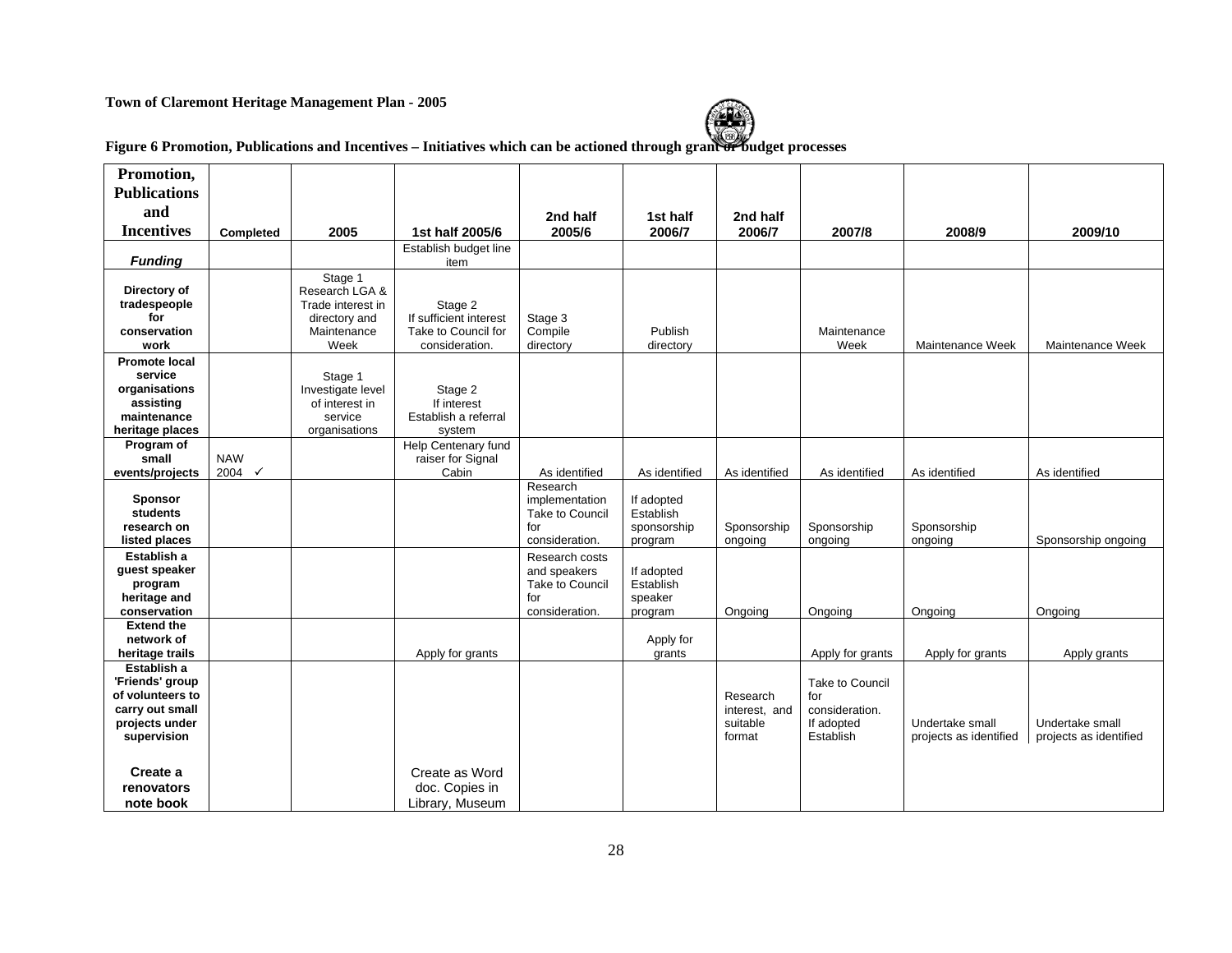

#### **5.2.2 Extend the network of heritage trails**

Heritage Trails are a useful way for drawing attention to, and providing information on aspects of heritage. The usefulness of trails as a heritage interpretation tool is demonstrated by the fact that grants are available to resource and implement trails. Such grants will be sourced to set up a network of trails within Claremont.

#### **5.2.4 Establish a 'Friends' group of volunteers to carry out small projects under supervision**

The 'Friends' group is envisioned to be both a practical 'hands on' group and a research group. On a practical level it is envisioned the group will help enhance maintenance and conservation projects on the Town's state heritage listed places such as Anzac Cottage. Also the group could carry out, with the owners permission, heritage rescue projects on properties about to be demolished, extended or altered.

Aspects of heritage rescue work could be completing a renovator's diary of changes to the home or garden or in some instances carrying out an archaeological salvage project under professional supervision. Work on the Town's state listed places could include some gardening or simple repair work on Anzac Cottage as well as recording changes and archaeological salvage to buildings owned by the Town.

On a research level the group could carry out historical research at Battye Library and State Archives on aspects of Claremont's heritage which could be used for a variety of heritage enhancement projects such as heritage trails.

#### **5.2.5 Create a diary for renovators**

Because of the established nature of Claremont's built environment there is a very high percentage of renovation and extension within the Town. Much of this affects heritage building stock with heritage features constantly being removed as part of updates or renovated to reveal their beauty. Most of these changes are not recorded in any way except for the architectural plans required as part of gaining planning permission.

Many renovators are proud of the work they have carried out to bring a home back to character or to adapt an old home for modern living. A renovator's diary will allow renovators an avenue to record the changes they have made for their own purposes while a copy of the diary will provide the Town with a more visual and detailed record of changes than architectural plans.

#### **5.3. Initiatives that can be considered in future budgets**

These initiatives have much higher costs associated with them and would require a funding source outside of the heritage budget. It is envisioned this funding source could be in the form of a tax deductible revolving fund scheme similar to that put in place by the City of Perth for heritage or by WALGA for low interest loans for heritage owners.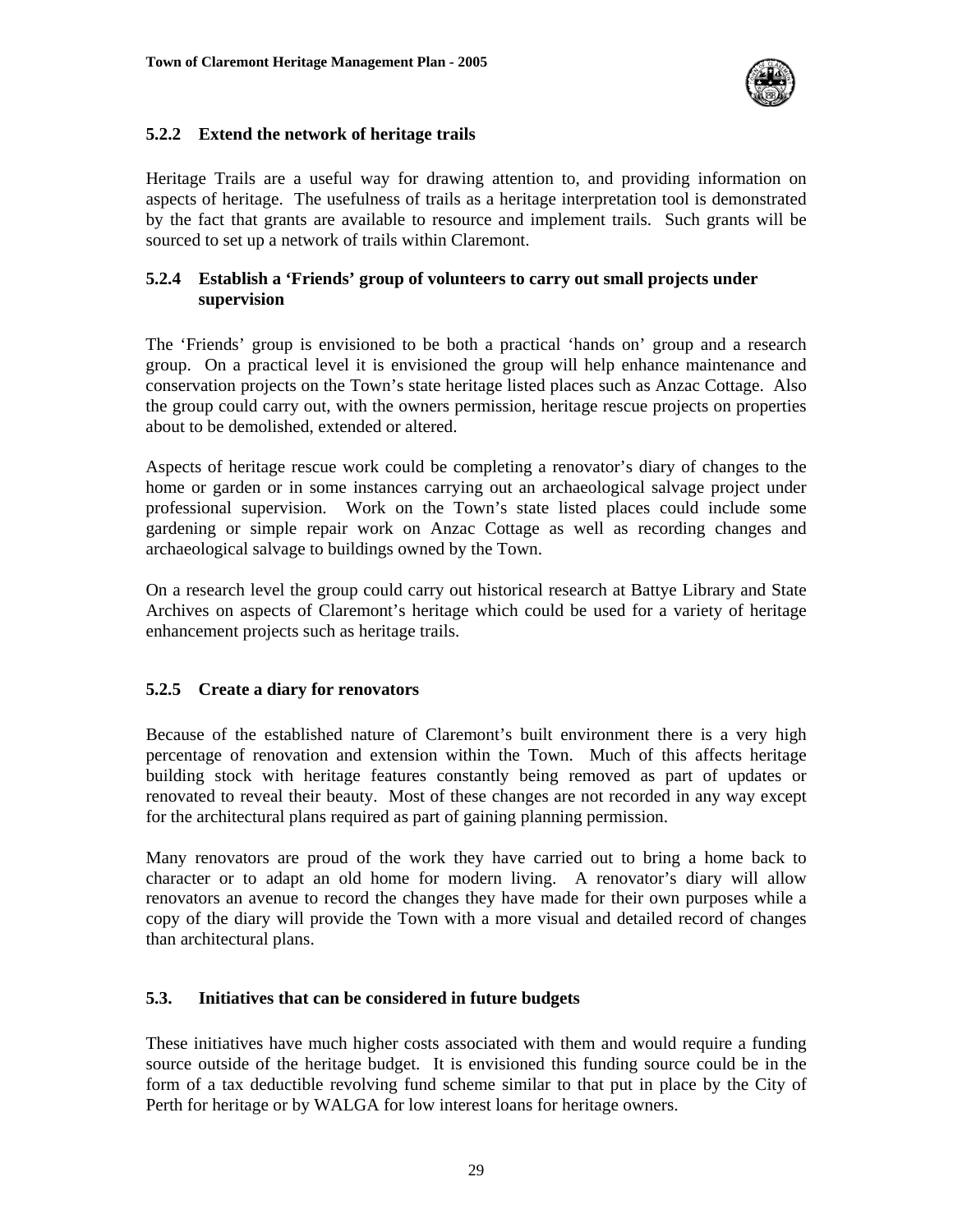#### **Town of Claremont Heritage Management Plan - 2005**



**Figure 7 Promotion, Publications and Incentives – High cost initiatives**

| Promotion,                                                                     |                                |                                                               |                                                          |                                                               |                                                                                            |                                                                                                  |
|--------------------------------------------------------------------------------|--------------------------------|---------------------------------------------------------------|----------------------------------------------------------|---------------------------------------------------------------|--------------------------------------------------------------------------------------------|--------------------------------------------------------------------------------------------------|
| <b>Publications and</b>                                                        |                                |                                                               | 2nd half                                                 |                                                               |                                                                                            |                                                                                                  |
| <b>Incentives</b>                                                              | 2005/2006                      | 1st half 2006/7                                               | 2006/7                                                   | 2007/8                                                        | 2008/9                                                                                     | 2009/10                                                                                          |
| <b>Funding</b>                                                                 |                                |                                                               | Investigate<br>setting up<br>Tax<br>deductible<br>scheme | Prepare<br>budget item for<br>Council<br>consideration        | If adopted establish<br>Tax deductible<br>scheme                                           |                                                                                                  |
| <b>Street furniture for</b><br>heritage precincts                              |                                |                                                               |                                                          |                                                               |                                                                                            | For consideration in future<br>budgets                                                           |
| plaque listed<br>places of high<br>significance or<br>quality renovation       | Research<br>suitable<br>places | Apply for<br>interpretation<br>of cultural<br>heritage grants |                                                          | Apply for<br>interpretation<br>of cultural<br>heritage grants | Apply for<br>interpretation of<br>cultural heritage<br>grants                              | Apply for interpretation of<br>cultural heritage grants                                          |
| Establish a local<br>heritage<br>assistance fund to<br>provide small<br>grants |                                |                                                               |                                                          |                                                               | Should funds<br>become available:<br>Establish<br>management and<br>distribution protocols | Put to Council for<br>consideration                                                              |
| Program of<br>acquiring<br>threatened places<br>for conservation<br>and resell |                                |                                                               |                                                          |                                                               |                                                                                            | Should funds become<br>available: Establish<br>management protocols for<br>Council consideration |
| Program of<br>practical<br>workshops on<br>renovation and<br>conservation      |                                |                                                               |                                                          |                                                               |                                                                                            | Research costs                                                                                   |
| <b>Establish program</b><br>of heritage based<br>events and<br>enactments      |                                |                                                               |                                                          |                                                               |                                                                                            | Research                                                                                         |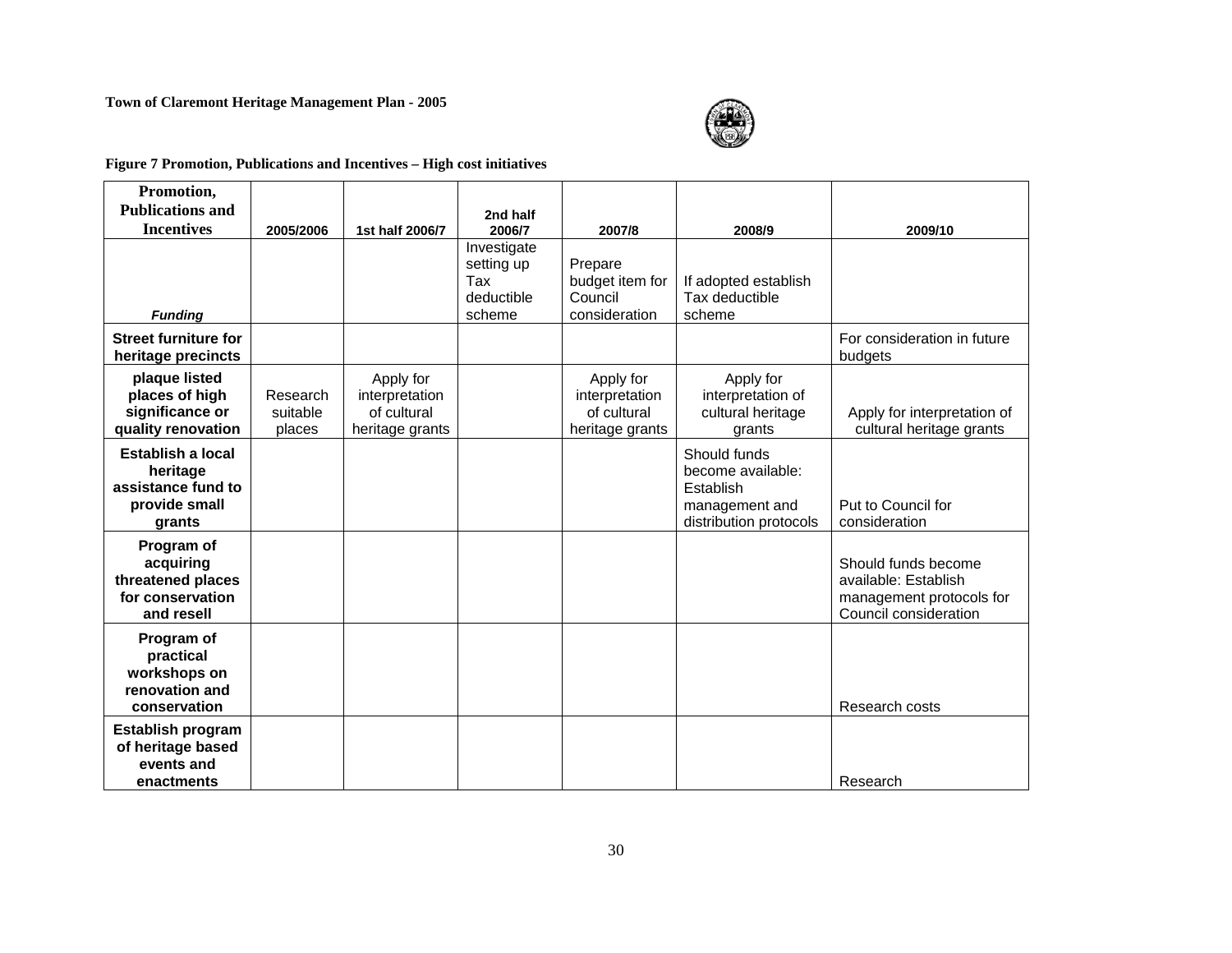

The basis for the tax deductible schemes is that donators received a 100% tax deduction for any monies donated or full market value for properties donated. The deductions can also be spread across more then one tax year. The scheme is linked to the National Trust and its position with regards to taxation. The National Trust Bush Bank is an example of this type of scheme, which has been running for some time. The Heritage Council has a downloadable information paper on revolving funds and how they work for heritage places.

A heritage fund could also be set up from other sources such as one-off profits from redeveloping Town owned land. Money from such a source could also be put into the tax deductible scheme. Investigating the effectiveness of such a scheme and the cost involved in setting one up is timed for 2006/2007. It is envisioned that many of the high cost items from the Heritage Conservation Strategy 2000 could be funded out of a Claremont Heritage Tax Deductible Scheme. New initiatives and initiatives which have been updated from those adopted in 2000 are expanded on below.

#### **5.3.1 Street furniture and streetscape treatments in public places for heritage precincts or areas**

Special street furniture and streetscape treatments can be used to enhance the amenity of heritage areas. Such improvements need to be in character with the dominant architectural character of the built environment of the area. It is envisioned that such improvements could be funded out of the Claremont Heritage tax-deductible scheme or the Renew Claremont budgeting.

#### **5.3.2 Establish a program of heritage based events and enactments**

Heritage events and period history enactments have been used successfully in rural areas to revitalise the local economy and promote a high level of community cohesion and identity (P. Kenyon, lecturer). A natural focus for such a program, if funding became available, which would bring both economic and social benefits to the Town would be the commercial axis of the Claremont Railway Station and Bay View Terrace. A focus providing mainly social benefits would be Claremont Museum and Mrs Herbert's Park.

# **6.0 CONCLUSION**

This HMP outlines the current situation of heritage management within Claremont and sets out what is needed to achieve change smoothly and to ensure effective management in the future. A timetable of actions to 2010 has been articulated to attain this.

The ultimate aim of heritage management within Claremont was identified as having a well managed and accepted heritage list. Several internal problems with heritage management and record keeping were identified which need solving to provide a well managed list. It was also identified that to promote satisfaction with heritage listing in an area of high land values and pressure for development heritage management needs to be able to deliver real and perceived benefits to owners.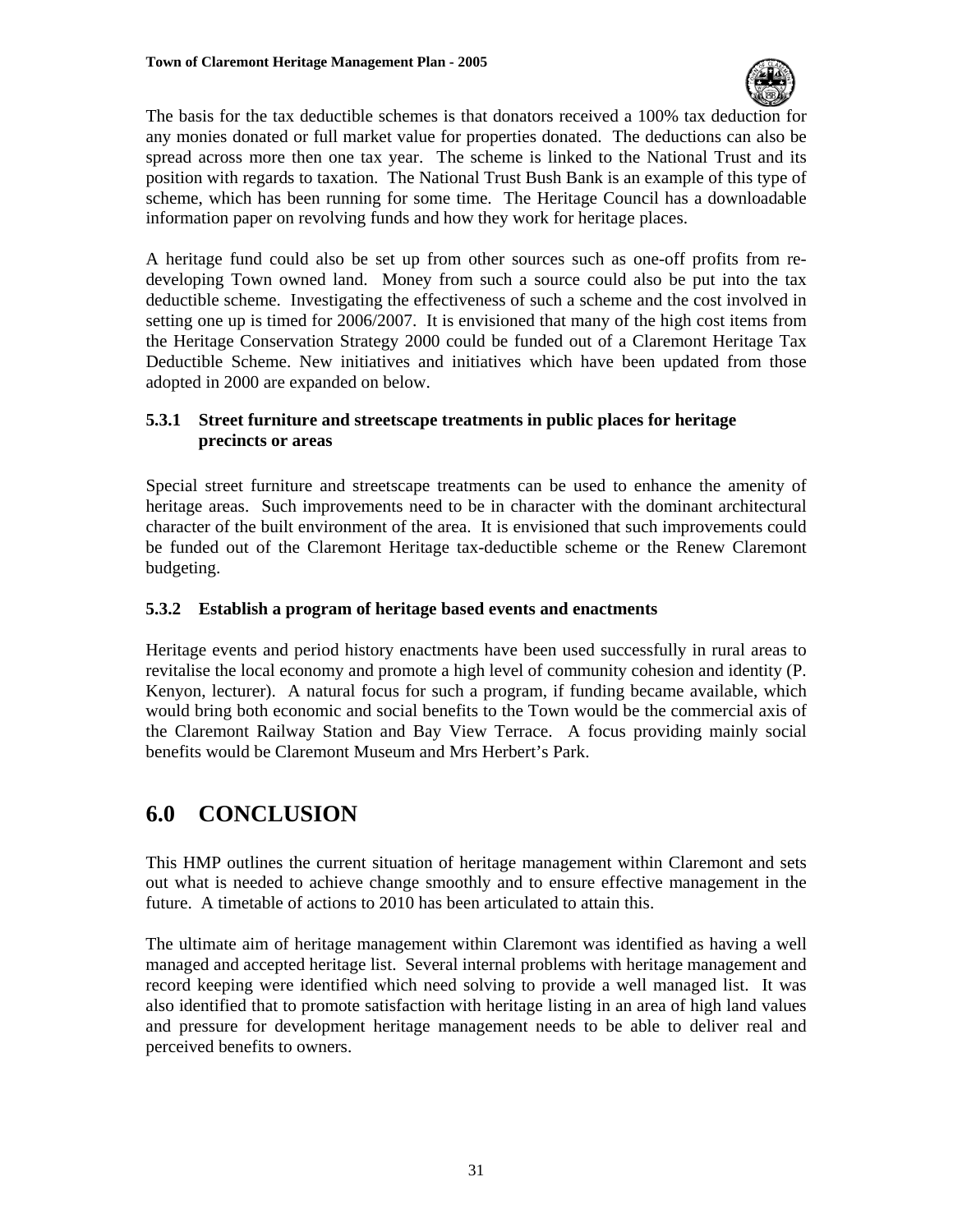

The need for major upgrading in the management of the MI, Schedule and the BES is highlighted. Upgrading is needed in selection criteria, assessment documentation and public communication.

Major change in heritage planning was also identified as necessary. These changes include upgrading the heritage provisions in the TPS, assigning management categories to listed places, identifying heritage areas and providing a more holistic viewpoint and the necessary management tools for managing development within them.

Maintaining and enhancing heritage areas was identified as the most effective way to promote a situation where owners of heritage places receive an economic benefit in the form of higher appreciation rates for their properties. A series of initiatives adopted by Council in 2000 designed to provide economic and social benefits to owners and the community also require actioning and methods of funding this are put forward.

Together the changes in this HMP are designed to assist Council in fulfilling their mission statement to:

> *"Develop a vibrant, harmonious and safe village. Embracing the future, respecting the past".*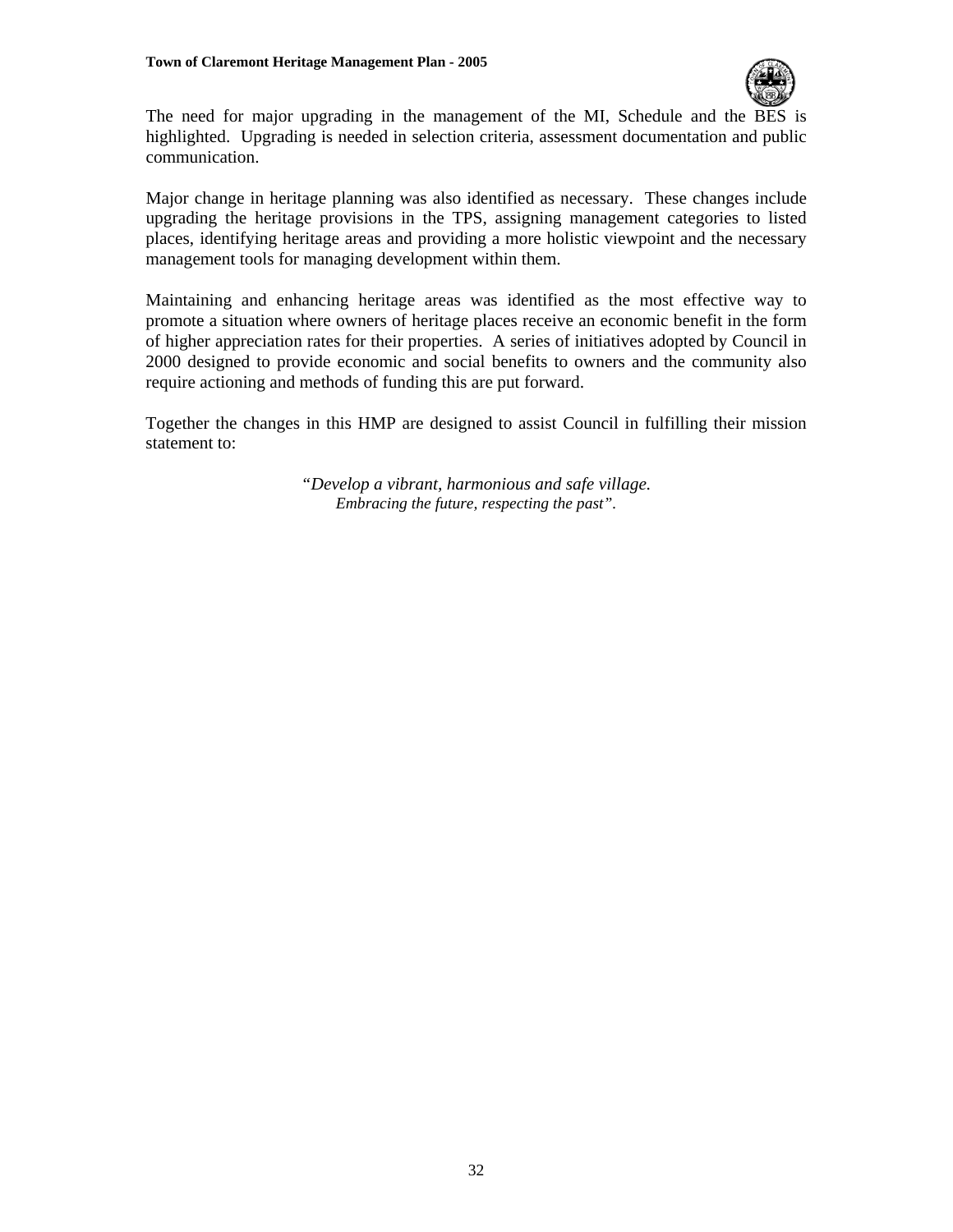

## **7.0 REFERENCE**

Balerstone S 2004 Built Heritage: A Major Contributor to Environmental, Social and Economic Sustainability. Sustainability Forum Discussion Paper Built Heritage and Sustainability.

Chris Antill Planning & Urban Design, Heritage & Conservation Professionals, Sheryl Chaffer & Associates 2002 WESTROC Heritage Study.

Clarion Associate of Colorado, BBC Research & Consulting, Place Economics 2000 The Economic Benefits of Heritage Preservation in Colorado.

Environment Protection & Heritage Council 2004 Making Heritage Happen.

Environment Protection & Heritage Council 2005 Revolving Funding for Historic Heritage – An Information Paper.

Heritage Canada 2001 Exploring the Connection Between Built and Natural Heritage. Research Report for Heritage Canada Foundation.

Heritage Council of WA 2001 The Impact of Heritage Listing On Property Value in Western Australia.

Heritage & Conservation Professionals 2002 Town of Claremont Municipal Heritage Inventory – Recommendations for Review. Report for Town of Claremont.

NSW Department of Planning 1990 Heritage Assessment – Heritage Assessment Guidelines. Report for Department of Planning, New South Wales.

NSW Heritage 1998 Eight Suggestions On How Local Councils Can Promote Heritage Conservation.

Port Adelaide Enfield 1998 Heritage Review Discussion Paper.

Rypkema D nd The Value of Historic Preservation in Maryland.

Town of Claremont 2000 Heritage Conservation Strategy.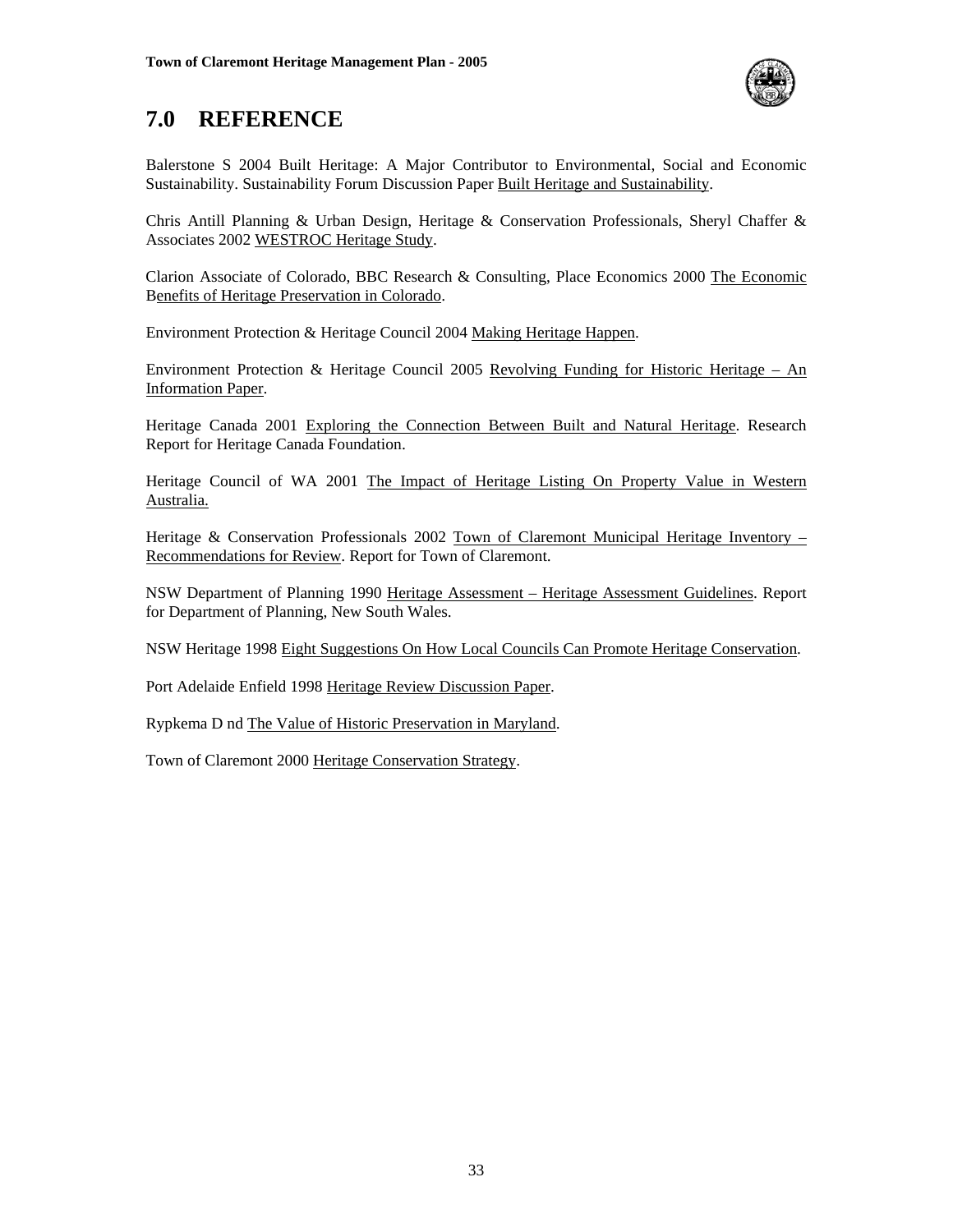

### **8.0 APPENDIX 1**

### **MANAGING THE MUNICIPAL INVENTORY**

#### **Actions**

#### **Managing the Municipal Inventory**

#### **2.2.1 An accurate list of places included should be agreed and the owners notified.**

- 2.2.1.1 Action 1: An accurate list of places. Completed.
- 2.2.1.2 Action 2: Put excel list on web page. Completed.
- 2.2.1.3 Action 3: Notify owners of current listing status and what that means. Completed
- 2.2.1.4 Action 5: Provide heritage information at front counter and library. Completed.
- 2.2.1.5 Action 6: Send heritage information to real estate agents and property evaluators operating in the Claremont area. Completed.
- 2.2.1.6 Action 7: Refine Owner Notification Procedures for listed places. Completed.
- 2.2.1.7 Action 8: Formulate notification procedures for places nominated for listing. Completed.

#### **2.2.2 Assessments of all places should be upgraded to include a photograph**

- 2.2.2.1 Action 1: A photographic survey of all places on the list. Completed.
- 2.2.2.2 Action 2: Add photographs to assessments. Aug 2005.

#### **2.2.3 Formulate assessment criteria**

2.2.3.1 Action 1: Assessment criteria for determining architectural and streetscape significance to be clarified, refined and aligned with Council's overall aim for heritage. Completed.

2.2.3.2 Action 2: Heritage assessments to include statements of physical condition and list of heritage fabric. Completed.

2.2.3.3 Action 3: Historical, scientific and social assessment criteria to be formulated using professional expertise. 2005.

2.2.3.4 Action 4: Carry out the public consultation phase of the Values Program to input into social assessment criteria. July 2005.

2.2.3.5 Action 5: Social assessment criteria to be formulated using results of community values project and professional expertise. Dec 2005.

2.2.3.6 Action 6: Establish review criteria. Draft Completed.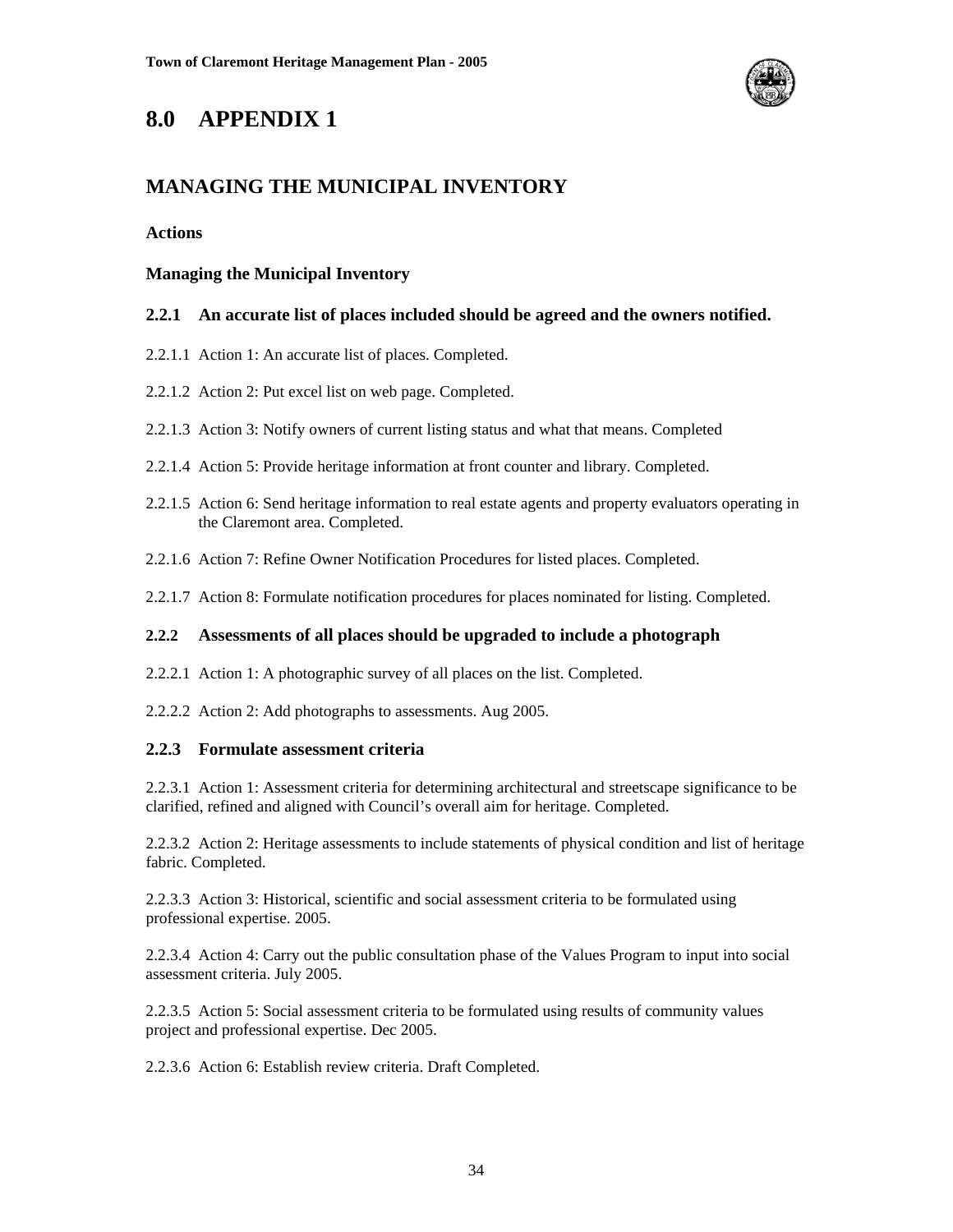

| 2.2.3.6.1 | That 'National Trust Classified' is removed as a management category but           |
|-----------|------------------------------------------------------------------------------------|
|           | continues to be noted in the heritage database and accompanying map;               |
| 2.2.3.6.2 | That 'Historic Site' is removed as a management category and all places listed     |
|           | within it be moved into the 'Significant Place' category but historic sites and    |
|           | trees should continue to be noted as such in the heritage database and             |
|           | accompanying map;                                                                  |
| 2.2.3.6.3 | That the 'Modern Significant Place' category is substantially revised with all     |
|           | post 1965 building stock currently listed in this category identified and          |
|           | removed from all heritage listings;                                                |
| 2.2.3.6.4 | That older building stock currently listed in the 'Modern Significant Place'       |
|           | category is assessed to determine if the place should be listed as a 'Significant' |
|           | Place' or removed from all heritage listings;                                      |
| 2.2.3.6.5 | That 'Modern Significant Place' is removed as a management category once           |
|           | 2.3 and 2.4 have been completed;                                                   |
| 2.2.3.6.6 | That administration should continue the review of the 'Potentially Significant     |
|           | and Significant Place' categories using the Heritage Council of WA criteria        |
|           | set at a local level of significance;                                              |
| 2.2.3.6.7 | That 'Potentially Significant Place' is removed as a management category           |
|           | once 2.6 is completed;                                                             |
| 2.2.3.6.8 | That administration should progressively up date and review the 'Significant'      |
|           | Place' category using the above criteria;                                          |
| 2.2.3.6.9 | That the notification of owners is up dated as part of the review.                 |
|           |                                                                                    |

2.2.3.7 Action 7: Removal of 'National Trust' as management category. Completed.

2.2.3.8 Action 8: Alter database and map legend to reflect that these are significant places. Completed.

2.2.3.9 Action 9: Up date assessments for historic sites to include historical and archaeological significance. Heritage Officer on a progressive basis. 2004-2006.

2.2.3.10 Action 10: Inform Technical Services and Museum staff about the probability of archaeological material in these areas so that management of any disturbance can be co-orientated. Completed.

2.2.3.11 Action 11: Removal of 'Historic Site' as management category. Completed.

2.2.3.12 Action 12: Alter database and map legend to reflect that these are significant places. Completed.

2.2.3.13 Action 13: Search Council plan and property files for information regarding the construction dates of 'Modern Significant' properties. Information on construction requested from owners. Completed.

2.2.3.14 Action 14: Delist 'Modern Significant Places' built after 1965 except for defined exceptions. Completed.

2.2.3.15 Action 15: Update heritage assessments of remaining properties. Completed.

2.2.3.16 Action 16: Updated assessments to go to Council for decision. Completed.

2.2.3.17 Action 17: Removal of 'Modern Significant Place' as management category. On production of archival records for final places to be removed from listing.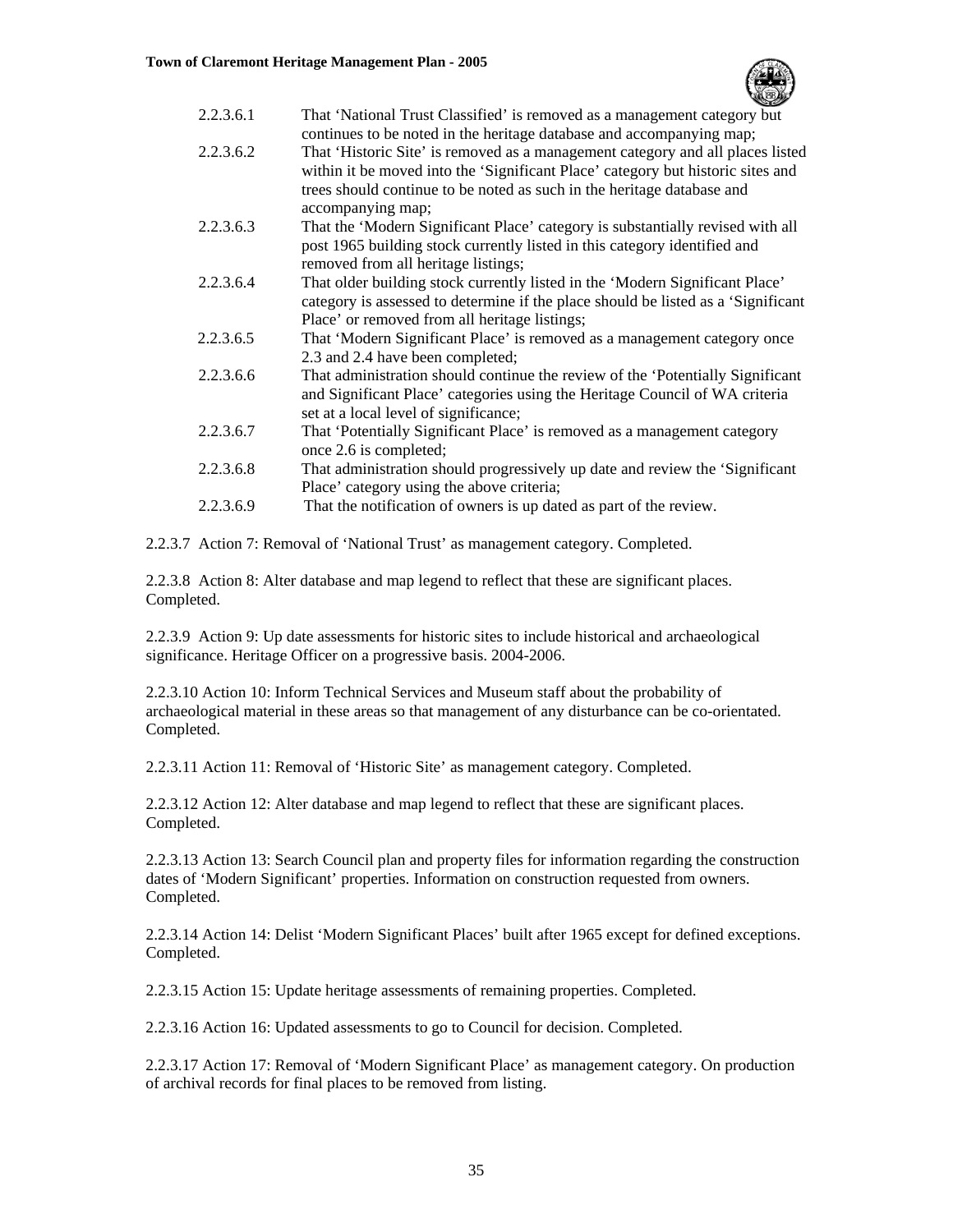

2.2.3.18 Action 18: Updated heritage assessments of 'Potentially Significant' properties 2004– 2007.

2.2.3.19 Action 19: Updated assessments to go to Council for decision. 2004-2007.

2.2.3.20 Action 20: Removal of 'Potentially Significant Place' as management category. 2008.

2.2.3.21 Action 21: Progressively up date assessments and review the 'Significant Place' category to provide a common standard of assessment across all categories. Ongoing.

2.2.3.22 Action 22: Formulate review guidelines into table format for clarity of use. Draft completed.

#### **2.2.4 Development of a thematic historic framework for the Town to ensure the MI/Schedule is representative of all periods of development**

2.2.4.1 Action 1: Compile historical information: Completed.

2.2.4.2 Action 2: Write Draft Thematic History. August 2004- June 2005.

2.2.4.3 Action 3: Council to adopt thematic History 2005.

#### **2.2.5 Assign management categories to places**

2.2.5.1 Action 1: Determine workable categories for the MI. June 2005.

2.2.5.2 Action 2: Notify owners of proposed categories and invite their comment. September 2005.

2.2.5.3 Action 3: Adopt categories as policy through OCM. December 2005.

2.2.5.4 Action 3: Use Heritage Assessments, Thematic Framework, Residential Design Guidelines and Town Centre Design Guidelines to assign management categories to individual places. 2006-7.

#### **2.2.6 Complete the heritage survey of areas not currently represented in the MI/Schedule**

2.2.6.1 Action 1: Engage Architectural Consultant. As needed.

2.2.6.2 Action 2: Updated assessments to go to Council for resolutions to add places 2006-10.

2.2.6.3 Action 3: Engage Landscape/Horticultural Consultant. As needed.

2.2.6.4 Action 4: Updated assessments to go to Council for resolutions to add places 2007-11.

#### **2.2.7 Transfer list to the HCWA Heritage Inventory Software already purchased by TOC to provide a standard and easily updated database**

2.2.7.1 Action 1: Add information on listed places to HCWA software program. 2006.

2.2.7.2 Action 2: Create a CD-ROM version of Heritage Database listing and make copies available through the Library. 2007.

2.2.7.3 Action 3: Update database progressively as new information is gathered.

2.2.7.4 Action 4: Update CD-ROM periodically and replace library copies.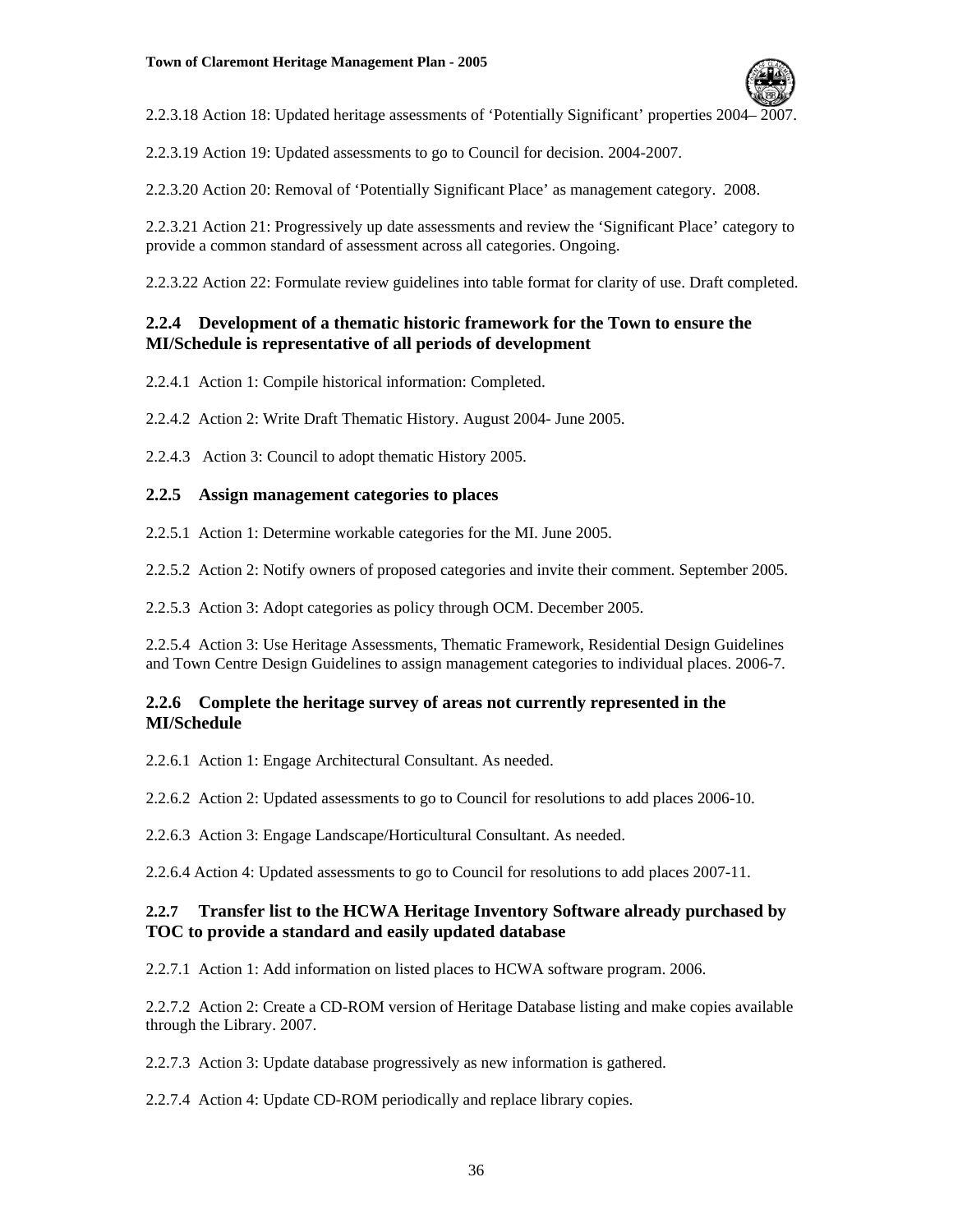

### **MANAGING HERITAGE PLANNING**

#### **Actions**

3.2.1 Review the TPS provisions which relate to heritage

3.2.1.1 Action 1: Commission solicitors to draw up draft changes. Completed.

3.2.1.2 Action 2: Workshop with HAC. Completed.

3.2.1.3 Action 3: Commission solicitors to comment on revised draft and re-draft as necessary. Completed.

3.2.1.4 Action 4: Workshop changes with councillors. Completed

3.2.1.5 Action 5: Take final draft to OCM for decision to proceed as per Local Government regulations. Completed.

#### **3.2.2 Review the Schedule of Historic and Other Buildings and Places**

3.2.2.1 Action 1: Review scheduled places to determine which have no physical fabric or elements to protect through Town Planning Regulations. 2004/5.

3.2.2.2 Action 2: Review places on the schedule progressively in tandem with the MI review. To be carried out progressively.

#### **3.2.3 Management Categories**

3.2.3.1 Action 1: Write policy for levels of protection for Scheduled Place. March 2007.

3.2.3.2 Action 2: Workshop with Council and Community. August 2007.

3.2.3.3 Action 3: Apply to listed places. Ongoing.

#### **3.2.4 Managing New Development & Character**

3.2.4.1 Action 1. The Heritage Officer to comment on draft Residential Design Guidelines. Completed.

3.2.4.2 Action 2: The Heritage Officer to comment on draft Town Centre Plan. Completed.

3.2.4.3 Action 3: Identify any policies or procedures necessary to implement. 2005.

3.2.4.4 Action 4: The design guidelines to be applied through planning section. Ongoing.

3.2.4.5 Action 5: Initiate area management once heritage areas have been defined. 2010.

#### **3.2.5 Establish Heritage Areas**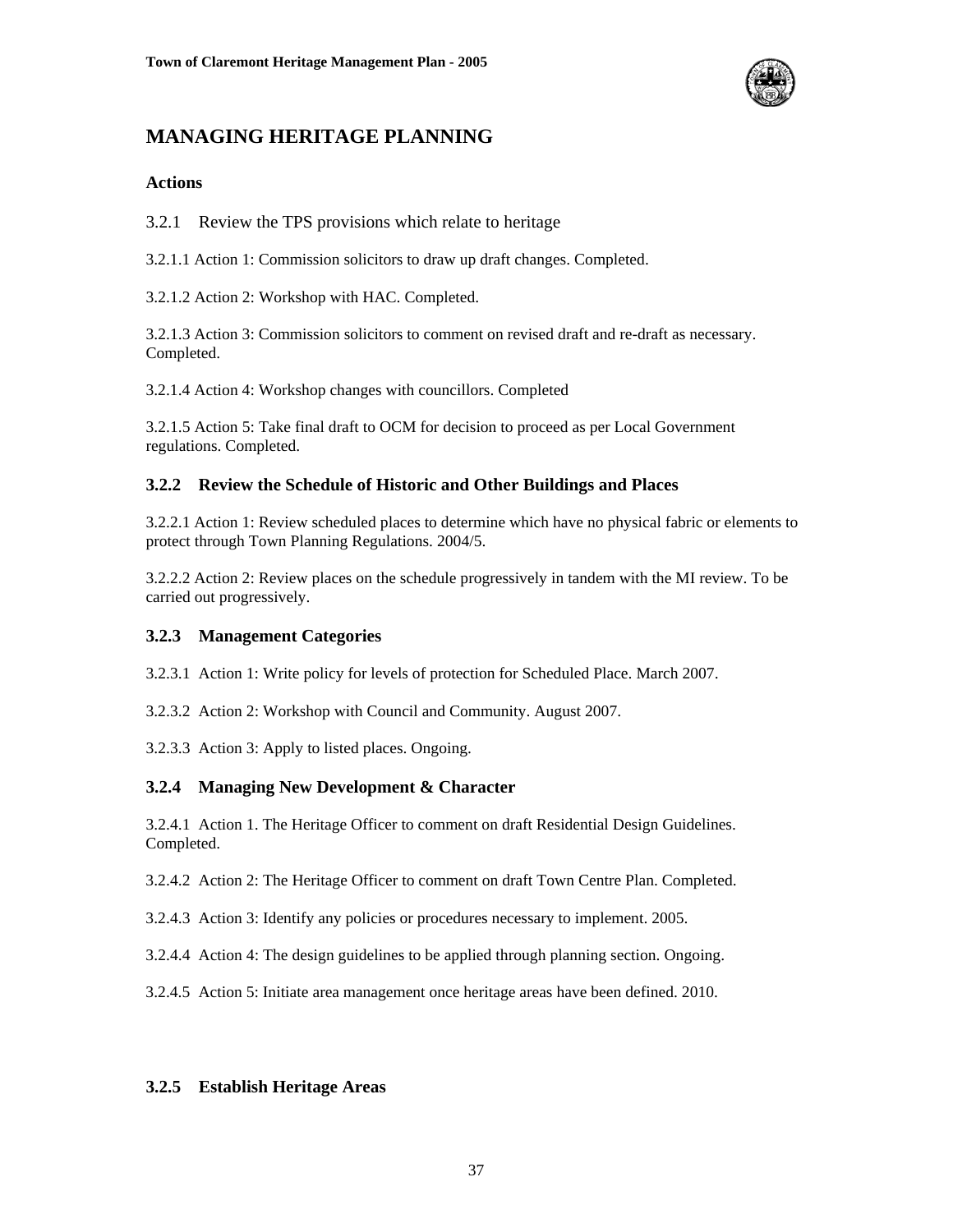

3.2.5.1 Action 1: Use residential guideline studies, thematic historic framework and updated heritage information to define heritage areas and establish what their architectural and streetscape character is. December 2007.

3.2.5.2 Action 2: Draft planning and R-Code based incentives for owners in heritage areas. April 2008.

3.2.5.3 Action 3. Use residential guidelines to define acceptable development and design for new housing and adaptations to older building stock within each heritage area. December 2008.

3.2.5.4 Action 4: Workshop draft areas, incentives & guidelines with Councillors. 2009.

3.2.5.5 Action 5: Workshop draft areas, incentives & guidelines with owners. 2009.

3.2.5.6 Action 6: Add heritage areas to listings following process established by Heritage Management Plan and Town Planning Act. 2010.

3.2.5.7 Action 7: Develop guidelines into appropriate management policies or local laws for heritage areas. 2010.

#### **3.2.6 Establish style & conservation guidelines for heritage places**

3.2.6.1 Action 1: Apply for a grant for a study to identify Claremont heritage housing types and produce draft style guidelines for each housing type. Completed.

3.2.6.2 Action 2: If grant application successful commission a consultant. 2004. If not write budget proposal for TOC funding for style guidelines 2005/2006 budget.

3.2.6.3 Action 3: Review draft guidelines. 2005.

3.2.6.4 Action 4: Finalise design, arrange publication and distribute guidelines. Make available at front counter and Claremont Library. 2005/2006.

3.2.6.5 Action 5: Identify and formulation policies or procedures necessary to apply style guidelines as planning tool. 2006.

3.2.6.6 Action 6: Review planning effectiveness of style guidelines as character conservation tool. Determine if separate conservation guidelines are required. 2006.

3.2.6.7 Action 7: Fund and commission conservation guidelines if required. 2006/2007.

3.2.6.8 Action 8: Adopt guidelines as Council policy. 2006/2007.

#### **3.2.7 Heritage Agreements**

3.2.7.1. Action 1: Draft a Heritage Agreement pro forma which can be used when the bonus density provision of clause 53 has been enacted. Completed.

3.2.7.2. Action 2: Commission solicitors to comment on the pro forma agreement and re-draft as necessary. Completed.

3.2.7.3 Action 3: Commission solicitors to use pro forma as basis for individual agreements. As required.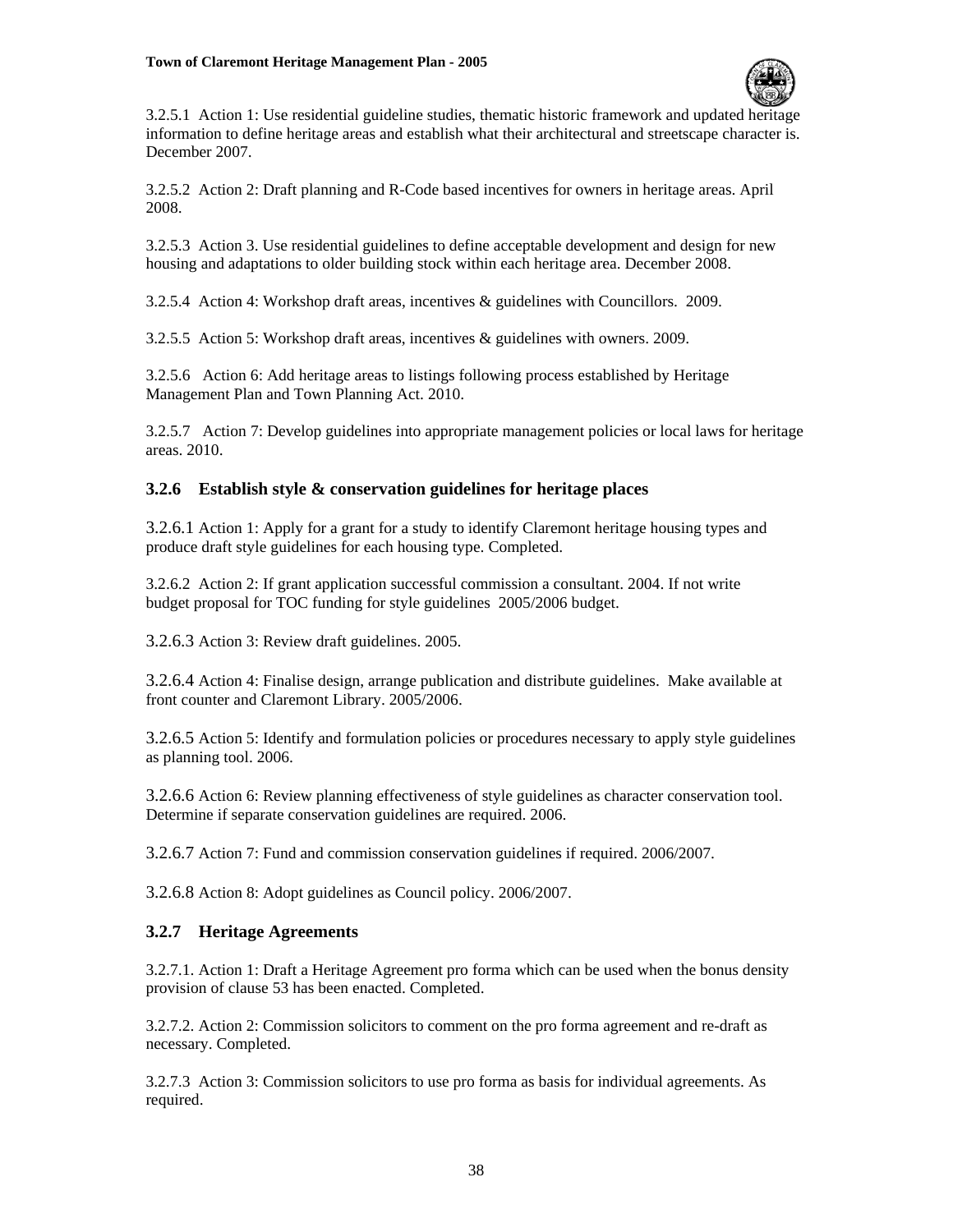

#### **3.2.8 Establish Heritage Incentives**

3.2.8.1. Action 1: Review incentives in Town Planning Scheme. Completed.

3.2.8.2 Action 2: Draft a set of funded planning and rate incentives for use with TPS. 2007/8

3.2.8.3 Action 3: Workshop with councillors and community. 2008/2009

#### **3.2.9 Establish effective policies and internal procedures**

3.2.9.1 Action 1: Write procedures for heritage input into D/A and Demolition processes. Completed

3.2.9.2 Action 2: Write procedures for maintenance and conservation of TOC places on Register of Heritage Places. Completed

3.2.9.3 Action 3: Create a Heritage Officer's Handbook which gives written instructions on how to carry out Heritage Officer tasks. In progress

3.2.9.4 Action 4: Write policy for production of archival records. Completed

3.2.9.5 Action 5: Identify key areas for policy formulation and write appropriate policies. Progressively

3.2.9.6 Action 6: Review TOC plans and policies as required for impact on heritage and character. Ongoing

#### **3.2.10 Identify heritage management projects suitable for grant funding**

3.2.10.1 Action 1 Identify projects and apply for grants. Ongoing.

3.2.11 Review TOC plans and policies as required.

Ongoing

#### **ADMINISTRATION AND MANAGING HERITAGE RECORDS**

#### **Actions**

#### **4.2. Council**

- Task Write officer reports for OCM. As required.
- Task Carry out research for councillors. As required.
- Task Prepare and run workshops for Councillors. As required.

Task – Prepare heritage based presentation ceremonies. As required.

#### **4.3. Administration**

Task – Manage heritage records of listed places. Ongoing.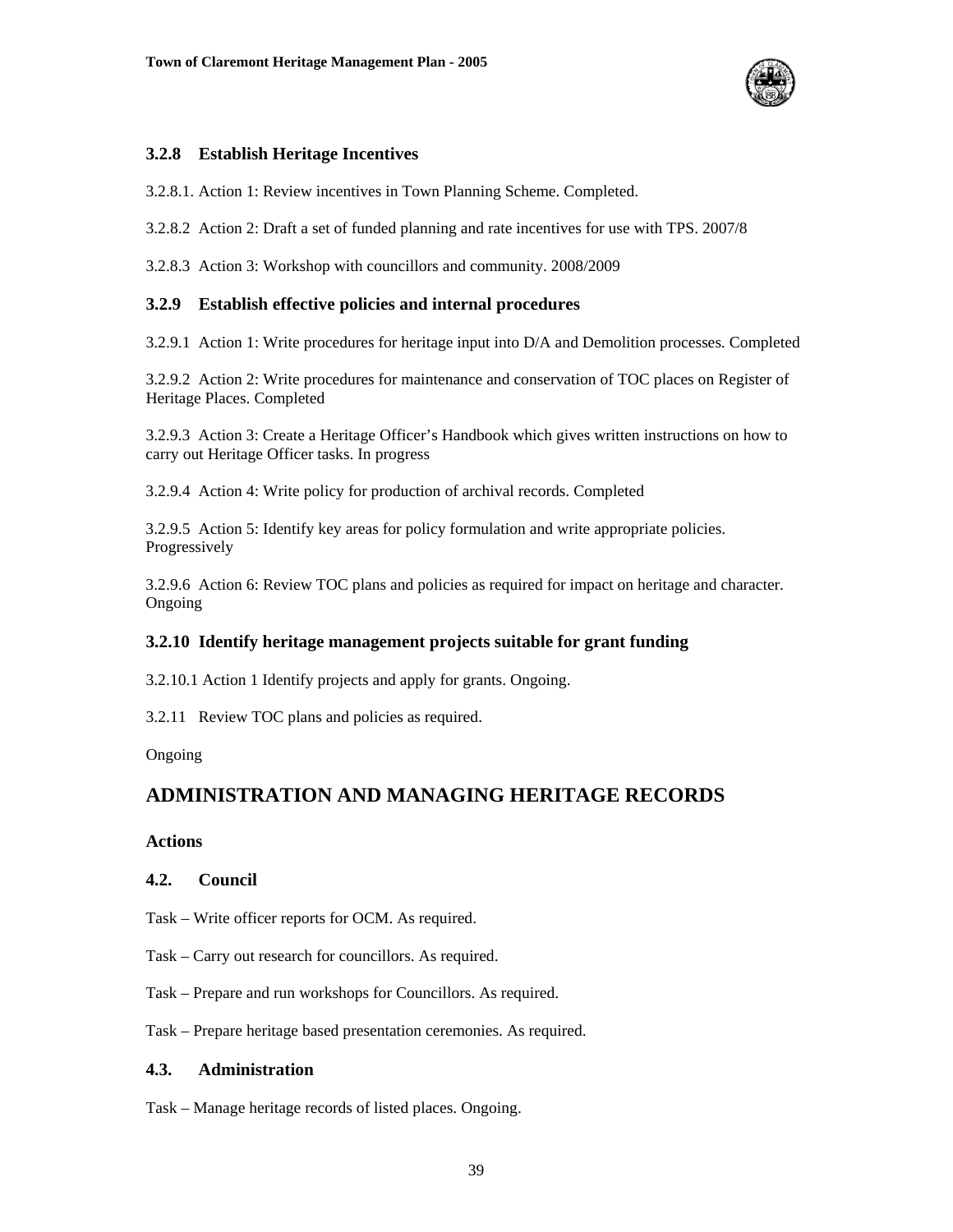

- Task Manage de-listing process. Ongoing.
- Task Manage public correspondence. Ongoing.
- Task Prepare and carry out Heritage Business Plan. Ongoing.
- Task Prepare budget arguments and manage heritage budget. Ongoing.
- Task Prepare heritage tasks on Strategic Projects Calender. Yearly.

Task – Prepare heritage segment of Principal Activities Plan. As required.

#### **4.3.1 Provide advice on rate notices of heritage listing**

- 4.3.1.1 Action 1: Inform IT support of the need to modify software to allow the action. Completed.
- 4.3.1.2 Action 2: Add the heritage information to the rates database. 2005/2006.

4.3.1.3 Action 3: Update heritage information on rates database. Yearly.

#### **4.3.2 Provide a schedule of fees for applications to remove heritage places from listing.**

4.3.2.1 Action 1: Draft a schedule of fees for consideration in the 2005/2006 budget process. April/May 2005.

4.3.2.2 Action 2: Implement as required once schedule has been approved by Council. Ongoing.

#### **CUSTOMER SERVICE**

#### **Actions**

#### **5.1. Low Cost Initiatives**

#### **5.1.1 Write regular heritage articles for Town Talk**

5.1.1.1 Action 1: Offer an article for publication for at least every second issue of Town Talk. Ongoing

#### **5.1.2 Include the history of listed houses when compiling a street history**

5.1.2.1 Action 1: Liaise with Museum Staff when street histories are being compiled. Make sure the consultant knows which houses in the street are listed and the requirement to include their history. As Required.

#### **5.1.3 Make HCWA directory of consultants available**.

5.1.3.1 Action 1: Download from Internet and print. Place copy at front counter. Completed.

#### **5.1.4 Publicise the availability of resource material on heritage conservation through the Claremont Library.**

5.1.4.1 Action 1: Source available flyers and place in library. Completed.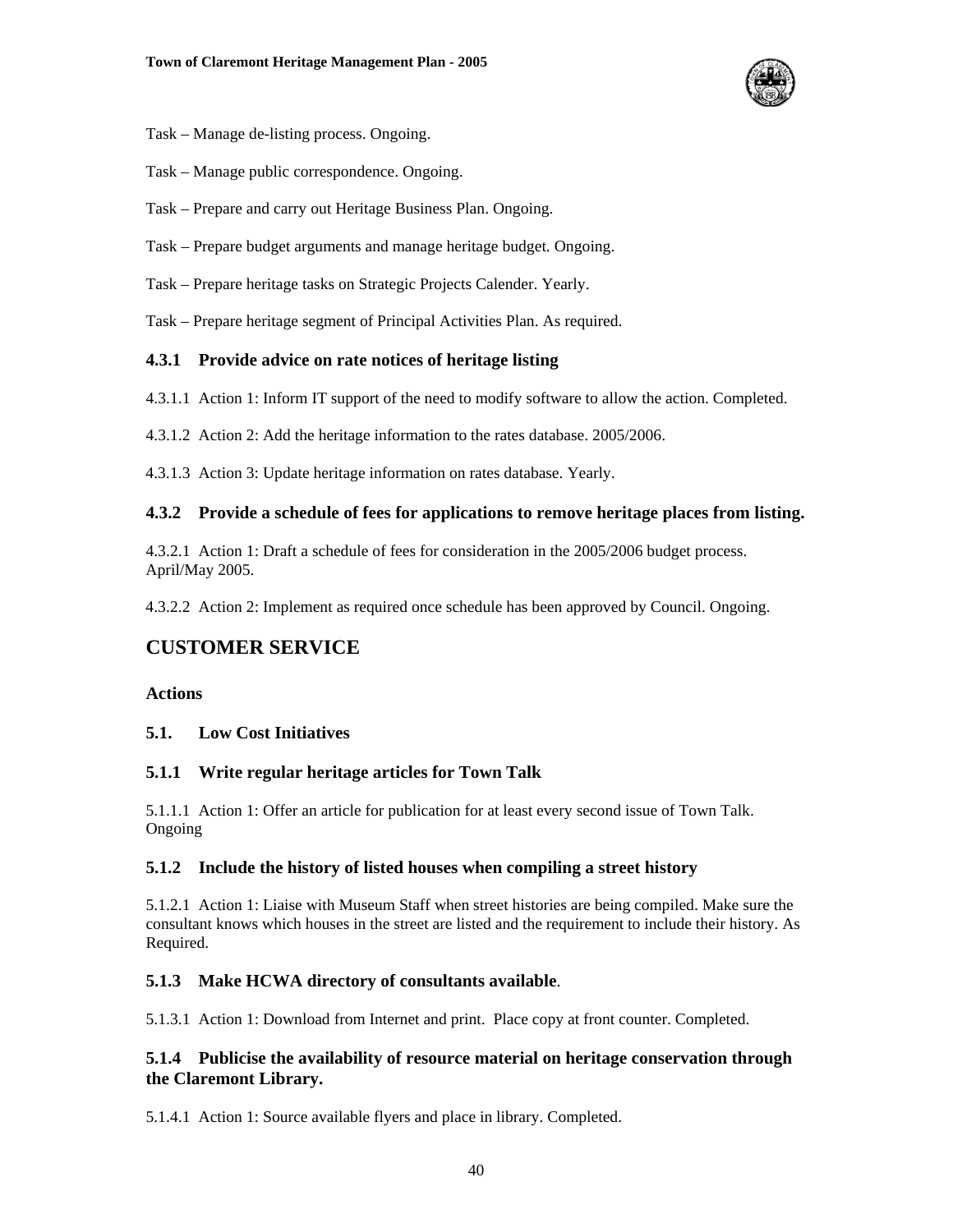

#### **5.1.5 Give talks to schools and local groups on heritage matters**

5.1.5.1 Action 1: Advertise availability of Heritage Officer in Town Talk articles. Occasionally.

5.1.5.2 Action 2: Give talks. On request.

#### **5.1.6 Create a diary for renovators**

5.1.6.1 Action 1: Create a Word document which renovators can use to record changes they have made to their homes. May 2006.

5.1.6.2 Action 2: Advertise the existence of the diary in Town Talk. June 2006.

5.1.6.3 Action 3: Place copies in Library and Museum. May 2006.

#### **5.2. Medium Cost Initiatives**

#### **5.2.1 Investigate establishing a directory of tradespeople specialising in conservation work**

5.2.1.1 Action 1: Research Trade & WESTROC interest in directory and Maintenance Week. July-September 2005.

5.2.1.2 Action 2: Compile the directory and commission artwork for front cover. Directory for Claremont or for WESTROC LGA's. Feb-June 2006.

5.2.1.3 Action 3: Publish hard copy of directory and place in libraries of participating LGA's. Also put on Claremont web page. July-August 2006.

5.2.1.4 Action 4: Establish Protocols for maintenance week. September 2006.

5.2.1.5 Action 5: Committee/Administration to determine where to focus tradespeople. October 2006.

5.2.1.6 Action 6: Write article for Town Talk re timing of the week. October 2006.

5.2.1.7 Action 7: Maintenance Week – liaise with tradespeople and send out press release November 2006.

Actions 5 to 7 repeated yearly. Directory information updated yearly

#### **5.2.2 Promote the involvement of local service organisations in assisting pensioners or those on low or limited incomes in the maintenance of places listed in the MI.**

5.2.2.1 Action 1: Investigate level of interest in local service organisations such as the Lions Club, Rotary etc. September 2005.

5.2.2.1 Action 2: Investigate the level of help available to veterans for maintenance of their homes through Veterans Affairs. September 2005.

5.2.2.1 Action 3: Establish a referral system to contact those in need with a Local Service Organisation or Veterans Affairs as appropriate. March 2006.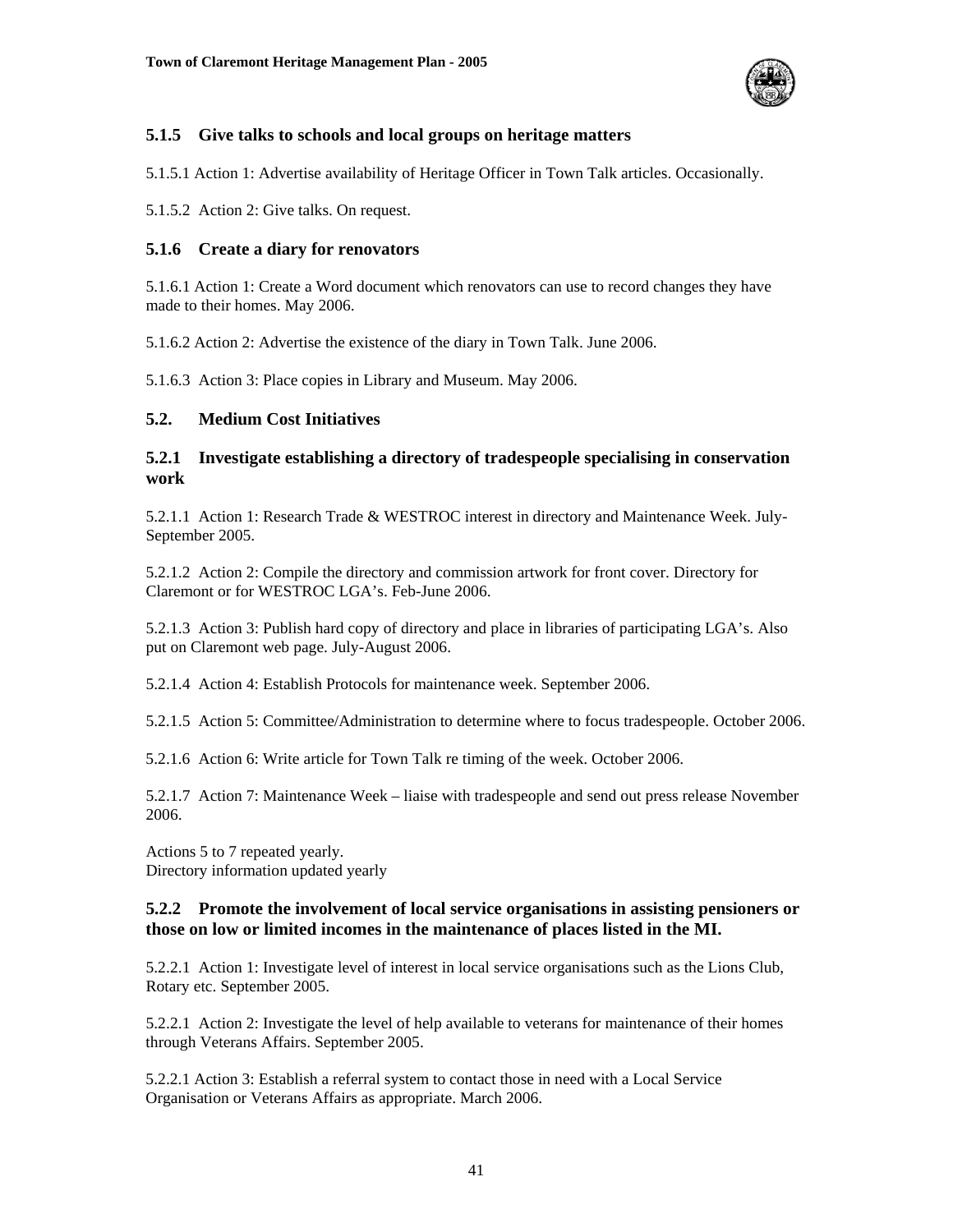

#### **5.3. High Cost Initiatives**

#### **5.2.3 Sponsor awards for heritage conservation in the Town of Claremont.**

5.2.3.1 Action 1: Establish bi-annual format for Civic Design Awards. Awards presentation to be held on TOC Foundation Day. Completed.

5.2.3.2 Action 2: Establish a more effective format for sourcing nominations and judging the awards. Completed.

5.2.3.3 Establish incentives linked to the award. 2005/2006 budget process.

5.2.3.4 Action 2: Establish a tradition of small events to mark TOC Foundation Day Bi-Annually. June 2007.

#### **5.2.4 Establish a program of small events or projects in conjunction with Claremont Museum**

5.2.4.1 Action 1: Liaise with Museum to identify appropriate small events or projects. Ongoing.

5.2.4.2 Action 2: Liaise with volunteers or others involved. As required.

5.2.4.3 Action 3: With Museum assign tasks and costs involved to set up the event or project. As required.

5.2.4.4 Action 4: Help run event or project. As required.

#### **5.2.5 Sponsor student research on listed places**

5.2.5.1 Action 1: Liaise with tertiary institutions to establish courses where students would benefit from undertaking projects within the Town part of their studies. October 2006.

5.2.5.2 Action 2: Establish a program of course projects with relevant lecturers. February 2007.

5.2.53 Action 3: Establish procedures with the institutions for students to apply for paid and unpaid work experience. February 2007.

5.2.5.4 Action 4: Ongoing liaison with relevant lecturers to identify and prioritise projects. Ongoing.

#### **5.2.6 Establish a guest speaker program focussing on appropriately qualified and experienced guest speakers**

5.2.6.1 Action 1: Research availability and cost of resources required. October 2006.

5.2.6.2 Action 2: Research availability and cost of suitable speakers. November 2006.

5.2.6.3 Action 3: Establish a speaker program for the budget year. Yearly.

#### **5.2.7 Extend the network of heritage trails**

5.2.7.1 Action 1: Research suitable trail subjects. July 2005.